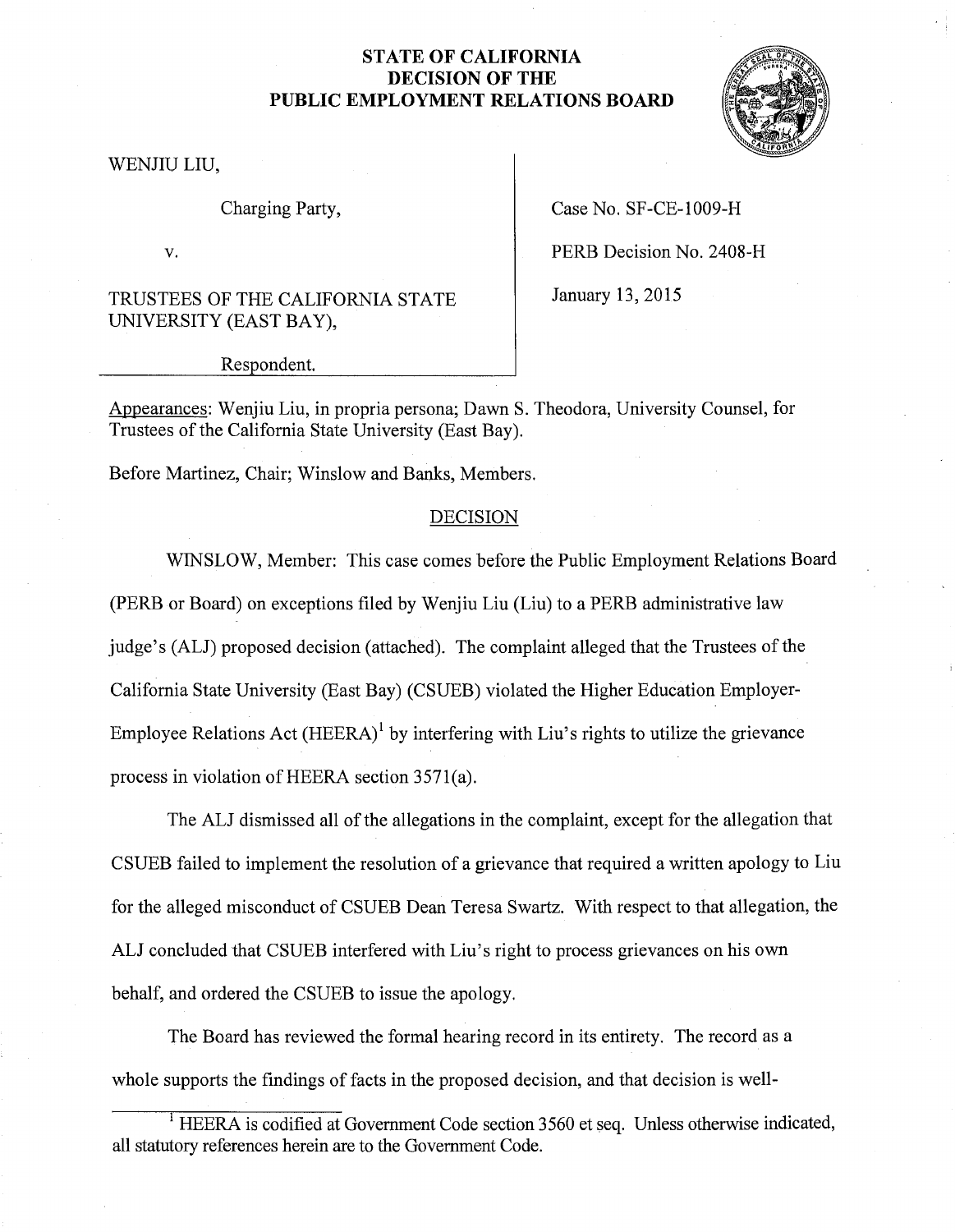reasoned and consistent with applicable law. We find Liu's exceptions to be not in compliance with PERB Regulation  $32300^2$  and without merit. Accordingly, the Board hereby affirms the proposed decision and adopts it as the decision of the Board itself.

### DISCUSSION

PERB Regulation 32300 governing exceptions to proposed decisions states, in relevant

part:

- (a) . .. . The statement of exceptions or brief shall:
	- (1) State the specific issues of procedure, fact, law or rationale to which each exception is taken;
	- (2) Identify the page or part of the decision to which each exception is taken;
	- (3) Designate by page citation or exhibit number the portions of the record, if any, relied upon for each exception;
	- (4) State the grounds for each exception.
- (b) Reference shall be made in the statement of exceptions only to matters contained in the record of the case.
- (c) An exception not specifically urged shall be waived.

The Board need not consider exceptions which do not at least substantially comply with this regulation. (Los Rios College Federation of Teachers (Sander, et al.) (1995) PERB Decision No. 1111.)

Liu failed to comply with PERB Regulation 32300(a)(2) by failing to state the specific issues of procedure, fact, law or rationale to which each exception is taken, failing to identify any page or part of the ALJ's proposed decision to which any exception was taken, and failing

 $<sup>2</sup>$  PERB Regulations are codified at California Code of Regulations, title 8,</sup> section 31001 et seq.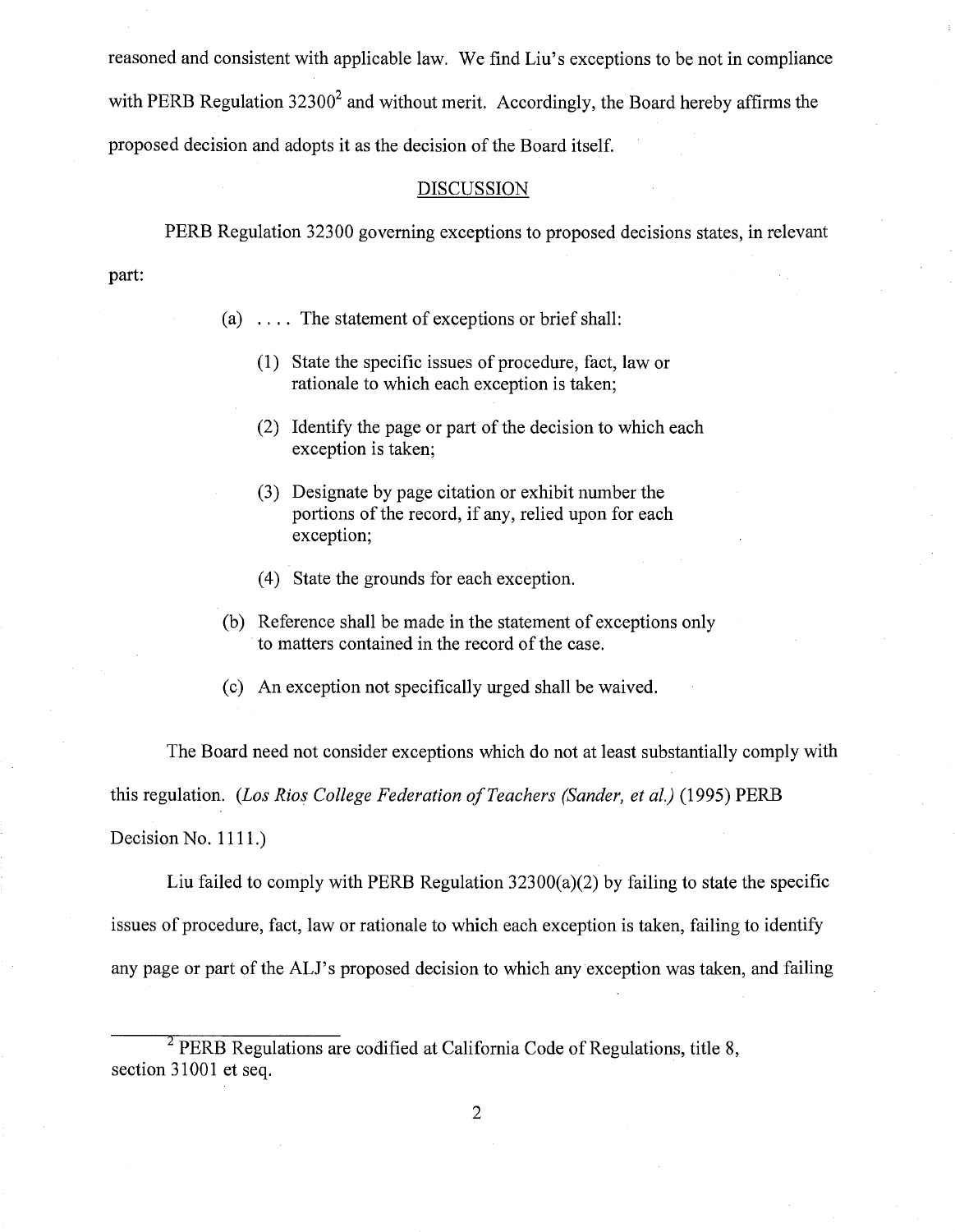to state the grounds for each exception. While Liu cited to the record for some of his exceptions, he omitted citations to the record for the majority of his exceptions.

Liu's exceptions either have no material relevance to the present case, including his request that another case in which he was the charging party, (PERB Case No. SF-CE-995-H) be deferred to arbitration, or concern issues that have already been resolved in Trustees of the California State University (East Bay) (Liu) (2014) PERB Decision No. 2391-H.

In light of this finding and Liu's failure to satisfy the above-cited requirements, we hereby deny Liu's exceptions and adopt the ALJ's proposed decision.

## ORDER

Based upon the foregoing findings of fact and conclusions of law and the entire record in this matter, the complaint and underlying unfair practice charge in Case No. SF-CE-1009-H, it is found that California State University (East Bay) (CSUEB) violated the Higher Education Employer-Employee Relations Act (HEERA) section 3571(a) by failing to issue an apology to Wenjiu Liu (Liu) after that remedy was granted through the grievance process. The remaining allegations are hereby DISMISSED.

Pursuant to sections 3563(h) and 3563.3 of the Government Code, it is hereby ORDERED that CSUEB, its governing board and its representatives shall:

A. CEASE AND DESIST FROM:

1. Interfering with employee rights to participate in the grievance process.

B. TAKE THE FOLLOWING AFFIRMATIVE ACTIONS DESIGNED TO EFFECTUATE THE POLICIES OF HEERA:

1. Issue an apology to Liu in accordance with the university president's adopted June 8, 2012, Faculty Hearing Committee's recommended decision. The apology must be issued by a college dean or university administrator with a similar or higher standing than the former college dean, who left the university's employment.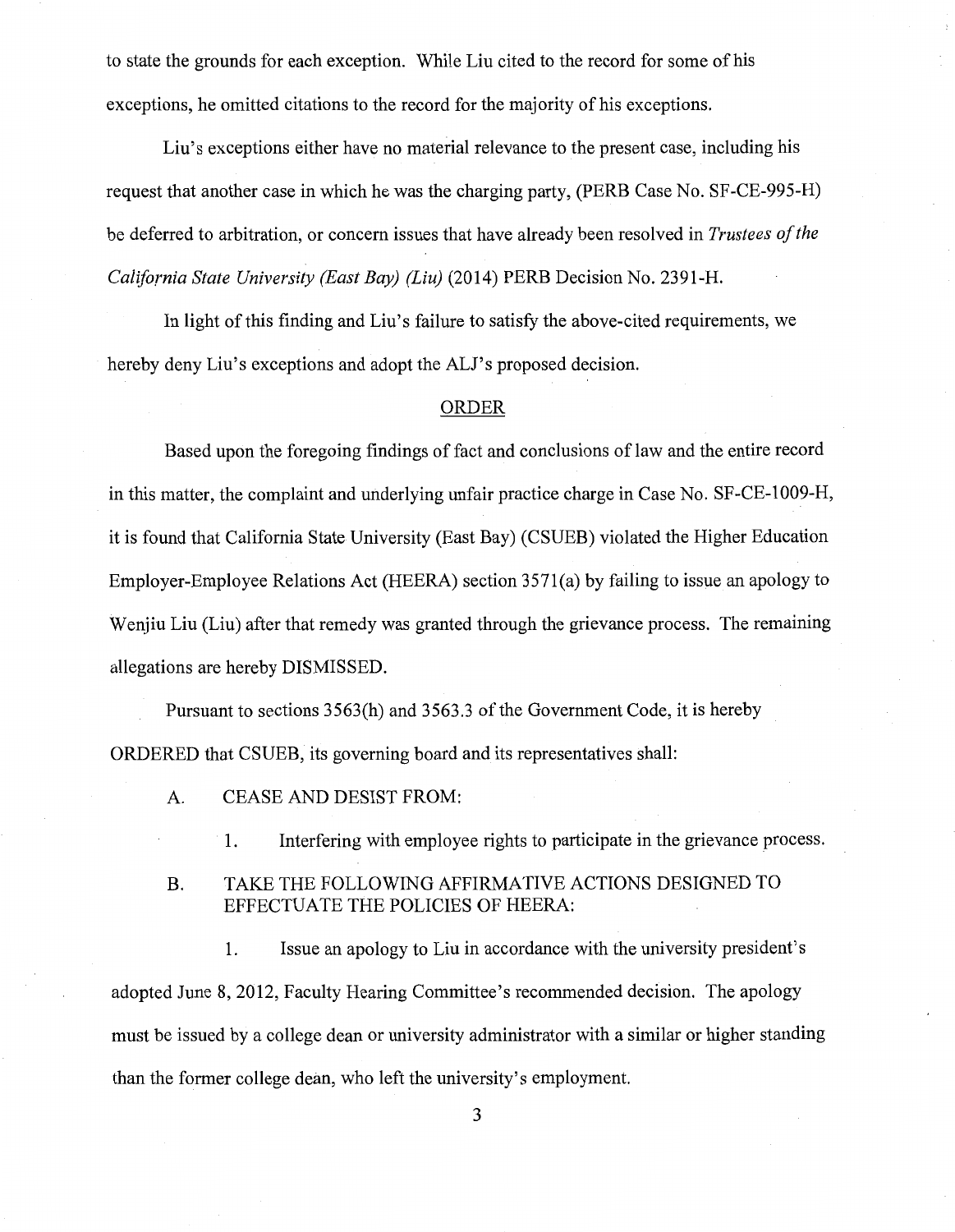2. Within ten (10) workdays of the service of a final decision in this matter, post at work locations where notices to employees in CSUEB customarily are posted, copies of the Notice attached hereto as an Appendix. The Notice must be signed by an authorized agent of the CSUEB, indicating that it will comply with the terms of this Order. Such posting shall be maintained for a period of thirty (30) consecutive workdays. Reasonable steps shall be taken to ensure that the Notice is not reduced in size, altered, defaced or covered with any other material. In addition to the physical posting requirement, the Notice shall be posted by electronic message, intranet, internet site and any other electronic means customarily used by CSUEB to regularly communicate with its employees in the bargaining unit to which Liu belonged.

3 . Written notification of the actions taken to comply with this Order shall be made to the General Counsel of the Public Employment Relations Board or the General Counsel's designee. CSUEB shall provide reports, in writing, as directed by the General Counsel or his/her designee. All reports regarding compliance with this Order shall be concurrently served on Liu.

Chair Martinez and Member Banks joined in this Decision.

A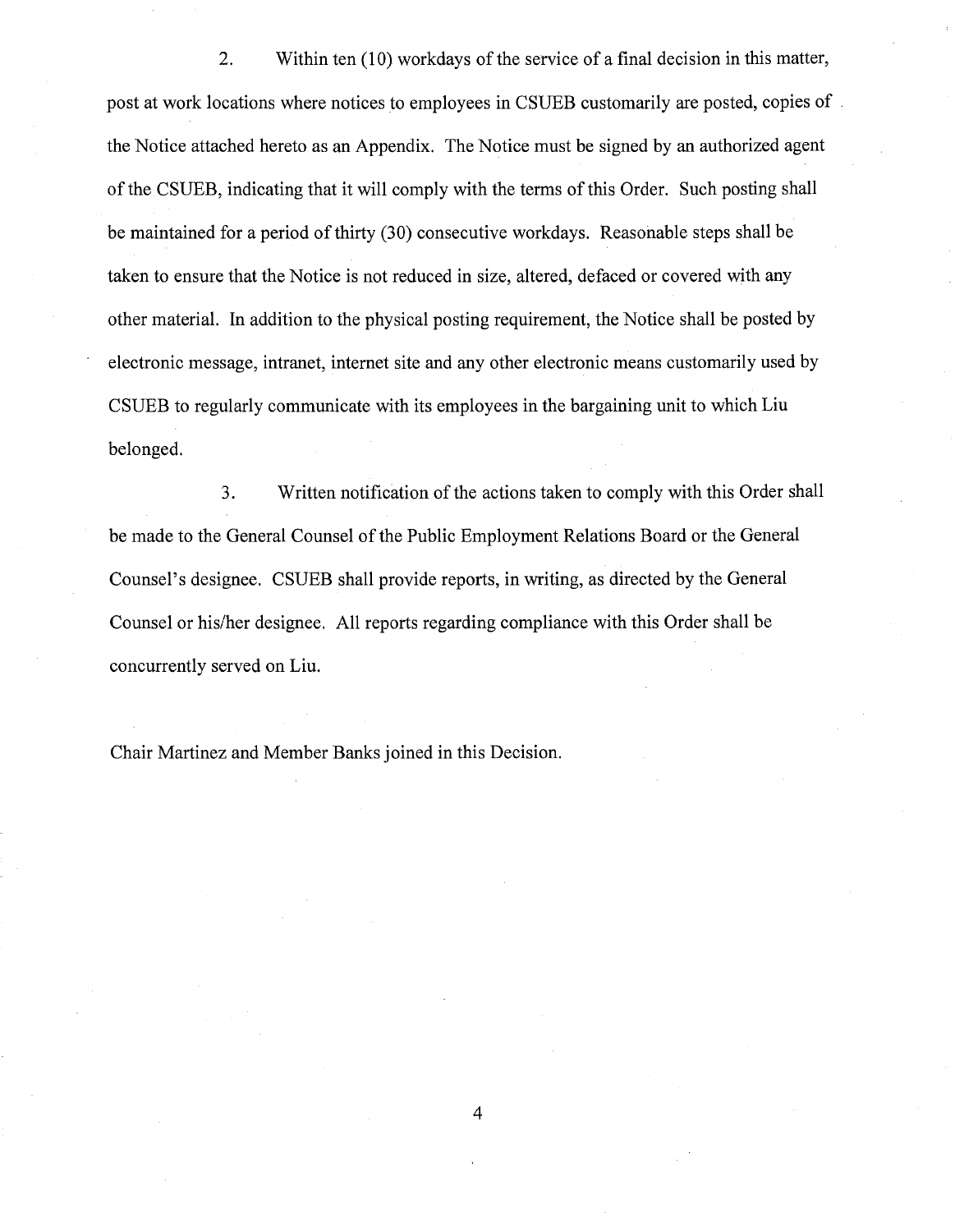# NOTICE TO EMPLOYEES POSTED BY ORDER OF THE PUBLIC EMPLOYMENT RELATIONS BOARD An Agency of the State of California



After a hearing in Unfair Practice Case No. SF-CE-1009-H, Wenjiu Liu v. Trustees of the California State University (East Bay), in which all parties had the right to participate, it has been found that the Trustees of the California State University (East Bay) (CSUEB) violated the Higher Education Employer-Employee Relations Act (HEERA), Government Code section 3560 et seq., by failing to issue an apology to Wenjiu Liu (Liu) after that remedy was granted through the grievance process.

As a result of this conduct, we have been ordered to post this Notice and we will:

A. CEASE AND DESIST FROM:

1. Interfering with employee rights to participate in the grievance process.

B. TAKE THE FOLLOWING AFFIRMATIVE ACTIONS DESIGNED TO EFFECTUATE THE POLICIES OF HEERA:

1. Issue an apology to Liu in accordance with the university president's adopted June 8, 2012, Faculty Hearing Committee's recommended decision. The apology must be issued by a college dean or university administrator with a similar or higher standing than the former college dean, who left the university's employment.

# Dated: TRUSTEES OF THE CALIFORNIA STATE UNIVERSITY (EAST BAY)

 $By:$ 

Authorized Agent

THIS IS AN OFFICIAL NOTICE. IT MUST REMAIN POSTED FOR AT LEAST THIRTY (30) CONSECUTIVE WORKDAYS FROM THE DATE OF POSTING AND MUST NOT BE REDUCED IN SIZE, DEFACED, ALTERED OR COVERED WITH ANY OTHER MATERIAL.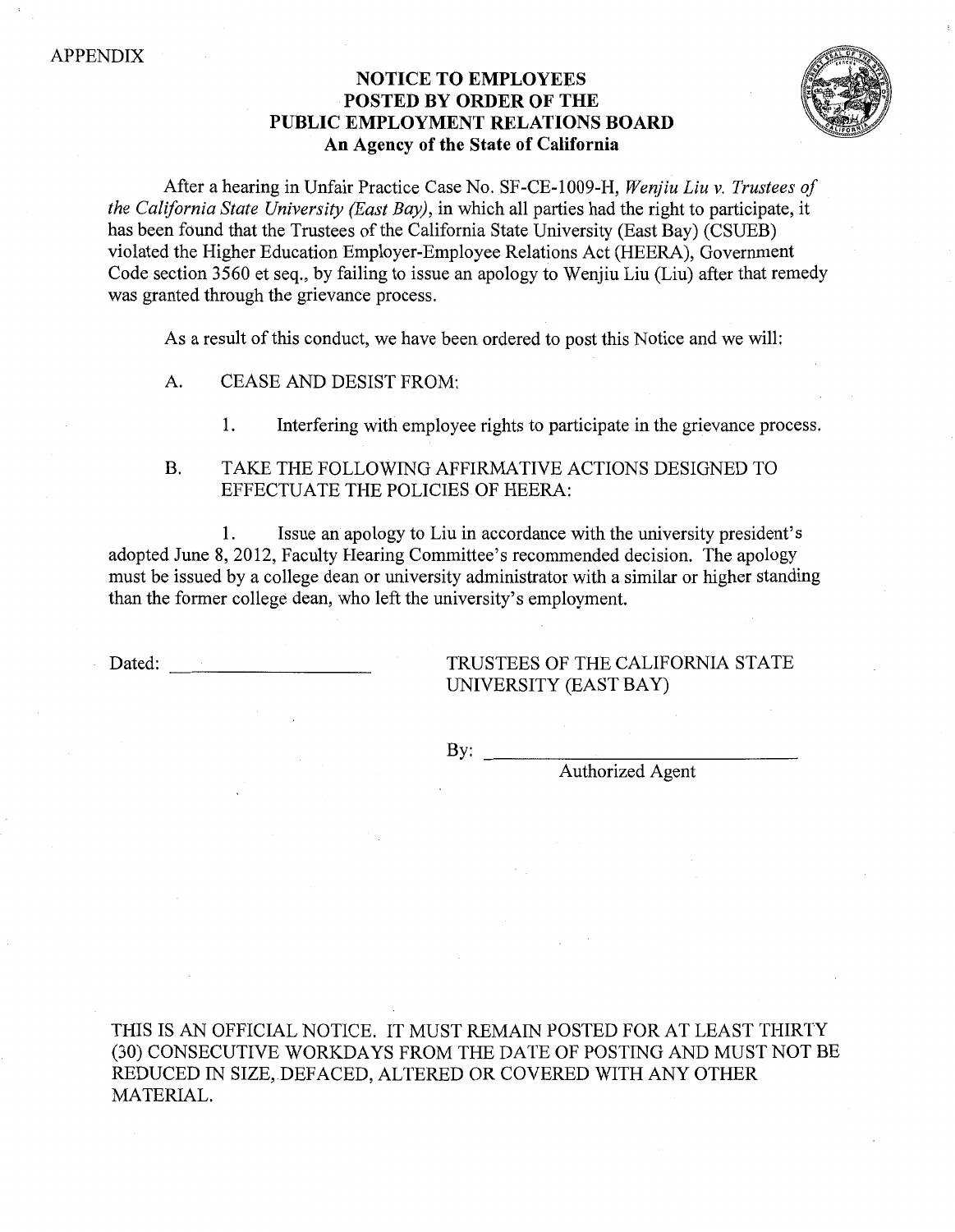$\hat{I}$  $\label{eq:2.1} \frac{d\mathbf{r}}{d\mathbf{r}} = \frac{1}{2} \sum_{i=1}^n \frac{d\mathbf{r}}{d\mathbf{r}} \left( \frac{d\mathbf{r}}{d\mathbf{r}} \right)^2 \left( \frac{d\mathbf{r}}{d\mathbf{r}} \right)^2 \left( \frac{d\mathbf{r}}{d\mathbf{r}} \right)^2 \left( \frac{d\mathbf{r}}{d\mathbf{r}} \right)^2 \left( \frac{d\mathbf{r}}{d\mathbf{r}} \right)^2 \left( \frac{d\mathbf{r}}{d\mathbf{r}} \right)^2 \left( \frac{d\$  $\label{eq:2.1} \frac{1}{\sqrt{2\pi}}\int_{\mathbb{R}^3}\frac{1}{\sqrt{2\pi}}\int_{\mathbb{R}^3}\frac{1}{\sqrt{2\pi}}\int_{\mathbb{R}^3}\frac{1}{\sqrt{2\pi}}\int_{\mathbb{R}^3}\frac{1}{\sqrt{2\pi}}\int_{\mathbb{R}^3}\frac{1}{\sqrt{2\pi}}\int_{\mathbb{R}^3}\frac{1}{\sqrt{2\pi}}\int_{\mathbb{R}^3}\frac{1}{\sqrt{2\pi}}\int_{\mathbb{R}^3}\frac{1}{\sqrt{2\pi}}\int_{\mathbb{R}^3}\frac{1$  $\label{eq:2.1} \mathcal{L}_{\mathcal{A}}(\mathcal{A})=\mathcal{L}_{\mathcal{A}}(\mathcal{A})\otimes\mathcal{L}_{\mathcal{A}}(\mathcal{A})\otimes\mathcal{L}_{\mathcal{A}}(\mathcal{A}).$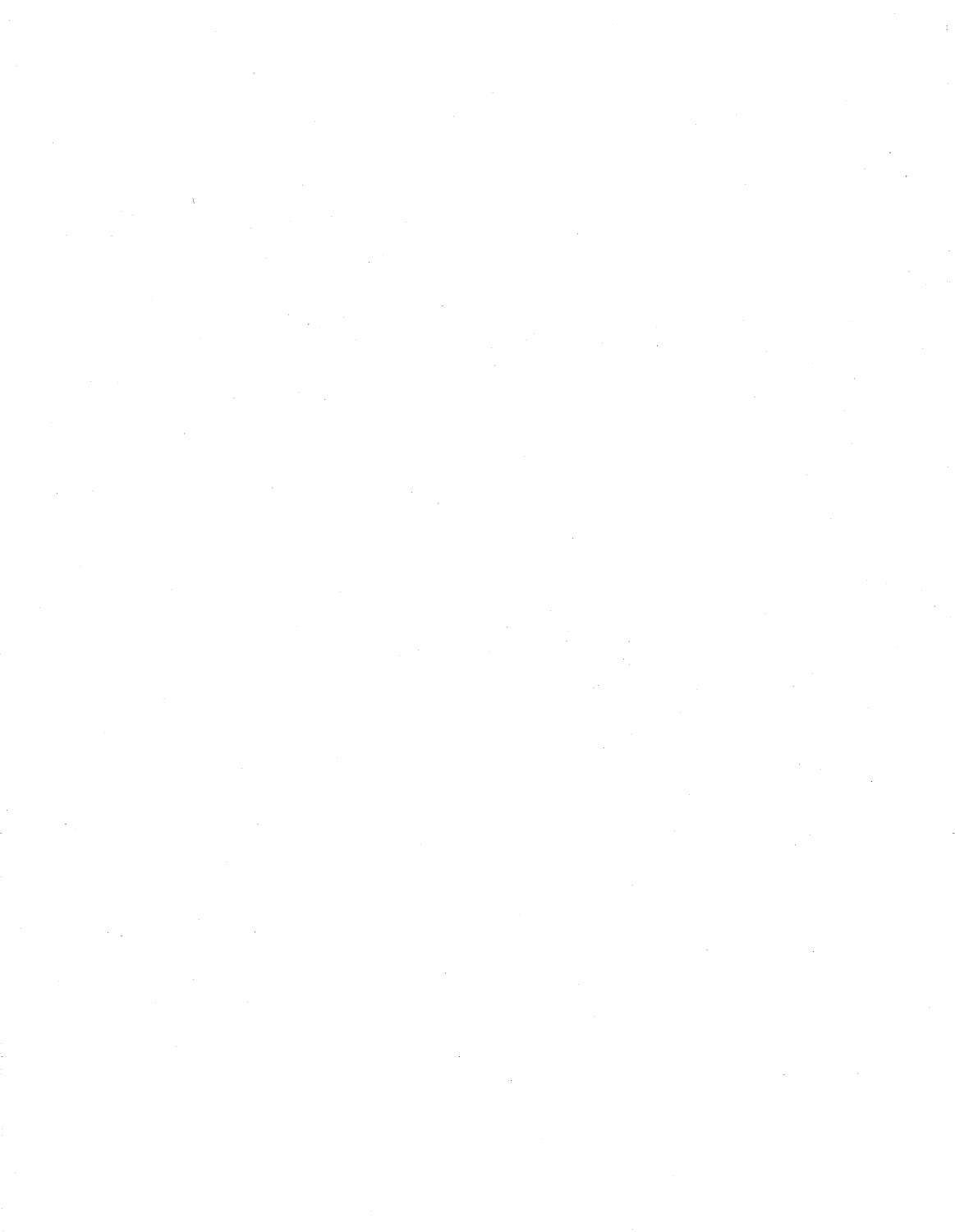# STATE OF CALIFORNIA PUBLIC EMPLOYMENT RELATIONS BOARD



### WENJIU "JERRY" LIU,

TRUSTEES OF THE CALIFORNIA STATE UNIVERSITY (EAST BAY),

Respondent.

UNFAIR PRACTICE Charging Party, CASE NO. SF-CE-1009-H

v. (November 25, 2013)

Appearances: Wenjiu "Jerry" Liu, in propria persona; Dawn S. Theodora, University Counsel, for the Trustees of the California State University (East Bay).

Before Shawn P. Cloughesy, Chief Administrative Law Judge.

## PROCEDURAL HISTORY

This case alleges that a higher education employer interfered with an employee's rights in utilizing the grievance process. The employer denied committing any unfair practices, and, as an affirmative defense, contended that the complaint was, in whole or in part, barred by the statute of limitations.

On June 14, 2012, Wenjiu "Jerry" Liu (Liu) filed an unfair practice charge (charge) against the Trustees of the California State University (East Bay) (CSU). On September 4, 2012, Liu filed an amended charge which added, among other allegations, that CSU utilized law enforcement at Faculty Hearing Committee grievance hearings and that Associate Provost Linda Dobb (Dobb) was assigned to write grievance responses when she said she would recuse herself from the process.

On December 28, 2012, the Office of the General Counsel of the Public Employment Relations Board (PERB) issued a complaint alleging that California State University, East Bay (CSUEB) violated Higher Education Employer-Employee Relations Act (HEERA) section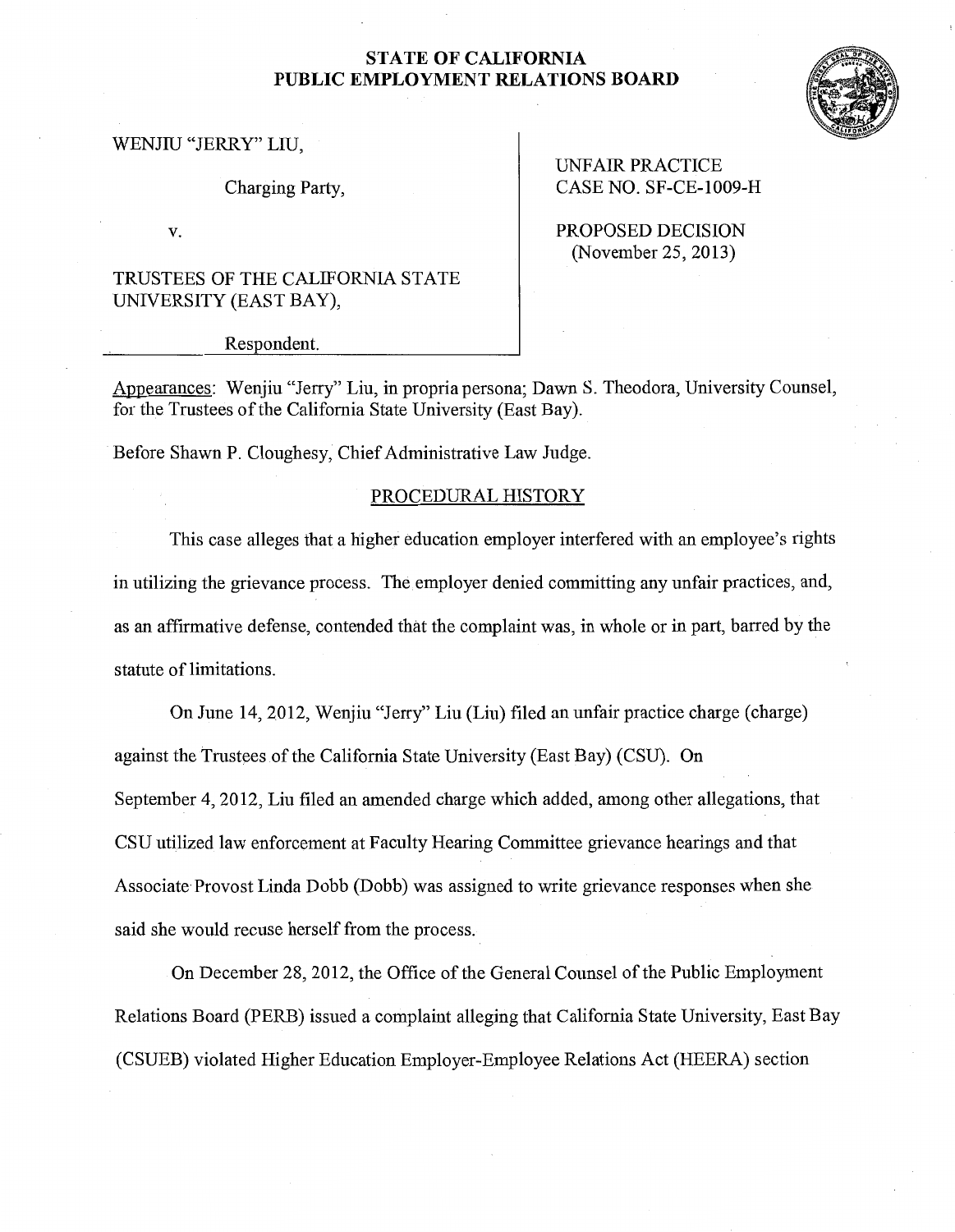$3571(a)$ <sup>1</sup> as interfering with Liu's rights to participate in the grievance process by: stating it had no intent to withdraw his disciplinary actions or grant his request for tenure and promotion; hiring a grievance administrator without the authority to respond to Liu's email messages; authoring grievance responses by someone other than the assigned grievance administrator; defying Faculty Hearing Committee recommendations by adopting the recommendations and then failing to take action on them or stalling Liu's arbitration requests; failing to issue an apology after adopting such a remedy; refusing to adopt a recommendation of conducting an audit; refusing to withdraw a disciplinary action against Liu; allowing Associate Provost Linda Dobb (Dobb) to participate as a grievance administrator for grievances filed against her; utilizing law enforcement at Faculty Hearing Committee grievance hearings; and refusing to organize Faculty Hearing Committee grievance hearings because Liu made a typographical mistake in the selection of the type of grievance (contractual or statutory) he was pursuing.

On January 3, 2013, the hearing was scheduled for April 2 through 5, 2013.

On January 16, 2013, CSUEB answered the complaint, denying any violation of HEERA, and including affirmative defenses such as the statute of limitations.

On March 5, 2013, Liu filed a request to consolidate his three unfair practice cases: PERB Case Nos. SF-CE-995-H and SF-CE-1009-H, and PERB Charge No. SF-CE-1021-H. Complaints had been issued on PERB Case Nos. SF-CE-995-H and SF-CE-1009-H. By March 15, 2013, a warning letter was issued on PERB Charge No. SF-CE-1021-H. Liu also requested that the matters be expedited.

On March 15, 2013, a prehearing conference was conducted in Oakland. The motion to consolidate was denied. The Administrative Law Judge (ALI) declined to take any action on

 $\frac{1}{1}$  Unless otherwise indicated, all statutory references are to the Government Code. HEERA is codified at Government Code section 3560 et seq.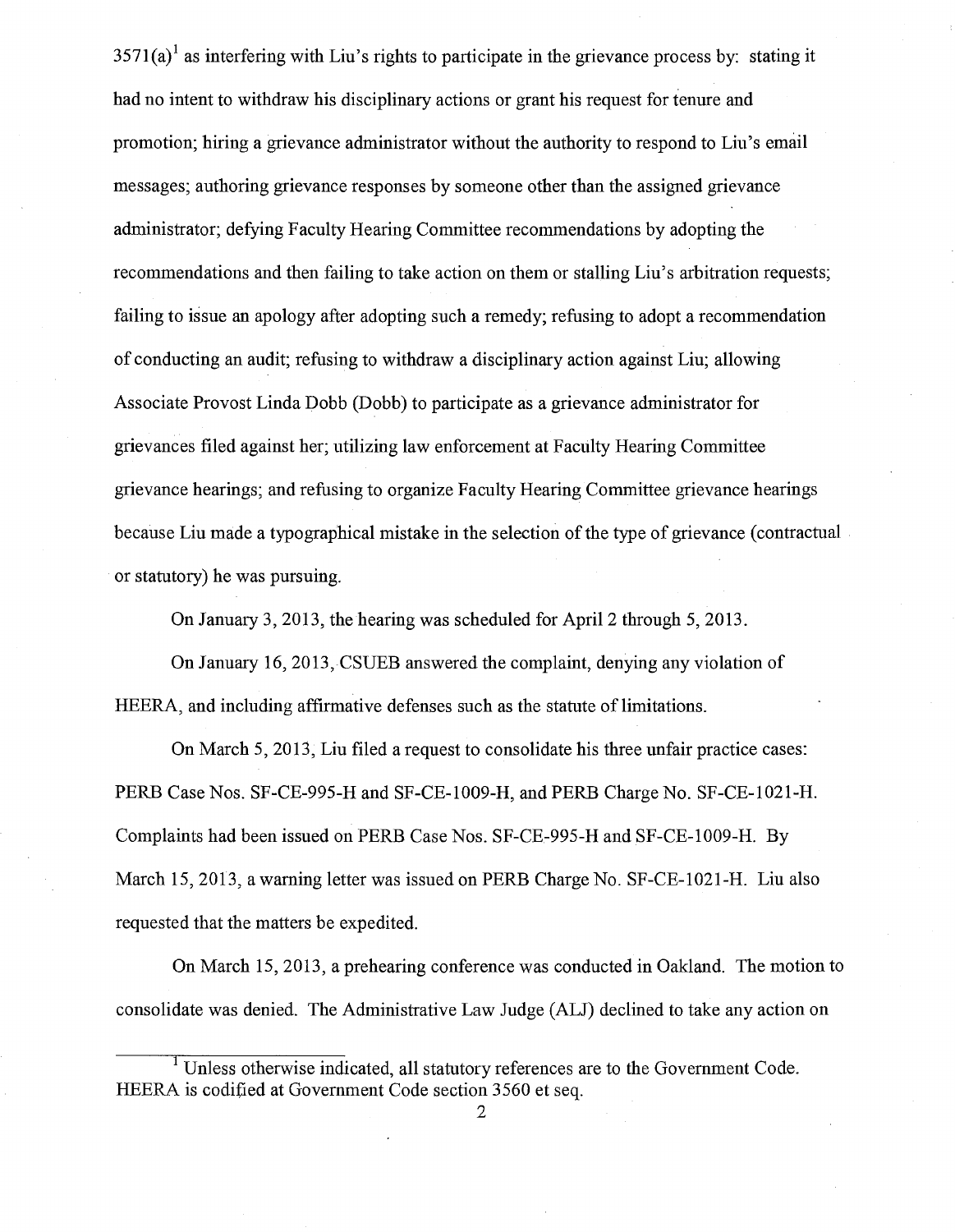PERB Case No. SF-CE-1021-H as the matter was under the jurisdiction of the General Counsel's Office and not the Administrative Law Division. The ALJ considered that he was already expediting the remaining cases in that he had given them priority over other pending cases.

Formal hearing was conducted from April 2 through 5, 2013. On April 4, 2013, the ALJ took official notice of all of Respondent's Exhibits as well as the September 14, 2012 testimony of CSUEB Chief of Police James Hodges (Chief Hodges) in PERB Case No. SF-CE-995-H. Additionally, those parts of Grievances 1 through 43 of Liu's exhibits which were admitted in PERB Case No. SF-CE-995-H were also to be admitted in PERB Case No. SF-CE-1009-H. The ALJ also hereby takes official notice of the May 18, 2012 prehearing conference transcript in PERB Case No. SF-CE-995-H.

## Motion to Recuse the ALI

On June 20, 2013, after receiving the dismissal of the allegation in PERB Case No. SF-CE-995-H which was issued on May 8, 2013, Liu requested the ALJ recuse himself from issuing a decision on PERB Case No. SF-CE-1009-H. The ALJ allowed CSU until July 5, 2013 to respond. On June 28, 2013, Liu stated that the ALJ was delaying the matter by allowing CSU until July 5, 2013 to respond and asked special permission from the Board to recuse the ALJ. Liu also asked to reopen/rehear both cases. On July 9, 2013, the ALJ declined to recuse himself and declined to reopen/rehear the case and issued a detailed 16-page ruling with attachments. On July 9, 2013, Liu asked the Board for special permission to appeal the ALJ's ruling. On November 22, 2013, the Board issued its order summarily denying Liu's

 $^{2}$  On May 20, 2013, the ALJ gave the parties an opportunity to object to the admission of the May 18, 2012 prehearing conference transcript. On this occasion, Liu responded that he objected to any overlapping of the evidentiary records of SF-CE-995-H and SF-CE-1009-H. The ALJ took official notice for the purpose of providing a foundation for the expediting of grievances and the agreed stipulation to changing the character of Grievance 21.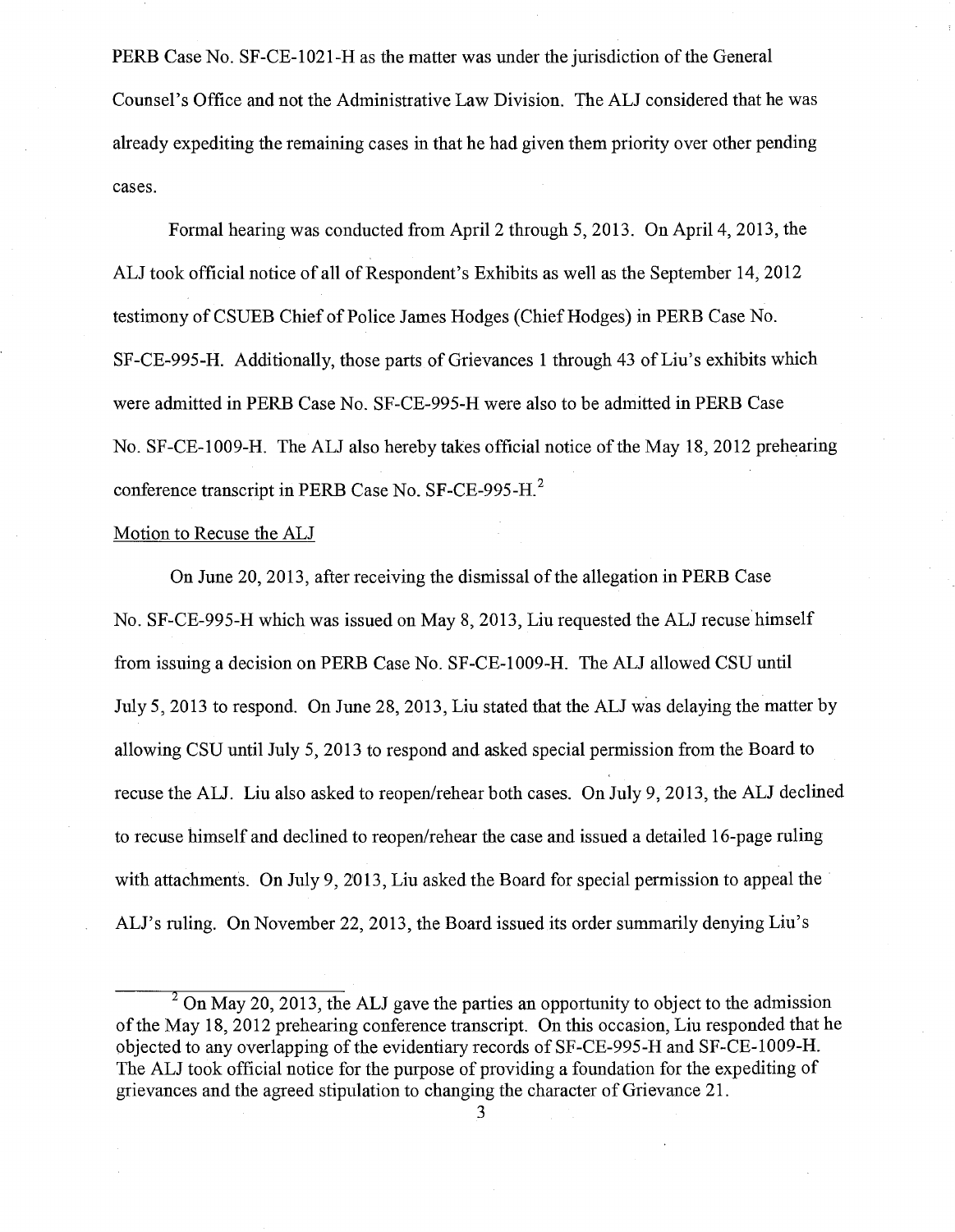"filing" as he did not comply with the requirements of PERB Regulation  $32155(c)$ , however, Liu can include in his exceptions to the ALJ's proposed decision that "certain remarks made by the ALJ during the formal hearing demonstrate the ALJ's alleged prejudice against him." (Wenjiu Liu v. Trustees of the California State University (East Bay) (2013) PERB Order No. Ad-404-H, p. 4.) The ALJ therefore issued this proposed decision in light of the Board's order, Liu's ability to object as to the ALJ's alleged bias in his exceptions and Liu's March 5, 2013 request that the proposed decision in this matter be expedited.

### Motion to Exclude CSU's Brief

The deadline for the submission of post-hearing briefs was originally set for May 17, 2013, $^3$  but was extended to June 14, 2013, and then to July 1, 2013, at the request of Liu. No reply briefs were scheduled. When the ALJ originally set the briefing deadline, he stated that the briefs needed to be submitted by close of business with a "proof of service that day." CSU sent its post-hearing brief in an envelope with a postage machine's postmark of July 1, 2013 and a proof of service executed by Theodora on the same day. Theodora also sent a courtesy copy of the post-hearing brief by email to the ALJ and Liu on July 1, 2013 at 7:33 p.m. Liu sent his post-hearing brief by mail with a United States Postal Service (USPS) postmark on July 1, 2013, but his proof of service by mail did not list the County in which the declarant resided, the address of the declarant, or a sufficient description of the documents served.<sup>4</sup> Liu did not send an electronic digital copy of his brief on July 1, 2013.

 $3$  During the last day of hearing. Liu advocated for the matter to be submitted without briefing and transcripts.

 $<sup>4</sup>$  The proof of service leaves blank the space for inserting the County of residence for</sup> the declarant, leaves blank the space for inserting the residence address or business address of the declarant, and describes the document as a "Letter by Jerry Liu."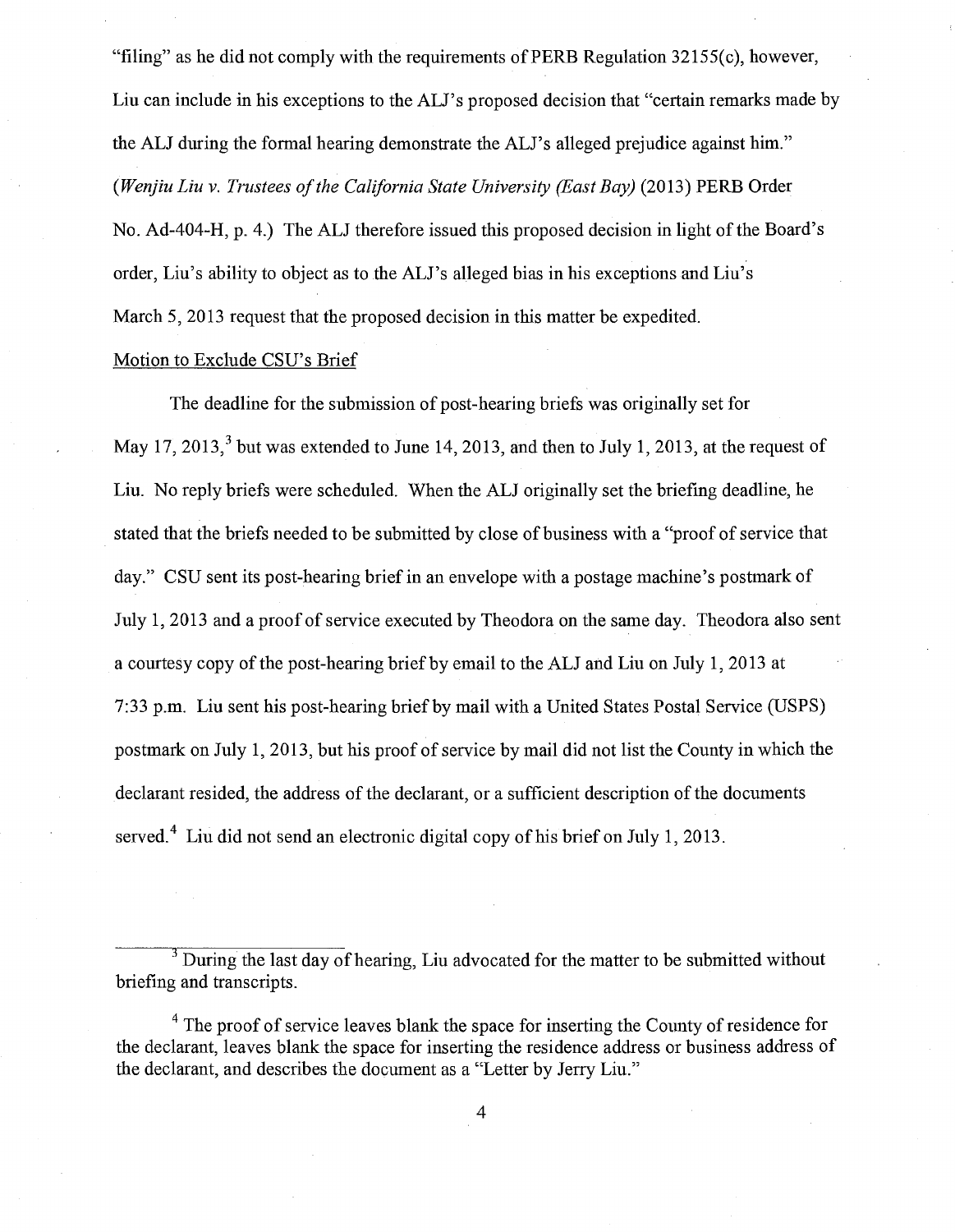On July 13, 2013,' Liu filed a motion to "reject" CSU's post-hearing brief as being untimely because it did not have a USPS postmark and that the proof of service was defective as it was signed by Theodora who Liu considered to be a party in the case. On July 22, 2013, CSU responded that Liu's contentions were not supported by PERB Regulations 32212 and 32140(a), or any other precedent, and that its post-hearing brief was timely. CSU argued that Liu's proofs of service were consistently invalid and left out information required by PERB Regulation 32140(a)(2), (4), and (5).

PERB Regulations 32212 and 32140(a) provide:

32212. Briefs and Oral Argument. Prior to the close of the hearing, the Board agent shall rule on any request to make oral argument or to file a written brief. The Board agent shall set the time required for the filing of briefs. Any party filing a brief shall file the original and one copy with the Board agent. Service and proof of service of the brief pursuant to Section 32140 are required.

32140. Service (a). All documents referred to in these regulations requiring "service," except subpoenas, shall be considered "served" by the Board or a party when personally delivered, when deposited in the mail or with a delivery service properly addressed, when sent by facsimile transmission in accordance with the requirements of Sections 32090 and 32135(d), or when sent by electronic mail in accordance with the requirements of Section 32091, 32135(d) and 32140(b). All documents required to be served shall include a "proof of service" declaration signed under penalty of perjury which contains the following information: (1) The name of the declarant; (2) the county and state in which the declarant is employed or resides; (3) a statement that the declarant is over the age of 18 years; (4) the address of the declarant; (5) a description of the documents served; (6) the method of service and a statement that any postage or other costs were prepaid; (7) the name(s), address(es) and, if applicable, fax number(s) or electronic mail address(es) used for service on the party(ies); and (8) the date of service.

 $\frac{5 \text{ Liu sent an email to the ALJ on July 2, 2013 stating CSU's post-hearing brief was}}{2 \text{ No.}}$ untimely. The ALJ directed Liu to submit a proper written motion on the matter (rather than an email). PERB Regulation 32190 requires than motions be in writing with a proper proof of service. Liu finally did so on July 13, 2013.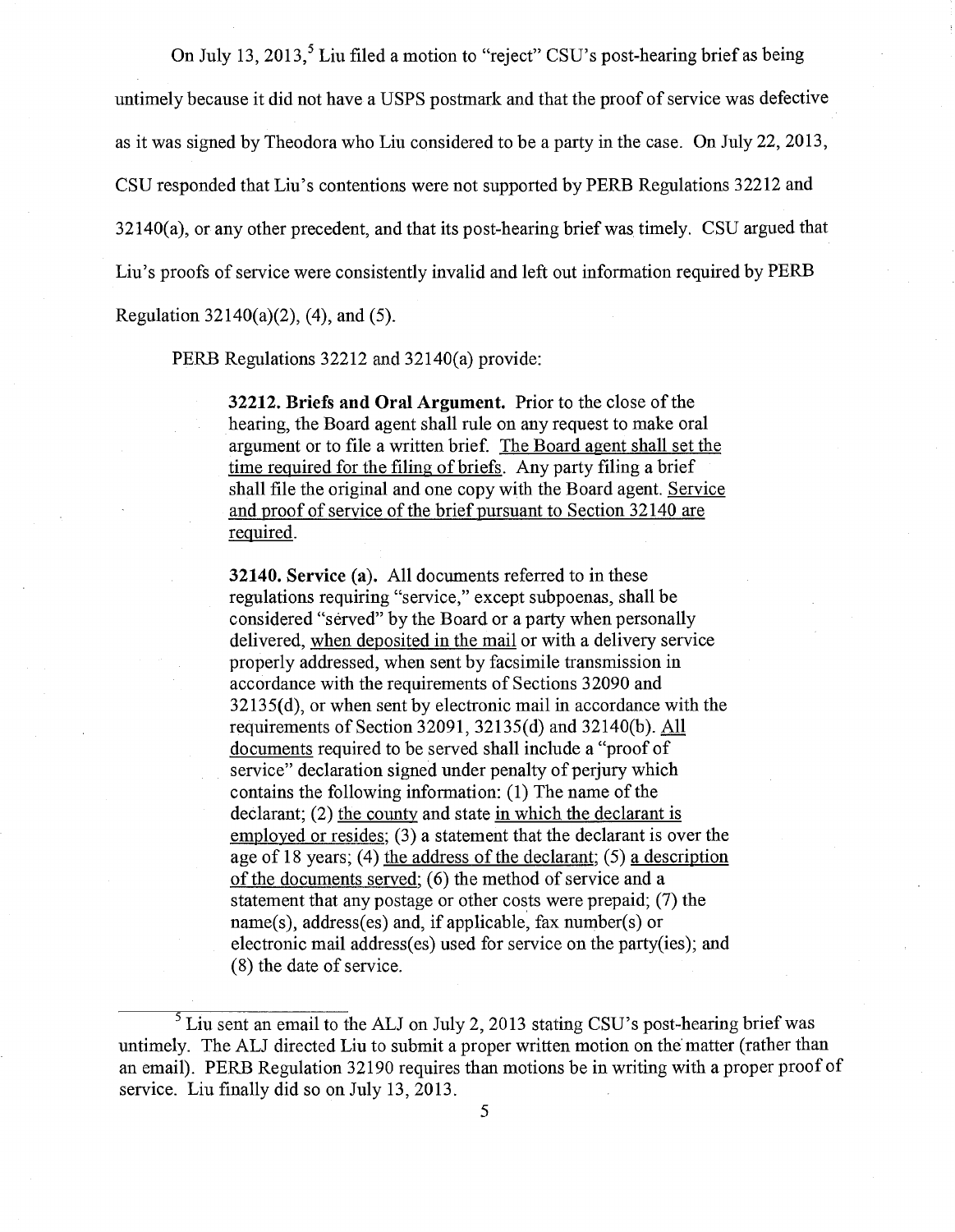(Emphasis added.)

Liu contends that the ALJ set a date for submission of the post-hearing briefs to be "postmarked" on July 1, 2013. He cites to the transcripts of the prior proceeding (PERB Case No. SF CE-995-H) in support of this contention. However, the transcript of the instant proceeding demonstrates that the ALJ stated that the post-hearing briefs should be mailed by close of business with a "proof of service that day." Both Liu and CSU submitted their posthearing briefs with a postmark of July 1, 2013, and both had proofs of service executed on July 1, 2013. CSU also sent an email attachment of their brief at 7:33 p.m.

Liu did not establish that CSU's brief was submitted after the close of business on July 1, 2013. The postmark of a private vendor does not demonstrate that the post-hearing brief was submitted after close of business and the regulation does not specify that only USPS postmarks are valid. Additionally, as of July 1, 2013,  $6$  PERB Regulation 32140(a) no longer required that a declarant "not be a party to the case" and it was Liu who requested that the submission date be extended to July 1, 2013. Even if the former regulation applied, Theodora would not be considered a party, but a representative of a party. On the other hand, Liu's proof of service was clearly defective and omitted those sections in the declaration of service specifically required by the regulation. However, as no prejudice has been demonstrated as to the admission of the post-hearing briefs (neither party was able to see the other's brief before they submitted them), and both briefs were mailed or provided to the other party on July 1, 2013, both post-hearing briefs will be considered.

#### FINDINGS OF FACT

 $6$  Former PERB Regulation 32140(a)(3) provided that the proof of service include "a statement that the declarant is over the age of 18 years and not a party to the case." (Emphasis added.)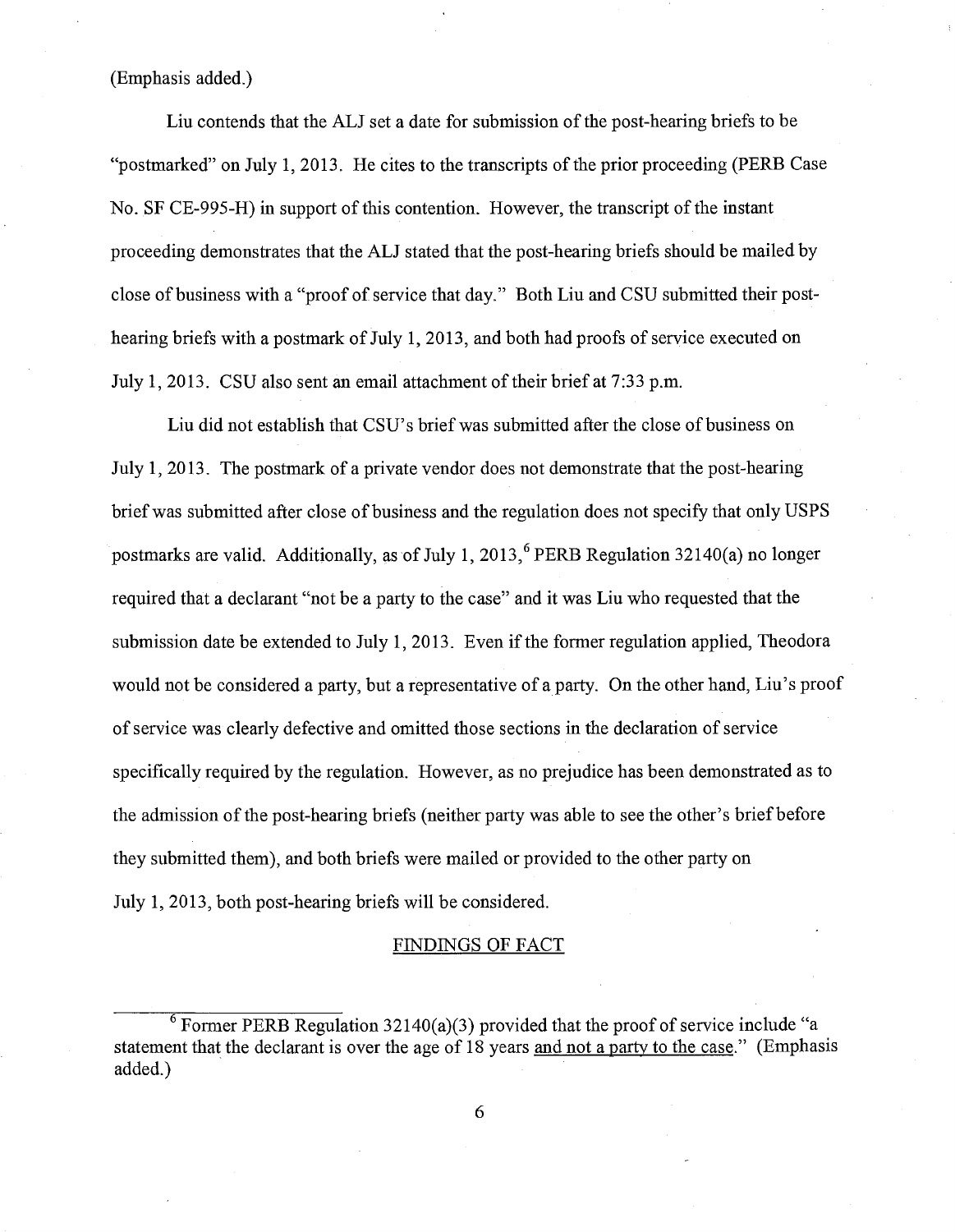## **Jurisdiction**

CSU is a higher education employer under HEERA section  $3562(g)$ . CSUEB is a university within the CSU system. The California Faculty Association (CFA) is the exclusive representative of an appropriate bargaining unit of employees, which includes Assistant Professors, under HEERA section 3562(i). Liu was a higher education employee under HEERA section 3562(e) and an Assistant Professor employed with CSUEB.

## Education Code section 89542.5

Education Code section 89542.5 sets forth the statutory Faculty Hearing Committee

grievance/disciplinary process for academic employees:

- (a) The Trustees of the California State University shall establish grievance and disciplinary action procedures for all academic employees, including all temporary employees who have been employed for more than one semester or quarter, whereby all of the following requirements are satisfied:
	- (1) Grievances and disciplinary actions shall be heard by a faculty hearing committee composed of full-time faculty members, selected by lot from a panel elected by the campus faculty, which shall make a recommendation to the president of the state university.
	- (2) The grievance or disciplinary hearing shall be open to the public at the option of the person aggrieved or the person charged in a disciplinary hearing.
	- (3) Each party to the dispute shall have the right of representation by a faculty adviser or counsel of his or her choice and to be provided access to a complete record of the hearing.
	- (4) If there is disagreement between the faculty hearing committee's decision and the state university president's decision, the matter shall go before an arbitrator whose decision shall be final.
	- (5) The costs incurred in arbitration shall be paid by the state university.
	- $[$ [ $\cdot$ ...]]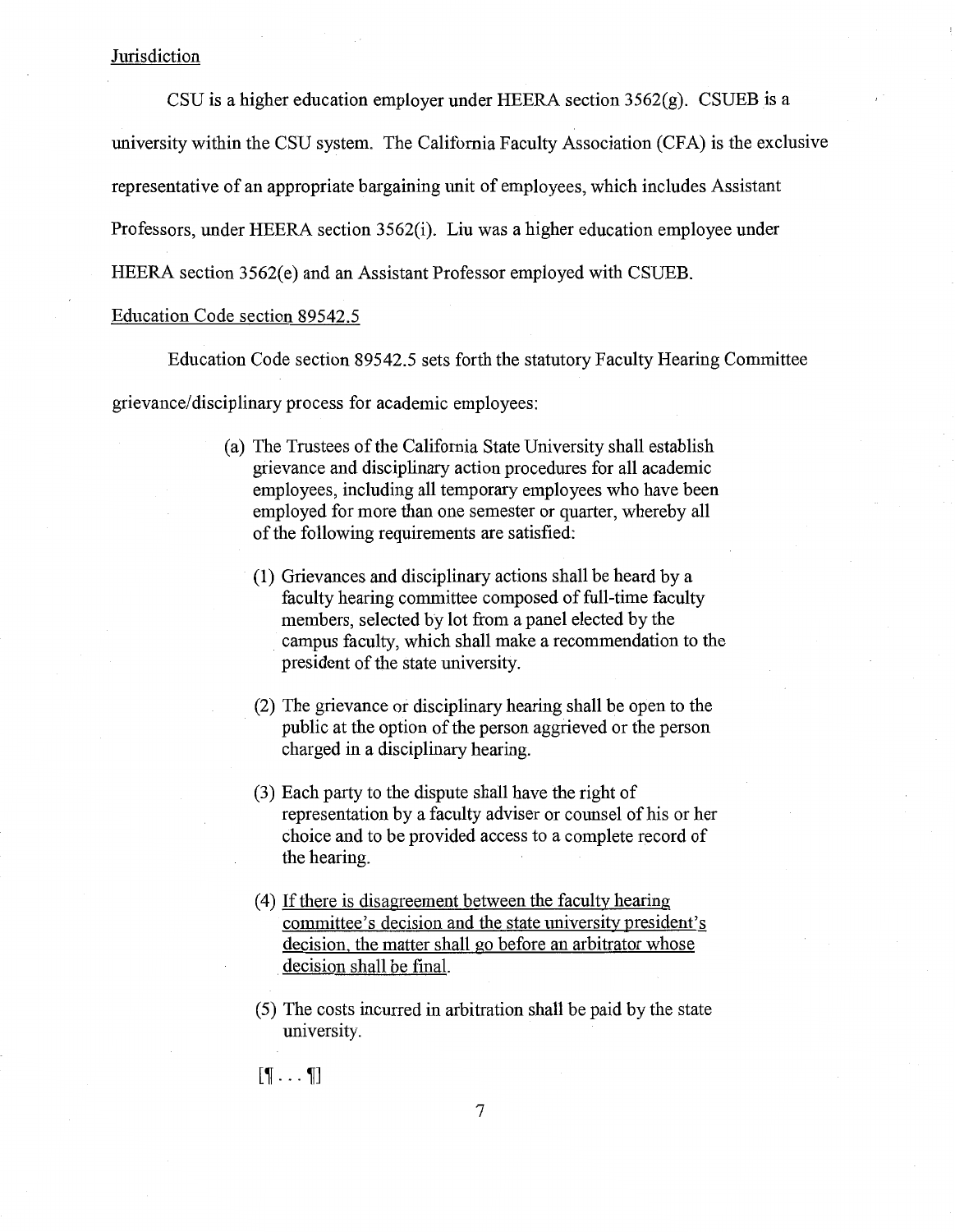(b) For purposes of this section, a "grievance" is an allegation by an employee that the employee was directly wronged in connection with the rights accruing to his or her job classification, benefits, working conditions, appointment, reappointment, tenure, promotion, reassignment, or the like. A grievance does not include matters, such as the salary structure, which require legislative action.

### $[T \dots T]$

(d) If the provisions of this section are in conflict with the provisions of a memorandum of understanding reached pursuant to Chapter 12 (commencing with Section 3560) of Division 4 of Title 1 of the Government Code, the memorandum of understanding shall be controlling without further legislative action, except that, if the provisions of a memorandum of understanding require the expenditure of funds, the provisions shall not become effective unless approved by the Legislature in the annual Budget Act.

(Emphasis added.)

## Collective Bargaining Agreement

Collective Bargaining Agreement (CBA) Article 10 sets forth the "Grievance

Procedure" between the CFA and CSU, and provides in pertinent part:

10.1 The purpose of this Article is to provide a prompt and effective procedure for the resolution of disputes. The procedures hereinafter set forth shall, except for matters of discipline as set forth in Article 19 herein, be the sole and exclusive method for the resolution of disputes arising out of issues covered by this Agreement and those matters subject to grievance under Section 89542.5 of the Education Code. It is the express understanding of the parties that these procedures meet or exceed the requirements of the Education Code pursuant to Government Code Section  $3572.5(3)(b)(1)$ .<sup>[7]</sup>

<sup>7</sup> HEERA section 3572.5(3)(b)(1) provides:

Notwithstanding the inclusion in Section 89542.5 of the Education Code, except with respect to paragraph (5) of subdivision (a) of that section, of a provision providing that, if the statute is in conflict with a memorandum of understanding reached pursuant to this chapter, the memorandum of understanding shall be controlling without further legislative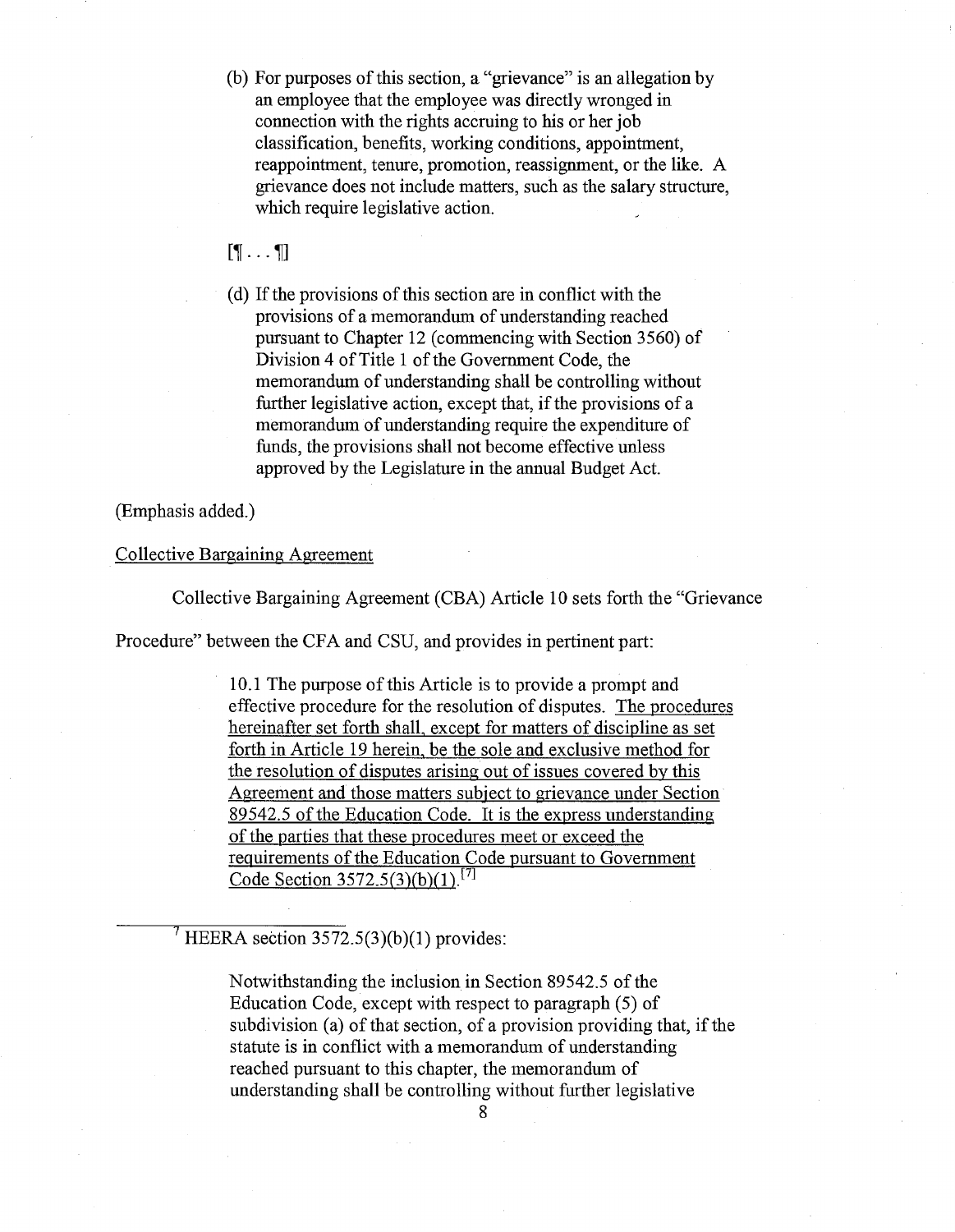## Definitions

## 10.2 As used herein:

a. The term "grievance" when CFA or an employee(s) is (are) the grievant shall mean an allegation that the CFA, an employee or a group of employees have been directly wronged by a claimed violation, misapplication, or misinterpretation of a specific term or provision of this Agreement. The term "grievance" when an employee is the grievant shall mean an allegation that the employee was directly wronged in connection with the rights accruing to his or her job classification, benefits, working conditions, appointment, reappointment, tenure, promotion, reassignment, or the like, including but not limited to rights arising under this Agreement. A grievance does not include matters such as salary structure, which require legislative action; or the merit pay programs (Post Promotion Increases and Equity Increases) as defined in Article 31, which provide for their own binding appeals processes.

b. The term "grievant" or "grievants" shall mean:

- 1. For statutory grievances: any faculty unit employee(s) who has/have been employed for more than one semester or quarter who allege(s) s/he/they has/have been directly wronged as defined in section 10.2a above, either individually or as a group.
- 2. For contract grievances: any faculty unit employee(s) who allege(s) s/he/they has/have been directly wronged as defined in section 10.2a. The term "grievant" shall also mean the CFA when alleging a grievance on behalf of itself, or on behalf of a unit member or a group of unit members in accordance with section 10.2a above. The CFA shall not grieve on behalf of unit members who do not wish to pursue individual grievances.

action, unless the memorandum of understanding requires the expenditure of funds, that section, except for paragraph (5) of subdivision (a) of that section, provides a minimum level of benefits or rights, and is superseded by a memorandum of understanding only if the relevant terms of the memorandum of understanding provide more than the minimum level of benefits or rights set forth in that section, except for paragraph (5) of subdivision (a) of that section.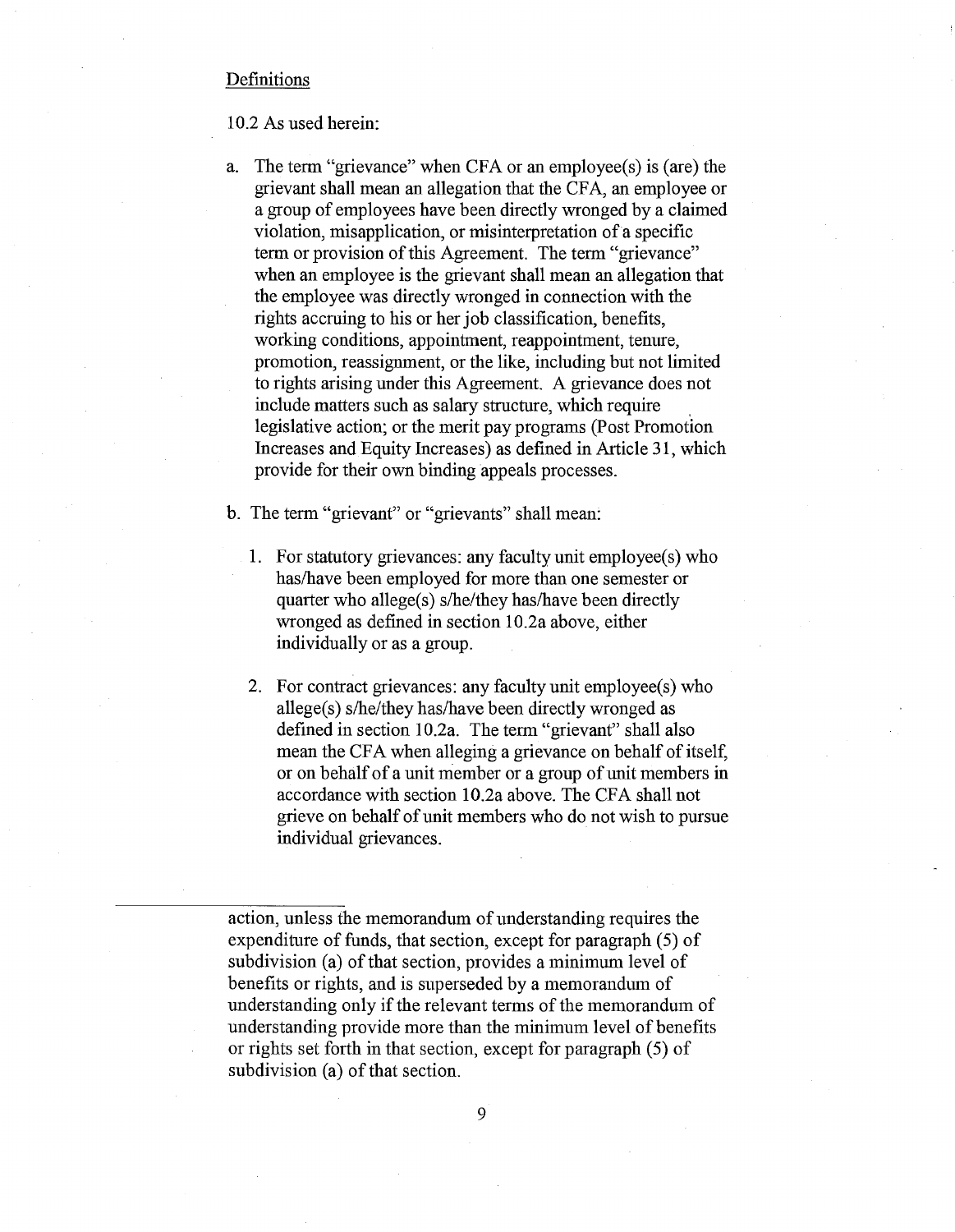- c. The term "employee" in this Article shall mean a member of the bargaining unit.
- d. The term "appropriate administrator" as used in this Article shall mean the individual who has been designated by the President to act pursuant to the procedures set forth in this Article.

 $[1 \dots 1]$ 

### Grievance Procedure

#### Level I - Campus Level

10.4 A grievant eligible to grieve pursuant to provision 10.2 of this Article may file a Level I grievance with the President no later than forty-two (42) days after the event giving rise to the grievance, or no later than forty-two (42) days after the grievant knew or reasonably should have known of the event giving rise to the grievance. In all grievances, the grievant shall state clearly and concisely on a grievance form:

a. with regard to a statutory grievance, the right(s) the grievant alleges were violated as set forth in provision 10.2a above. When claiming a violation of the collective bargaining Agreement, the term or terms of the Agreement alleged to have been violated, misinterpreted, or misapplied;

## $[1 \dots 1]$

10.6 At the time of filing of a grievance by an individual employee or group of employees the grievant shall make an election by using the appropriate grievance form between the two procedures set forth below: (1) Faculty Hearing Committee or (2) Contractual Procedure. Failure of the employee(s) to make an election in the appropriate box on the grievance form as between Faculty Hearing Committee and Contractual Procedure shall result in the automatic processing of his/her grievance under the Contractual Procedure. In the cases of grievances filed by the CFA, the CFA may not, on behalf of itself or an employee or group of employees, elect to process a grievance under the Faculty Hearing Committee procedure, but must in all cases process its grievances under the Contractual Procedure.

10.7 Within fourteen (14) days after the Level I filing as provided in provision 10.4a. above, the appropriate administrator shall hold a meeting with the grievant and the grievant's representative, if any, at a mutually acceptable time at the campus where the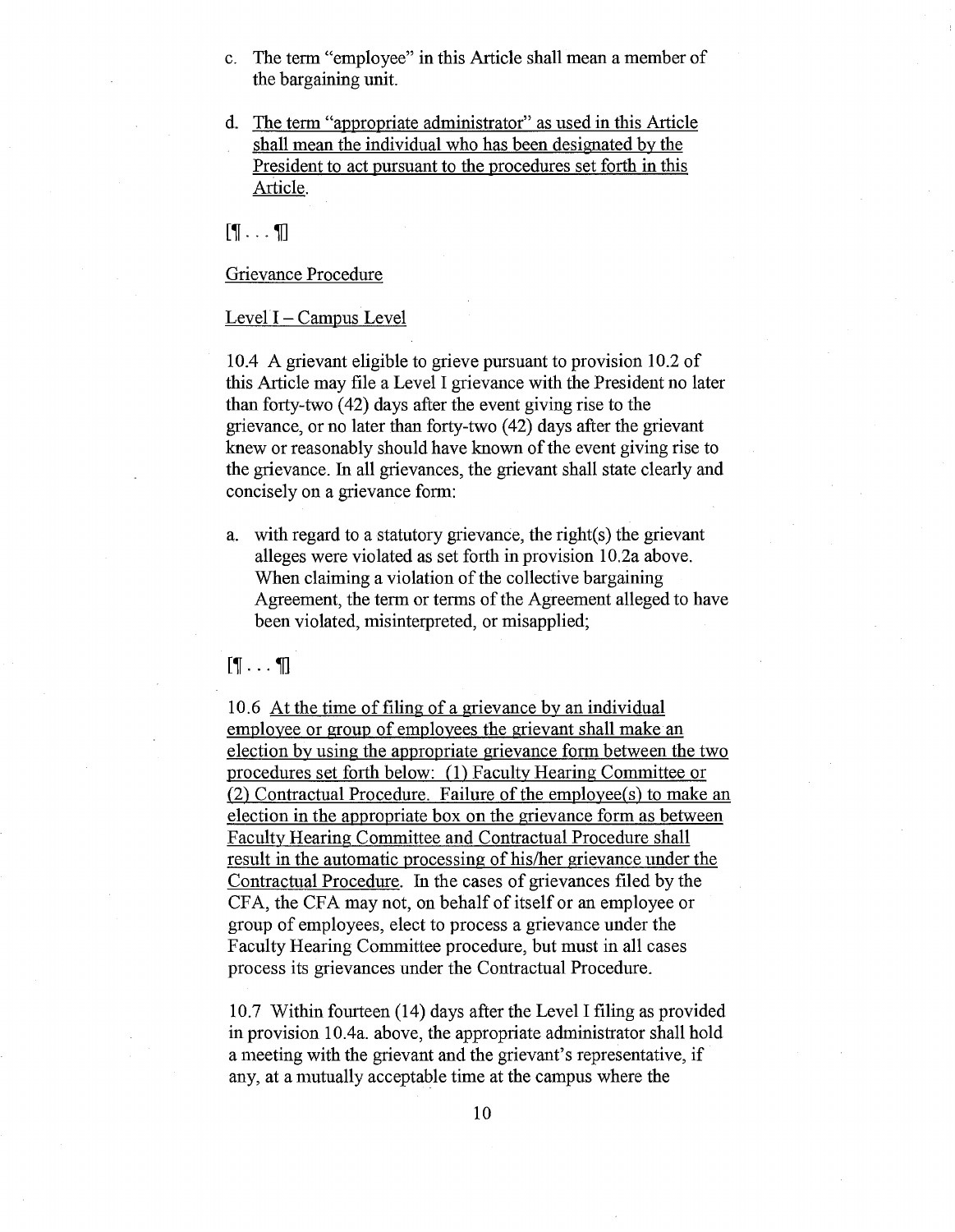grievant is employed. At this meeting the grievant shall fully present its case, including all relevant facts, arguments and proposed remedies being sought. In the event that the grievant and appropriate administrator cannot successfully resolve the grievance, then the appropriate administrator shall respond in writing to the grievant no later than fourteen (14) days after the Level I meeting. Such response shall include a statement of reasons for any denial of the grievance.

Faculty Hearing Panel and Faculty Hearing Committee Procedures

 $\P$ ... $\P$ 

## Appeal to Faculty Hearing Committee

10.11 In the event the grievance is not settled to the grievant's satisfaction at the Level I meeting or by the Level I response by the appropriate administrator, the individual employee grievant (or group of employees) may file a grievance appeal with the Academic Vice President/Provost[,] President or designee no later than fourteen (14) days after receipt of the Level I response, for hearing before a Faculty Hearing Committee composed of fulltime faculty members, selected by lot from a Campus Faculty Hearing Panel elected by the campus faculty pursuant to the election procedures set forth above. The grievant shall attach a copy of the Level I grievance filing and the Level I response together with any documents presented at Level I.

10.12 Within seven (7) days after the filing of the grievance appeal as provided in a. above, the Academic Vice President/Provost or designee and Chairperson of the Faculty Hearing Panel shall jointly schedule the selection of the Faculty Hearing Committee. The membership of the Faculty Hearing Committee shall be selected by lot from the Campus Faculty Hearing Panel and shall consist of three (3) members and one (1) alternate. No Faculty Hearing Panel member may serve on a Faculty Hearing Committee if s/he has been directly involved with or a party to matters related to a grievance submitted by the employee to a faculty hearing. Each Faculty Hearing Committee shall be appointed and serve on an ad hoc basis until the Committee has issued its decision on the grievance in question. Participation on a Faculty Hearing Committee shall be considered "service" to the campus community for all applicable purposes.

 $[1 \ldots 1]$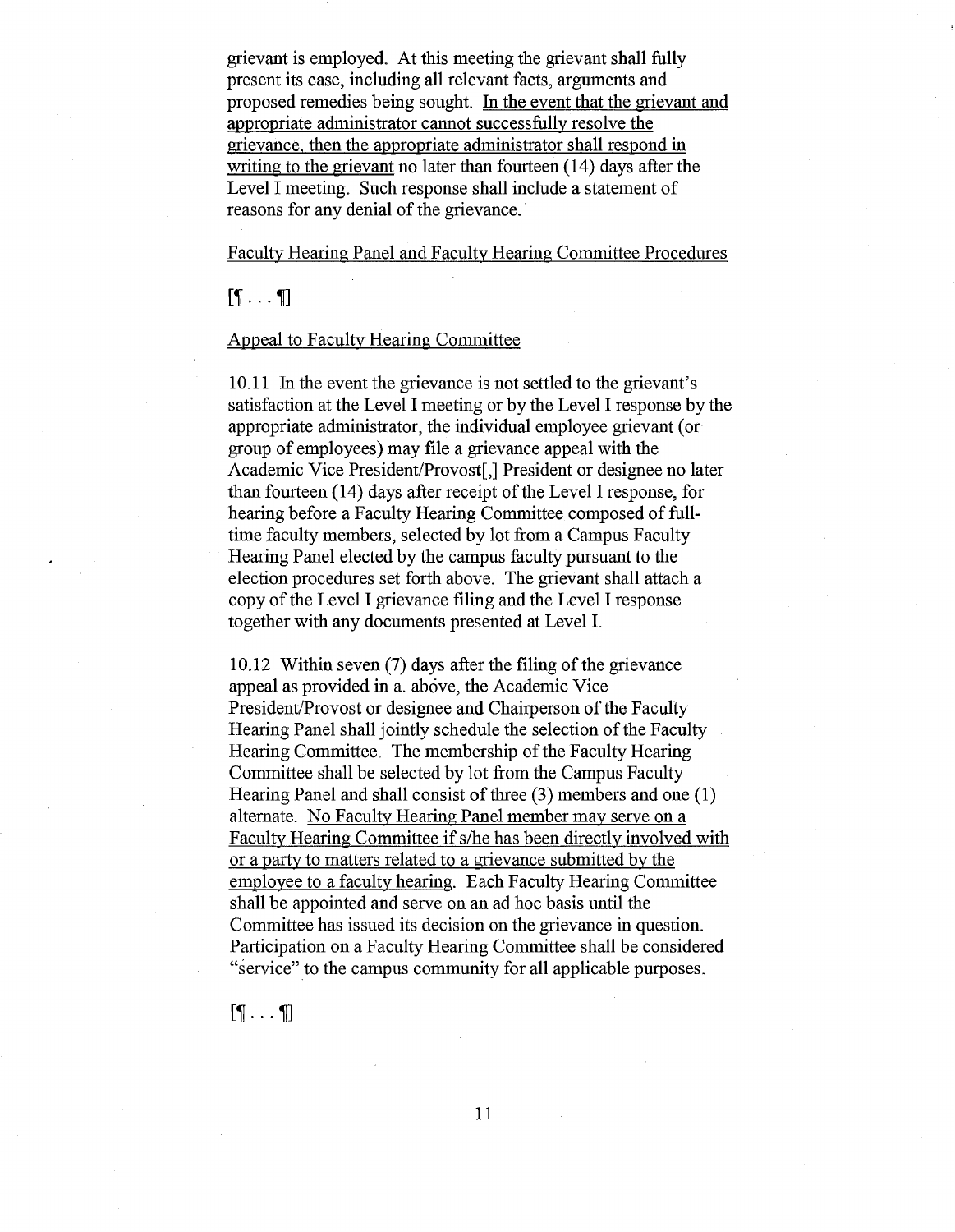10.16 Conduct of the hearing shall be at the discretion of the Faculty Hearing Committee but shall be open to the public at the discretion of the person aggrieved.

## $\P$ ... $\P$

#### Presidential Review

10.20 The Faculty Hearing Committee shall provide the President, the grievant and the grievant's representative (if any) with a copy of its written grievance decision recommendation at the time it is issued. Within twenty-one (21) days of the President's receipt of the decision, s/he shall inform the grievant and Faculty Hearing Panel Chairperson in writing of her/his determination to accept and implement the recommended decision of the Faculty Hearing Committee or to reject said determination. In the event the President determines to reject the recommended decision of the Faculty Hearing Committee, s/he shall provide a statement of reasons for said decision.

10.21 If the President rejects a recommended decision of the Faculty Hearing Committee to sustain the grievance in question, the grievant may elect to go before an arbitrator whose decision shall be final. Such election shall be made by certified mail, return receipt requested, directed to the Office of Labor Relations in the Office of the Chancellor within seven (7) days of receipt of the President's decision: The grievant may also request arbitration by transmittal by telefax. If telefax transmittal is used, the receiving party shall fax back a copy of the cover letter with the signature of the receiving party acknowledging receipt, as well as the date of receipt. A telefax transmittal request for arbitration shall not be considered accomplished in the absence of such date and signature on the cover letter. Failure to request arbitration within seven (7) days of receipt of the President's decision shall constitute a waiver of the right to an arbitration hearing, and the President's decision shall be final and binding. Said arbitration shall be conducted according to the rules and procedures set forth in Article 10.27 below.

10.22 If the President concurs with a decision of the Faculty Hearing Committee to deny the grievance in question, said decisions shall be final and binding, and not subject to arbitration.

#### Contractual Procedure

10.23 If the grievant elects to pursue the Contractual Procedure (and in all CFA-filed grievances), within fourteen (14) days after the filing of the grievance, the President shall hold a meeting with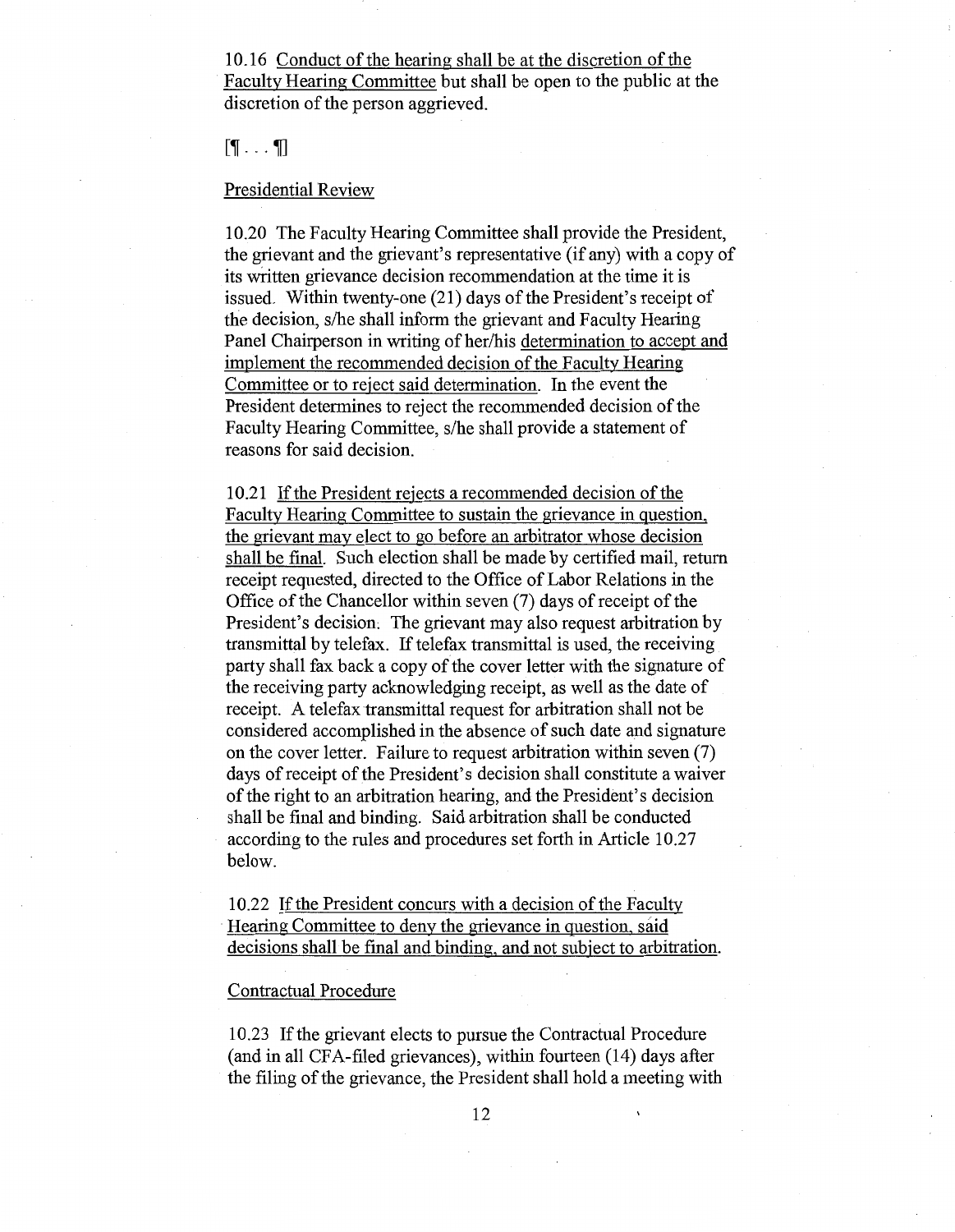the grievant and the grievant's representative, if any, at a mutually acceptable time and location. The President shall respond in writing to the grievant, no later than fourteen (14) days after the Level I meeting. Such response shall include a statement of reasons for any denial of the grievance.

### Level II- Office of the Chancellor

10.24 In the event the grievance is not settled to the grievant's satisfaction at Level 1, the grievant may file a Level II grievance with the Office of the Chancellor no later than fourteen (14) days after the Level I was response. . . .

## $19 \ldots 91$

10.26 If the grievance has not been settled at Level II, then within (42) days after receipt of the Level II decision or the expiration of the time limits for filing such decision, the CFA, upon the request of the grievant may request arbitration by giving notice to that effect, . . . directed to the designated individual in the Office of the Chancellor. . . . Representation at the arbitration shall be by CFA only.

#### (Emphasis added.)

#### Background

CSUEB hired Liu as an Assistant Professor to work in the College of Business and Economics (CBE or College), Department of Accounting and Finance (Department), in the 2005-2006 academic year. Professor Micah Frankel (Frankel) is the Department Chair. Professors Terri Swartz (Swartz) and Jagdish Agrawal (Agrawal) are the CBE Dean and Associate Dean, respectively. James Houpis (Houpis) and Dobb are the Provost and Associate Provost, respectively. Mo Qayoumi (Qayoumi) had been the CSUEB University President until June 30, 2012 and Leroy Morishita (Morishita) started as the University President on July 1, 2012.

Liu, or CFA on Liu's behalf, filed approximately 43 grievances between November 17, 2010 and June 19, 2012. Dobb, as the Associate Provost, was the "appropriate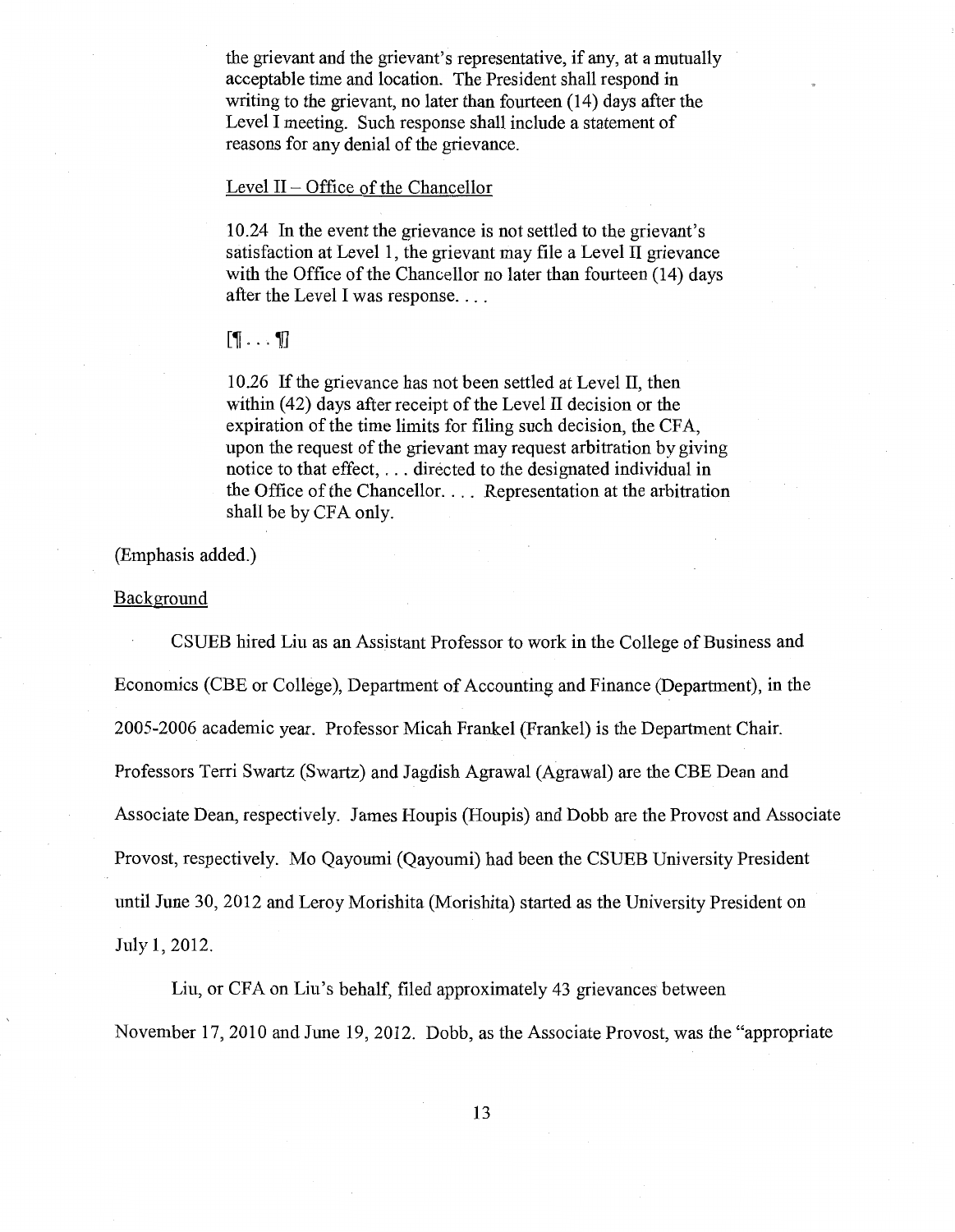administrator" designated by the University President to respond to or process grievances on behalf of CSUEB.

## No Intent to Withdraw Disciplinary Actions

On or about June 1 and 6, 2011, President Qayoumi denied Liu tenure and promotion to Associate Professor. On June 9, 2011, a CFA representative filed a grievance pursuant to the "contractual procedure" regarding Liu's denial of tenure and promotion. On August 24, 2011, Provost Houpis issued the final disciplinary letter suspending Liu from September 19 through December 13, 2011. On September 22, 2011, Liu appealed the suspension to arbitration. In November 2011, Liu was terminated from CSUEB. In November 2011, CSU University Counsel Andrea Gunn (Gunn) emailed Liu confirming that he intended to appeal the termination to arbitration.

On February 21, 2012, CFA sent a letter to Liu stating it was withdrawing its representation on his contractual grievance from his denial of tenure and promotion. Without CFA representation, Liu could not proceed to arbitrate his denial of tenure and promotion.

On March 27, 2012, PERB issued a complaint alleging that CSUEB had retaliated against Liu by, inter alia, denying him tenure and promotion, and suspending and dismissing him because of his protected activity in violation of HEERA section 3571(a). On March 29, 2012, PERB set an informal settlement conference for May 7, 2012.

On April 5, 2012, Liu sent an email to CSU Vice Chancellor of Human Resources Gail Brooks (Brooks) arguing that PERB stated that CSUEB's actions of suspending and terminating him were retaliatory in violation of HEERA section 3271(a). Liu requested that CSUEB immediately withdraw his two disciplinary actions which would demonstrate that: 1) CSUEB was not in contempt of PERB; 2) CSUEB would avoid a ruling that it engaged in an illegal retaliatory action; and 3) CSUEB would save taxpayer money from being spent on the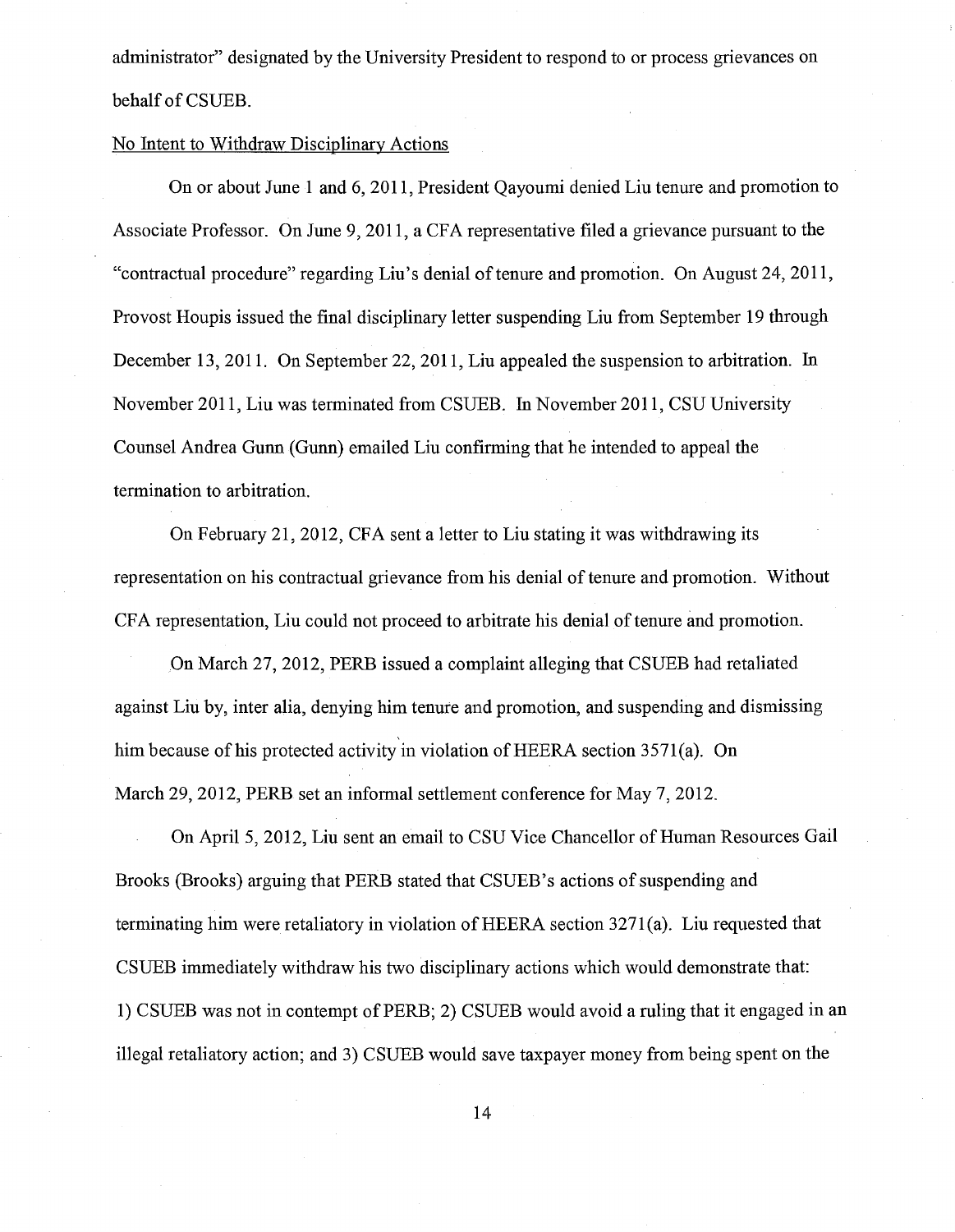arbitration process. Liu requested a response by April 13, 2012. After receiving CSUEB's response, Liu explained he would contact the American Arbitration Association (AAA). Liu copied AAA in the email. Liu explained that he sent this email because PERB had just issued a complaint on these matters.

On April 6, 2012, Liu emailed Brooks again and requested that CSU remove Gunn from the case as she was part of the retaliatory actions taken against him. Liu then requested that his two disciplinary actions be withdrawn and he be granted tenure and promotion.

On April 11, 2012, Gunn sent Liu an email stating that CSUEB had no intent of withdrawing his two pending disciplinary actions nor granting his request for tenure or promotion. Gunn sent a copy of the email to President Morishita, Brooks and an AAA representative.

On May 21, 2012, Liu filed Grievance 41, a contractual grievance, that he had been wrongfully denied his tenure and promotion.

## Dobb as Appropriate Administrator for Grievances Filed against Her

CBA Article 10.12 prohibits a Faculty Hearing Committee (FHC) panel member who is directly involved with or a party to matters related to a grievance from serving on the FHC panel of that grievance. CFA and CSU published a document entitled, "A Statutory Grievance Administrative Hearing Manual," (hearing manual) which provided:

What if a Committee Member has a Conflict of Interest?

If an individual selected for a specific committee believes that he or she should not sit on a Faculty Hearing Committee in a particular case because of a provision in the CFA/CSU agreement, other controlling CSU policy, personal or professional association with the grievant, or other material reason, then the individual should notify the Faculty Hearing Panel chair of his or her intent to withdraw. If the chair or administrator agree that the individual should not participate, then he or she will then be replaced by the alternate. ... No less than 7 days prior to the commencement of the hearing, the grievant may request removal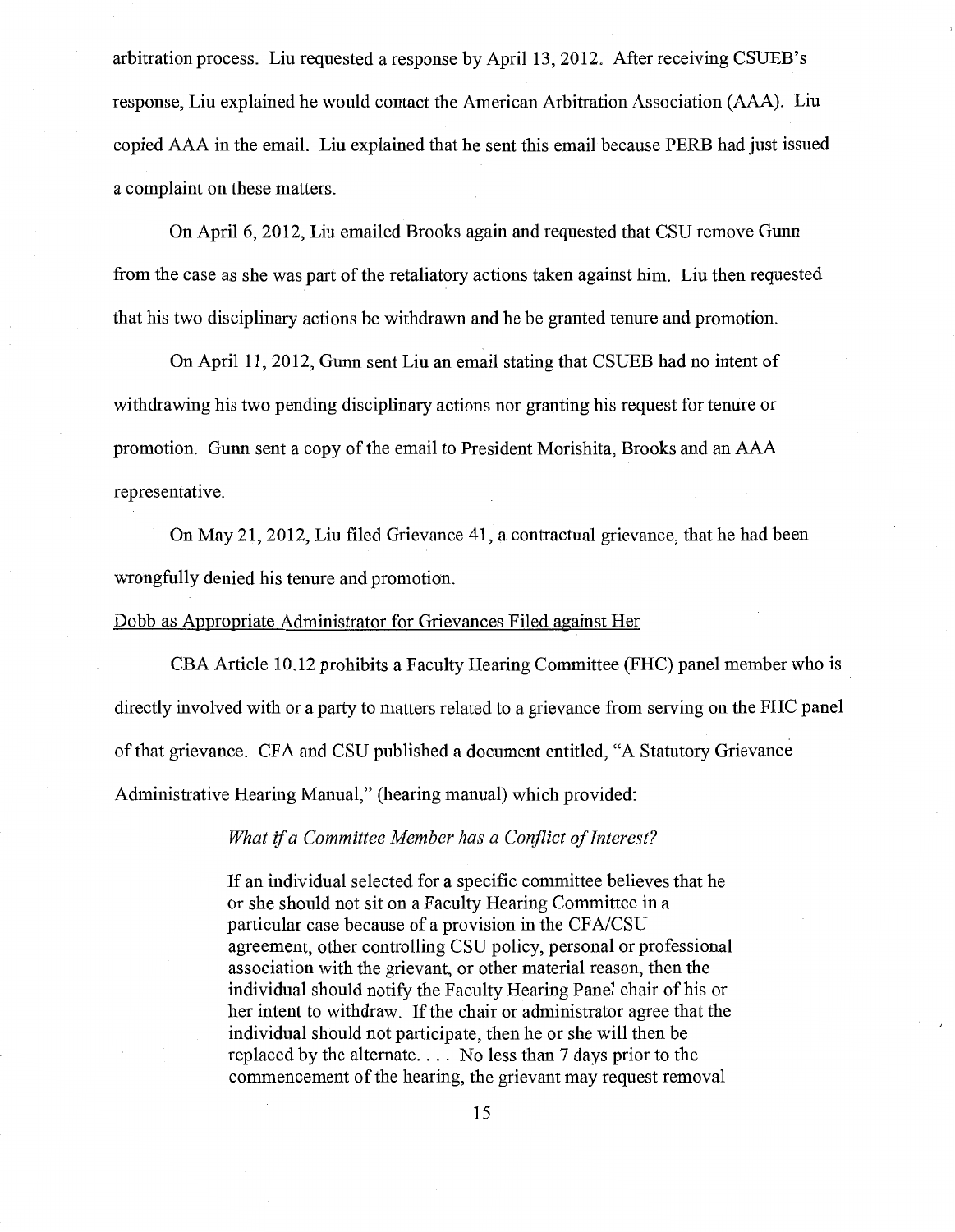of a Hearing Committee member for cause. The grievant shall be required to state in writing the specific grounds for such objection. If the CSU administrator and Faculty Hearing Panel chair agree, the challenged Hearing Committee member shall be removed and replaced by the alternate. If they do not agree, the matter shall [be] referred to the systemwide level and the procedure described in Section 11 will be followed.

Neither the CBA nor the hearing manual address whether a person designated as an "appropriate administrator" can conduct a Level 1 meeting when the focus of that grievance is against the appropriate administrator's conduct. CSU Senior Director for Academic Human Resources Margaret Merryfield (Merryfield), who had familiarity with the CBA and the hearing manual, opined that it was the best practice in that situation to assign another appropriate administrator to conduct the Level 1 meeting and write its response. Liu filed six grievances against Dobb. Liu contended that Dobb should not be the appropriate administrator in any grievance filed against her.

## 1. Grievance 11

On May 17, 2011, Liu filed Grievance 11 against Dobb. Specifically, Liu alleged that on May 9, 2011, while Dobb was conducting an informal grievance meeting on Grievance 6, she stated that Liu was also hired by Dean Swartz.<sup>8</sup> Dobb also allegedly placed a University Police Department (UPD) officer two yards from him during that meeting. Dobb, on the other hand, contended that the UPD officer was outside the small conference room where the grievance meeting was held, but within the confines of the Provost's office suite. Associate Dean James Okutsu (Okutsu) was assigned as the appropriate administrator of Grievance 11 instead of Dobb.

On June 15, 2011, Okutsu issued his Level 1 response, denying the grievance, and stating in his conclusion:

 $8\overline{2}$  Dobb admitted that she made a mistake as to who hired Liu.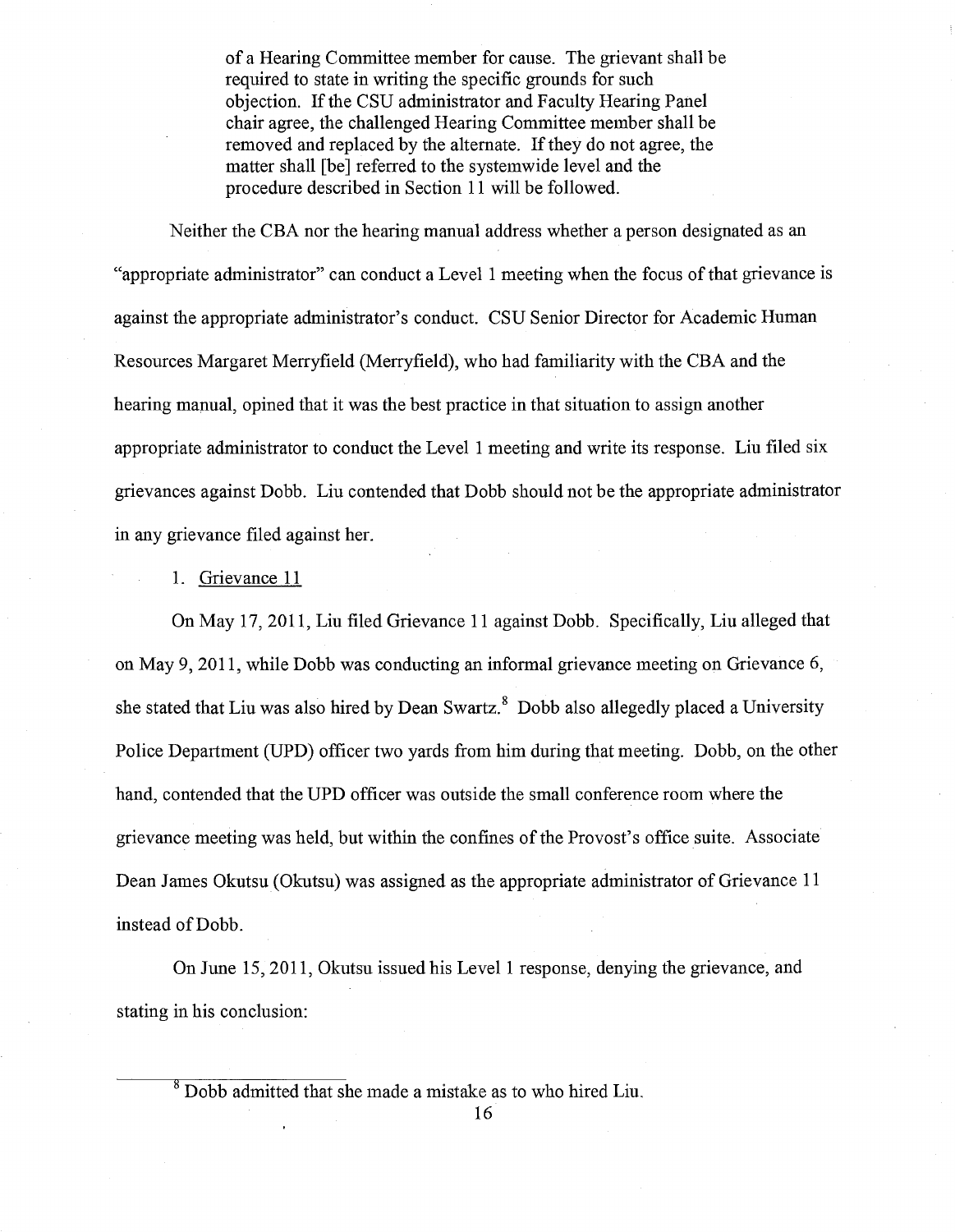It appears that Ms. Dobb has attempted to address the concerns Dr. Liu has expressed in this statutory grievance. When accused of bias, she recused herself from hearing Dr. Liu's grievances. Because Dr. Liu wishes to have each and every statutory and contractual grievance he has filed heard at a formal [ljevel, Ms. Dobb's office is arranging to do so.

On June 15, 201 1, Dobb's confidential assistant, Audrey Wade (Wade), notified Liu that the Grievance 11 Level 1 response was ready to be picked up at the Provost's Office. On the same day, Dobb sent Liu an email which included an attachment of the grievance response which Liu could print. On May 25, 2012, Grievance 11 was withdrawn.

### 2. Grievance 16

On June 17, 2011, Liu filed Grievance 16, a statutory grievance, which alleged that Dobb "handpicked" Okutsu to be the "appropriate administrator" for the Grievance 11 Level 1 response and had her confidential assistant Wade present during the Level 1 meeting. Dobb was also alleged to have written the Level 1 response for Associate Dean Okutsu in Grievance 9.

In Grievance 9,<sup>9</sup> Okutsu issued his Level 1 response on June 9, 2011, and used words such as "unhappy" in the grievance response, which Liu contends was Dobb's favorite word to use in grievance responses. Okutsu was not sure whether he placed the word "unhappy" in the grievance response or not. On June 14, 2011, Liu stated that Okutsu told him that Okutsu was only present to take notes and pass them on to Dobb. Okutsu denied passing his notes to Dobb for her to write the Level 1 response. Okutsu explained that he prepared the responses and provided them to Dobb for revision. The revisions did not impact the accuracy of his findings or substantive content of his response.

<sup>&</sup>lt;sup>9</sup> Grievance 9 did not deal with Dobb. Professor Gary McBride (McBride) was alleged to have been allowed to not teach in Winter 2011, but engaged in an outside business and received a raise. Liu alleged that Professor McBride was given these benefits in exchange for giving negative reviews of Liu in his retention process.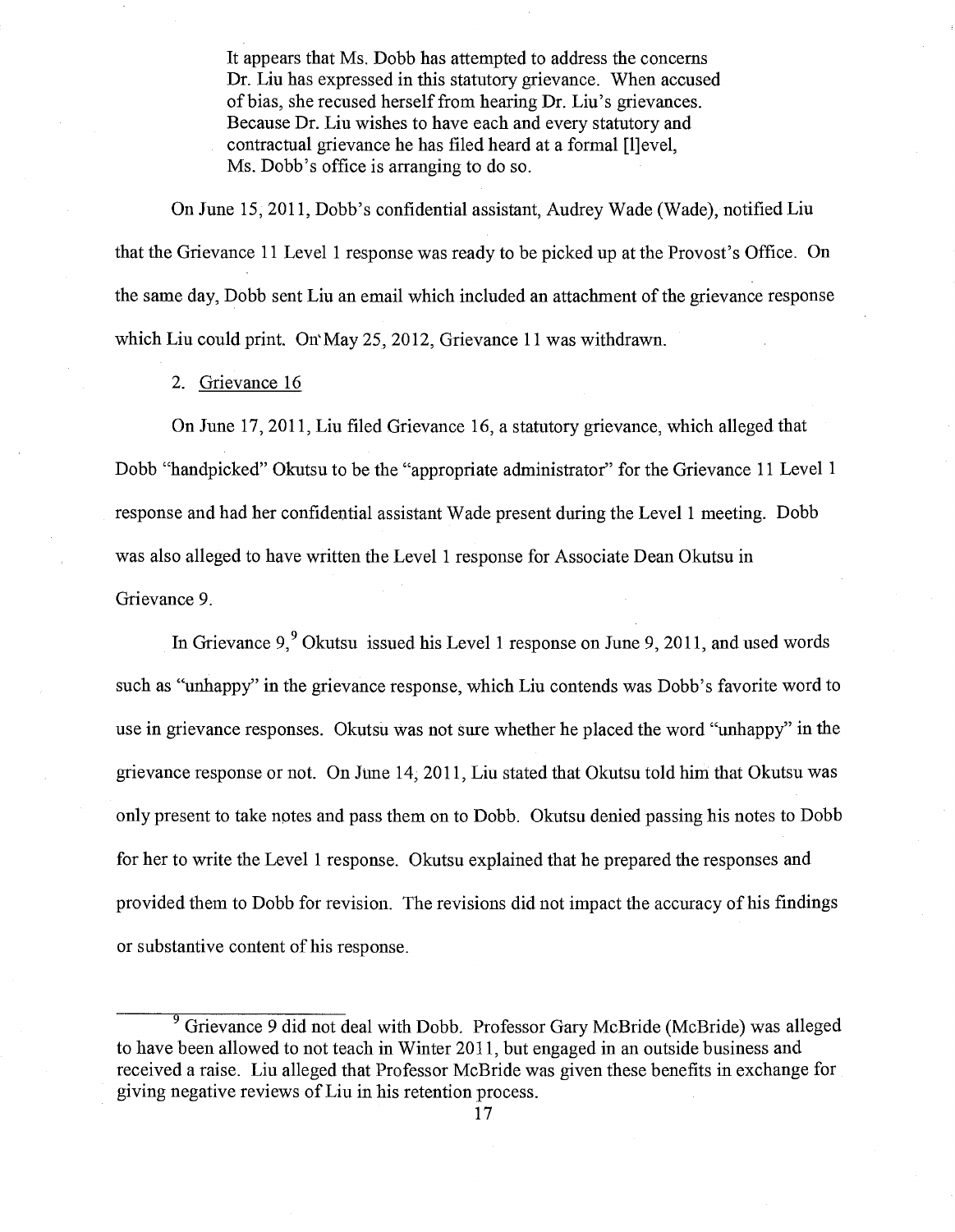Grievance 16 was assigned to Associate Dean James Zarrillo (Zarrillo) to be the appropriate administrator who conducted the Level 1 response on June 28, 2011. In Zarrillo's grievance response, he stated Liu did not demonstrate bias toward him and that a series of adverse decisions did not constitute bias. On July 6, 2011, Liu appealed the grievance to the second level. The grievance was withdrawn by Liu on May 25, 2012.

3. Grievance 17

On June 30, 2011, Liu filed Grievance 17, a statutory grievance, alleging that Dobb ignored Liu's request to investigate biased actions taken against him in the denial of his early tenure and promotion, the 2009-2010 academic year retention process, and the 2010-2011 tenure and promotion process. On July 7, 2011, Wade emailed Liu that the Provost's Office had received Grievance 17 and that Zarrillo was not going to conduct the Level 1 meeting. The emailed closed with:

> In addition, please note that Ms. Dobb, Interim Associate Provost will be hearing the matter in her official role and capacity as the University's appropriate administrator and that it is no longer necessary for you to send emails to [D]r. Okutsu or Dr. Zarrillo.

On the same day that Liu received the email, he sent an email to Wade, while copying President Morishita, Okutsu and Zarrillo, stating that it was unfair for Dobb to preside over grievances filed against her. Neither a Level 1 meeting nor FHC hearing was conducted and the grievance was withdrawn on May 25, 2012.

4. Grievance 18

On June 30, 2011, Liu filed Grievance 18 alleging that Dobb retaliated against him by issuing him a September 20, 2010 reprimand after he sent Dobb an email on September 27, 2010 complaining of Dean Swartz. Neither a Level 1 meeting nor FHC hearing was conducted and the grievance was withdrawn on May 25, 2012. No evidence was presented that Dobb played any role as the appropriate administrator in this grievance.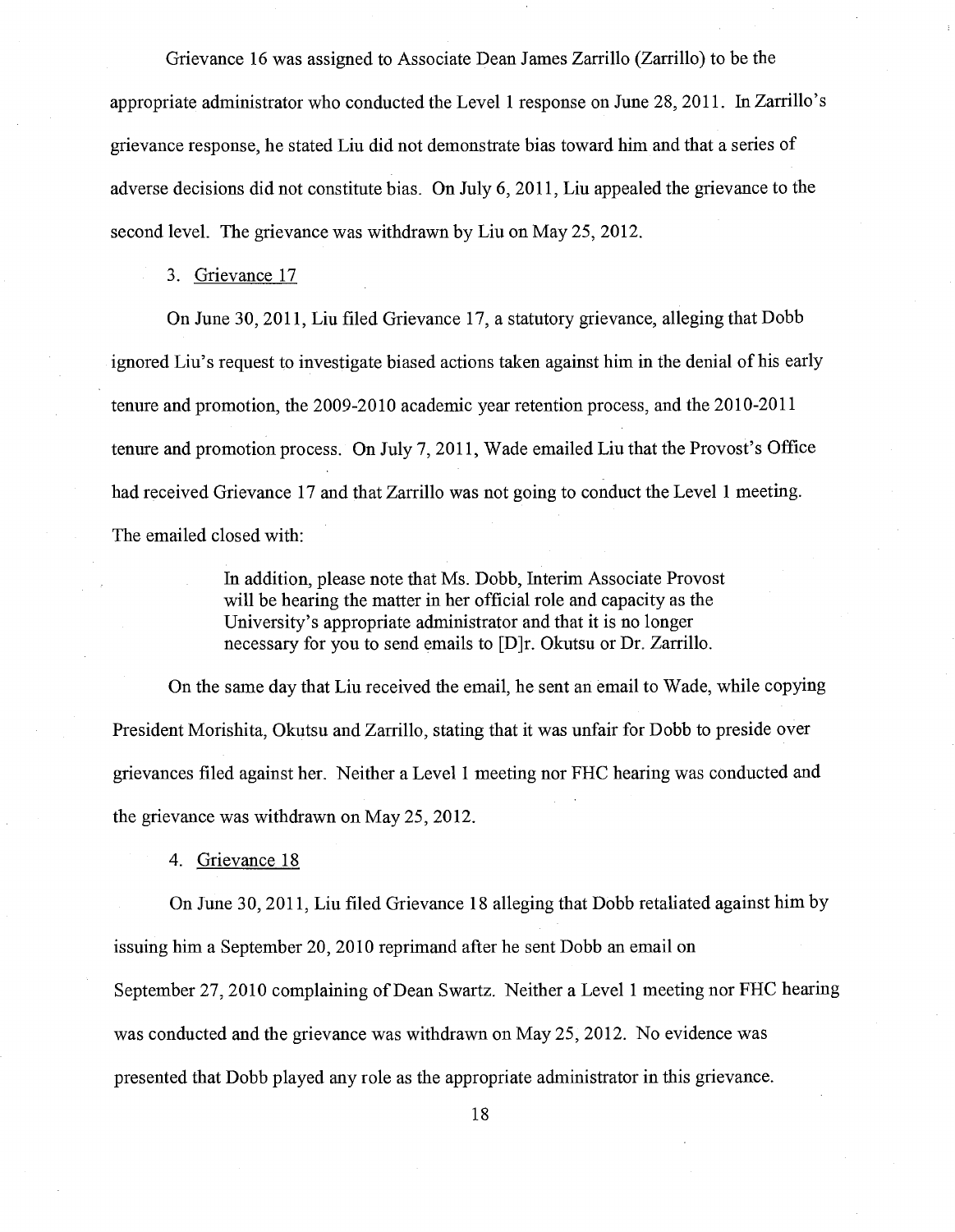## 5. Grievance 33

On January 17, 2012, Liu filed Grievance 33 alleging that Dobb was present at a Threat Assessment Team meeting on January 6, 2011 in which team members plotted to have Liu denied tenure/promotion. Neither a Level 1 meeting nor FHC hearing was conducted and the grievance was withdrawn on May 25, 2012. No evidence was presented that Dobb played any role as the appropriate administrator in this grievance.

#### 6. Grievance 40

On January 1, 2012, Liu filed Grievance 40, a statutory grievance, which alleged that Dobb had been spreading rumors that Liu had been stalking people. Neither a Level 1 meeting nor FHC hearing was conducted and the grievance was withdrawn on or about May 25, 2012. No evidence was presented that Dobb played any role as the appropriate administrator in this grievance.

### Arthurlene Towner as the Appropriate Administrator

Arthurlene Towner (Towner) was a former Professor at San Francisco State University, Associate Dean and Dean at CSUEB for 18 years, and Associate Provost at CSUEB for three years. She retired from CSU in September 2009. In those years that Towner was the Associate Provost, she was involved in the faculty grievance process and was able to resolve most potential grievances before they were filed.

In early May 2012, Towner was hired by CSUEB as a retired annuitant to provide Level 1 responses to Liu's remaining grievances and to represent CSUEB at FHC hearings. One of the reasons that Towner was retained was her familiarity with the faculty grievance process, including her familiarity with the role of the appropriate administrator under CBA Article 10.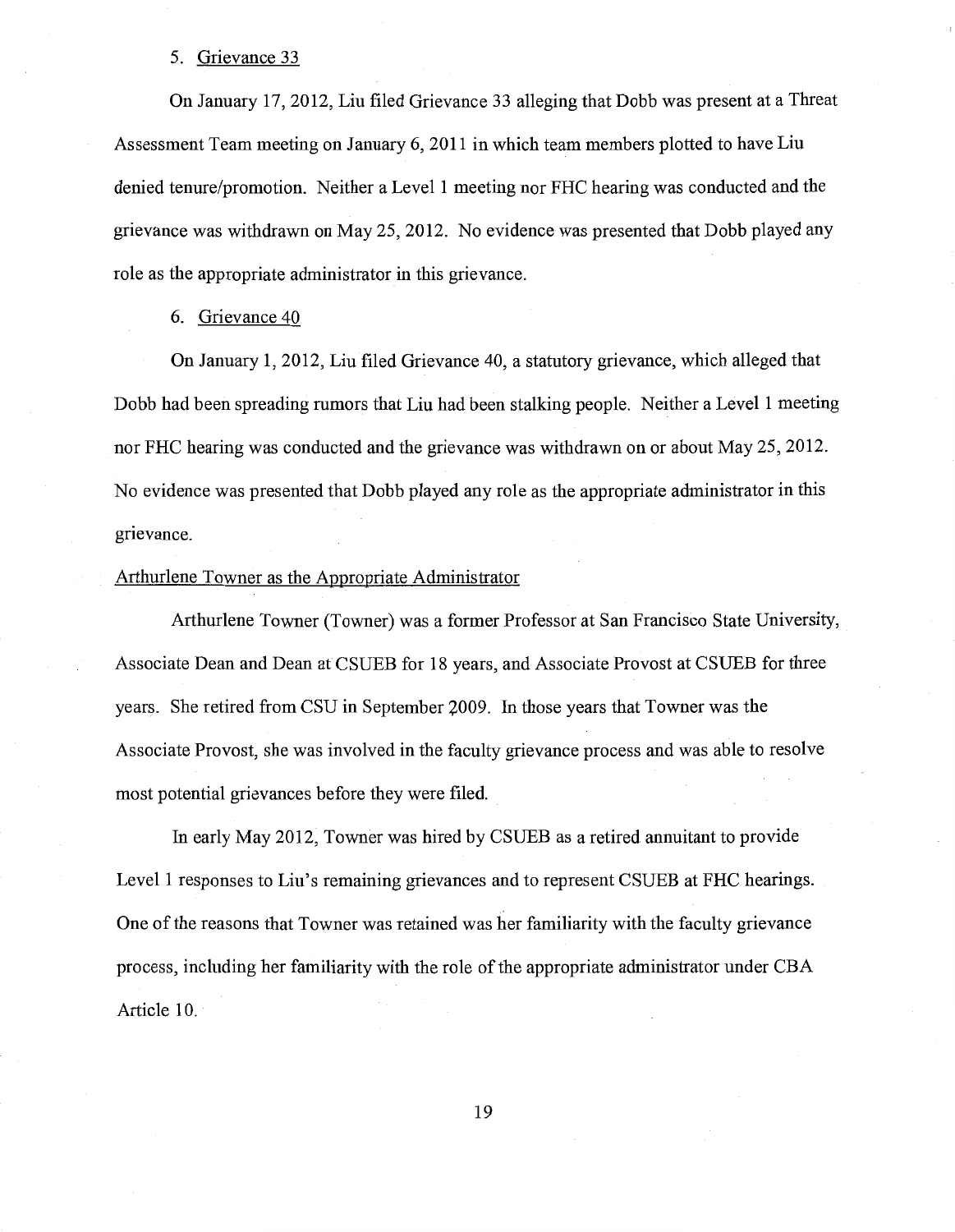On May 15, 2012, Liu emailed President Morishita, Provost Houpis, and Associate Provost Dobb that he filed grievances against Dobb and requested that CSUEB "completely, 100% remove" Dobb from any part of the grievance process. On the same day, Liu emailed President Morishita that he believed Dobb was drafting responses to his grievances.

On May 22, 2012, the ALJ issued a written ruling in PERB Case No. SF-CE-995-H deferring to arbitration all four grievances related to the 1) disciplinary suspension, 2) the disciplinary termination, 3) the denial of tenure and promotion, and 4) the issuance of the Penal Code section 626.4 order restricting Liu from campus grounds. The ruling stated in part:

> Accordingly, the motion to defer to arbitration is granted. This complaint is deferred to arbitration and is placed in abeyance. After 90 days has passed from the issuance of this ruling, the ALJ will determine the status of the grievance/arbitration proceedings, and whether the parties are meeting their obligation to process the grievances/arbitrations and what action, if any, should be taken. The June 7 and 8, 2012 hearing dates are cancelled. The parties are strongly encouraged to take all permissible actions which advance grievances concerning the denial of tenure and promotion and the issuance of the Penal Code section 626.4 order to the arbitration level.

(Emphasis added; footnote omitted.)

On May 23, 2012, Liu emailed President Morishita that Dobb should not be allowed to read his grievances; make arrangements for Level 1 meetings; select faculty panels; read, write or revise Level 1 responses; read, write or revise FHC recommendations; or read, write or revise the President's decisions.

On May 25, 2012, Theodora sent Liu an email stating that Towner had forwarded his May 25, 2012 "Statement on Withdrawing Majority of Grievances" and confirmed that Liu had withdrawn all grievances, except Grievances 6, 9, 10, 21, 29, 36, 27, 39, and 41.

On May 29, 2012, Theodora sent a letter to Liu clarifying that she was assigned as University Counsel for all CSUEB legal matters and was CSUEB's counsel of record before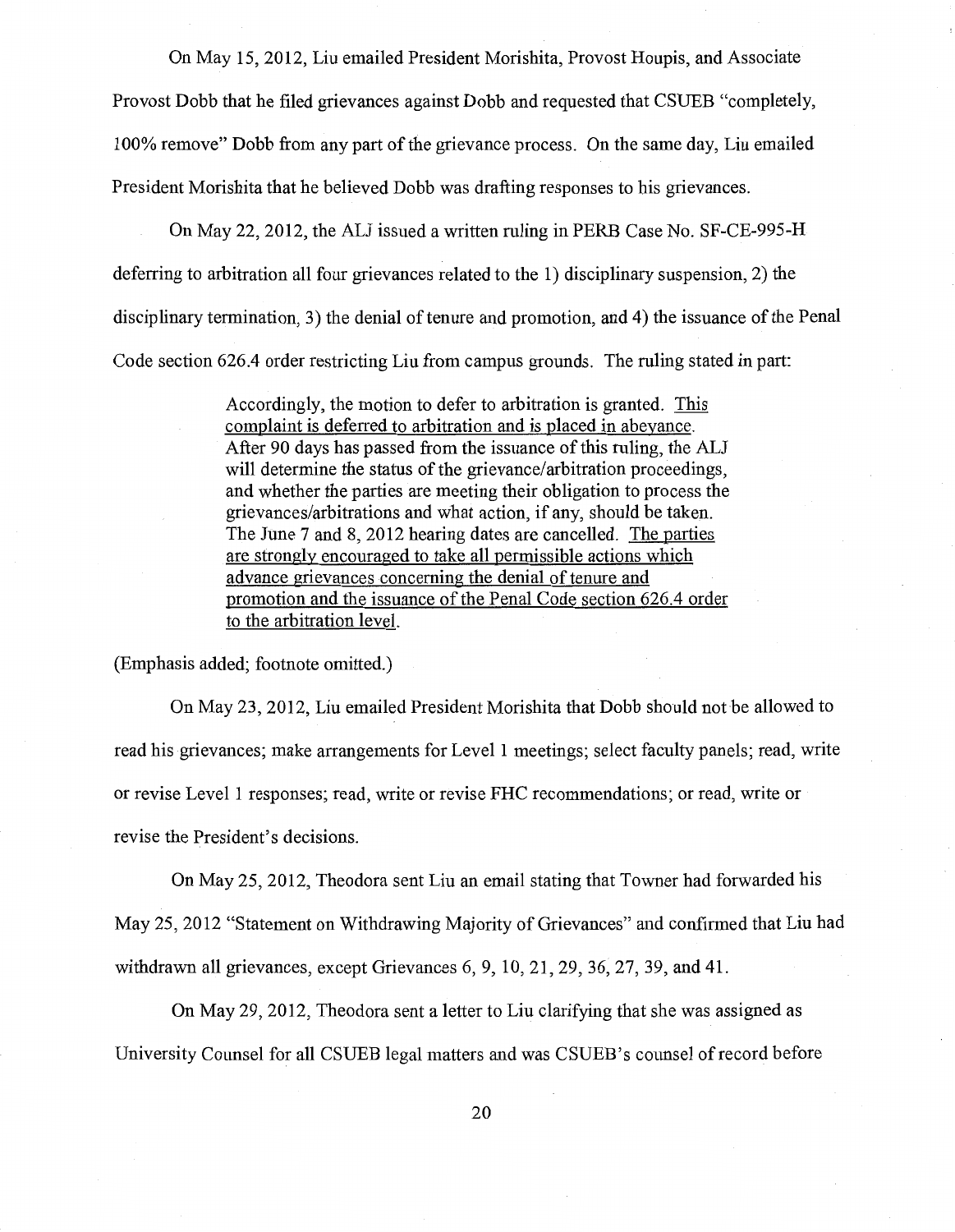PERB. She clarified that she was to move Liu's grievances through the grievance process toward a prompt resolution.

Towner issued Level 1 responses for Grievances 6, 7, 31, 32, 36, 37, 39, 42, and  $43^{10}$ on May 23, 2012; June 18, 2012; and July 11, 2012. Liu was not present at the Level 1 meetings for Grievances 6, 7, 31, and 32. Towner stated she wrote each and every one of these grievance responses without the assistance of Dobb or Theodora and considered herself an independent thinker. Towner admitted that she consulted Dobb when she needed information or documentation, but Dobb never revised her responses. No one ever instructed Towner to deny all of Liu's grievances.

## Grievances 3. 5 and 28: Failure to Implement Decision by Withdrawing Disciplinary Actions

On April 24, 2012, an FHC hearing was held regarding Grievances 3, 5, and  $28<sup>11</sup>$ regarding the violation of office hour policies by Department Chair Frankel and Professors Nancy Mangold (Mangold) and McBride. As a remedy, Liu requested that Department Chair Frankel and Professors Mangold and McBride be terminated from employment.

In its April 24, 2012 recommendation, the FHC found:

The Committee finds that Dr. Liu's requested remedy, of termination of the Department Chair and two professors to be excessive. However, we do want to point out to the Department Chair and Faculty, that granting exceptions and benefits to some and not others without transparency can create an appearance of unfairness and consequent resentment. We further recommend a modification of University and College Office Hours policies that

 $\frac{10}{10}$  Grievances 42 and 43 were filed after May 25, 2012, when Liu withdrew a majority of his grievances.

 $<sup>11</sup>$  Grievance 3 alleged that Chair Frankel and Professors Mangold and McBride</sup> violated the office hours policy in Winter Quarter 2011. Grievance 5 alleged further office hours violations in Spring Quarter 2011 by Chair Frankel and Professor McBride. Grievance 28 continued the office hours grievances by contending that Chair Frankel and Professors Mangold and McBride violated the office hours policy in Fall Quarter 2011. Liu closed out Grievance 28 by stating that the three faculty members retaliated against Liu.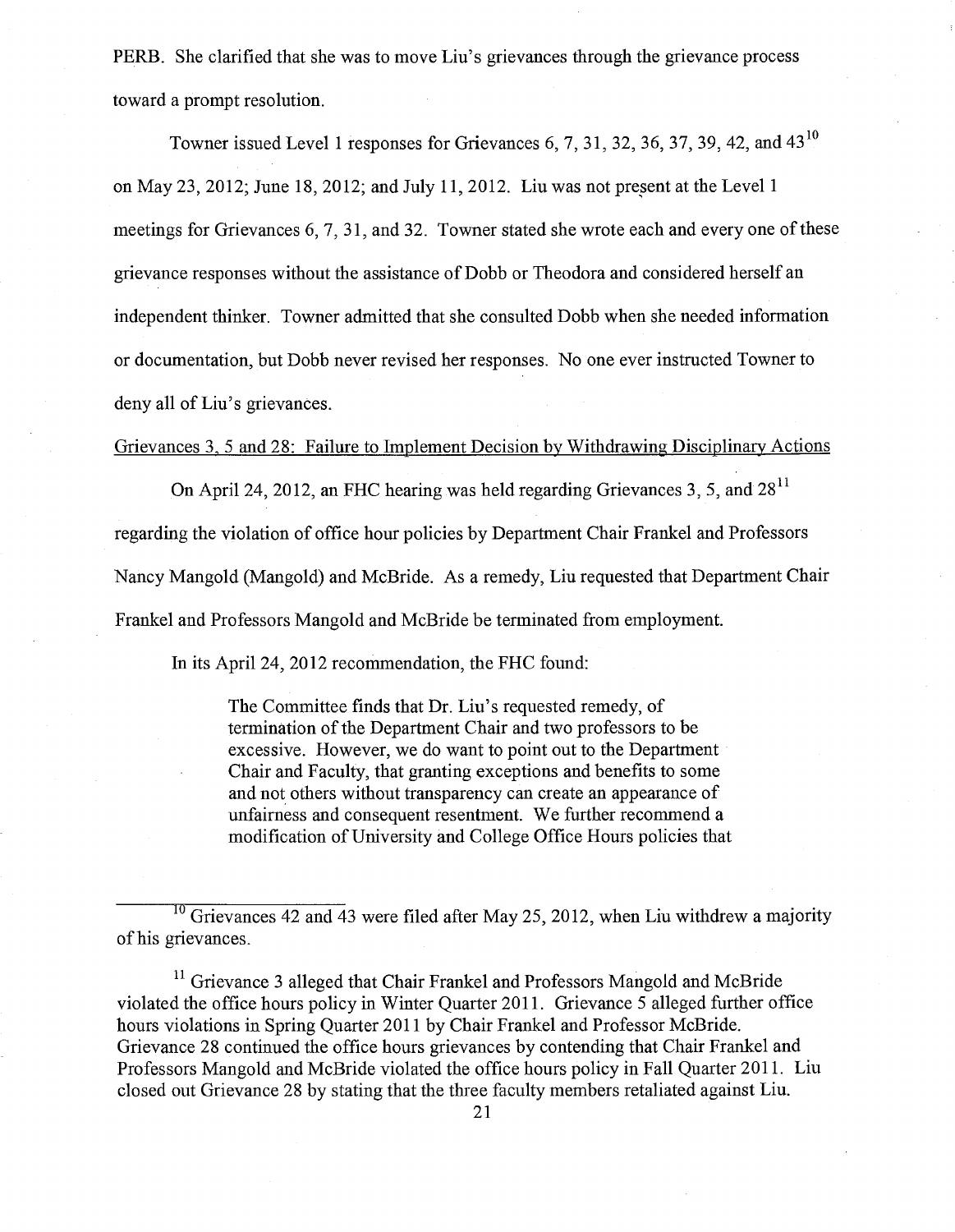allow for fair and transparent exceptions based on clear and public standards.

During the course of the hearing, Dr. Liu also raised many issues that seemed to pertain to grievances he filed with the Administration other tha $[n]$  those in front of this Committee. That evidence was not considered in this hearing, as it will be more appropriate in a different hearing where such grievances may be heard.

While Dr. Liu's concern for fairness and equity is to be commended, we hold that the appropriate remedy for the minor violations at the heart of these three grievances is a modification of existing policies and procedures.

(Emphasis added.)

On May 2, 2012, President Morishita sent a letter to Liu notifying him of his decision that he supported the FHC recommendation.

On May 7, 2012, Liu emailed President Morishita and copied Provost Houpis. Liu requested a one-hour meeting with President Morishita to discuss his May 2, 2012 decision. Specifically, Liu demanded that President Morishita issue him a letter of apology for retaliating against him. Liu then noted that the suspension action taken against him included an allegation that he "engaged in inappropriate and stalking-like behavior by taking photographs in and around Department and College facilities, including classrooms."<sup>12</sup> Liu explained that these photos included documenting the various office hours violations in his grievances. Liu summarized his request by stating:

> Since you support the faculty panel recommendation which stated, "Dr. Liu's concern for fairness and equity are to be commended," I ask that you to take the following actions,

1) Write me a letter apologizing that CSUEB has engaged [in] direct retaliation actions against me for filing these 3 grievances.

 $12$  The FHC recommendation made no reference to any disciplinary action taken against Liu. There was no evidence presented that the FHC issued its remedy that Liu be "commended" in light of any knowledge of Liu's pending disciplinary actions.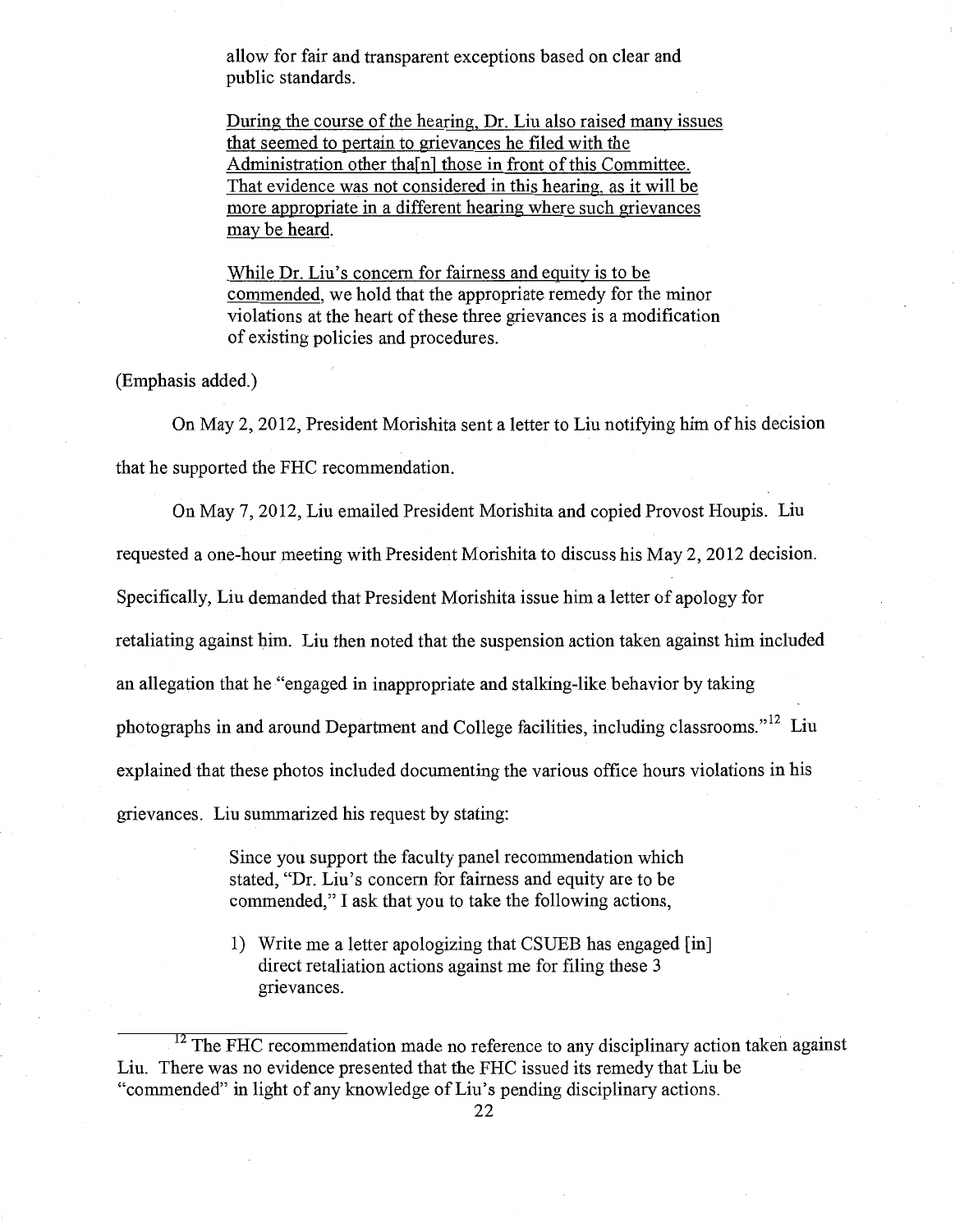- 2) Immediately withdraw the two disciplinary actions against me
- 3) Agree to financially compensate me for the tremendous emotional stress and public humiliate ionl against me imposed under the two disciplinary] actions.

Secondly, I ask you to take discipline against Chair Frankel, Dr. Mangold, and Dr. McBride.

 $[1 \ldots 1]$ 

Please respond in the edays by 4:00 p.m. on Wednesday, May 9, 2012.

On May 9, 2012, Liu sent another email to President Morishita reminding him that his

deadline was that day. Provost Houpis responded to Liu by providing in pertinent part:

[TThe President has concurred with the faculty hearing committee decision as communicated to you in a letter dated May 2, 2012. Pursuant to article 10.22 of the faculty collective bargaining agreement, the president's decision is final and binding, and not subject to arbitration. This process related to grievances 3, 5, and 28 has now concluded.

Grievance 6: Failure to Implement Decision by Issuing Liu a Written Apology

On April 25, 2011, Liu submitted Grievance 6 with the Provost's Office alleging that on March 28, 2011, Dean Swartz "spoke in a firm tone" to him to leave the Valley Business and Technology (VBT) Building Room 408 when he was checking his emails at a computer. Liu contended that Dean Swartz violated the CSU Statement on Collegiality and requested an apology from Dean Swartz. On May 16, 2011, Towner appeared for the Level 1 meeting, but Liu did not show. On May 23, 2011, Towner issued her Level 1 response ruling only on the issue of whether Dean Swartz violated Liu's right to access VBT 408.

On or about June 8, 2012, the FHC rendered its decision which stated in part:

Decision/Remedy with Rationale: The committee recommends that Dean Swartz issue the grievant a written apology for her inappropriate behavior on the day of the incident. We also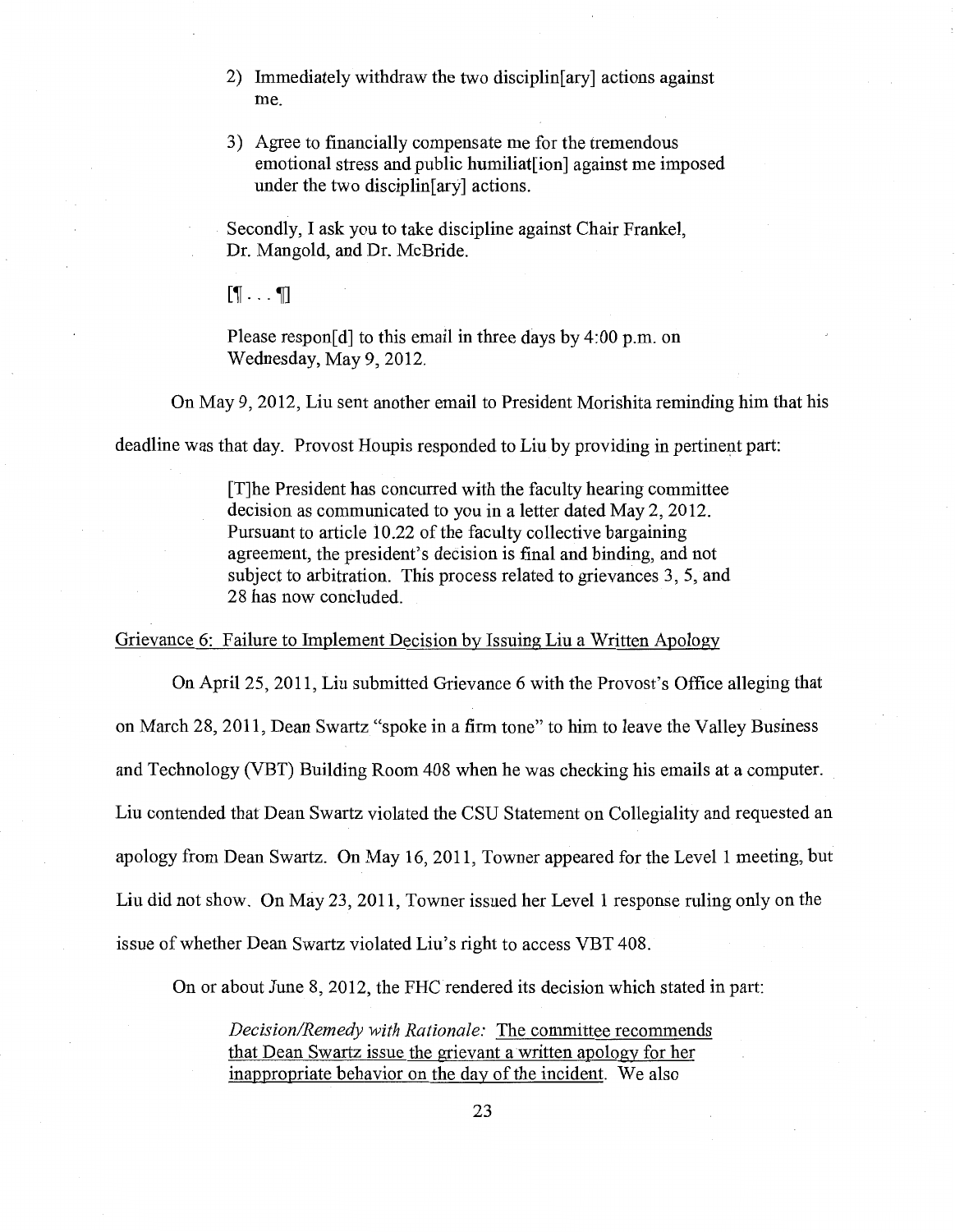suggest that written policies be posted with respect to the use of the VBT Lab, and for the withdrawal of rooms in VBT from regular use during inventory checks. We are also concerned about plausible allegations concerning Dean Swartz's generally inappropriate conduct towards the business school faculty, and suggest that the university further investigate that conduct as well as the allegations of fostering a hostile working environment.

Emphasis added.)

On June 19, 2012, Dean Swartz met with Provost Houpis stating that she was going to retire as she was emotionally spent from the mistreatment she received from Liu. She considered herself to be suffering from a hostile working environment and was in fear of her personal safety. Provost Houpis did not anticipate Dean Swartz's retirement.

On June 22, 2012, President Morishita issued his decision in Grievance 6 and wrote Liu stating in pertinent part:

> As provided in Article 10.19 of the CBA, the committee granted your grievance. In addition, the committee provided three remedies. This letter is to inform you that in accordance with CBA Article 10.20 I accept their decision. and I am referring the committee's decision and their recommendation to Provost Houpis for appropriate action.

(Emphasis added.)

On June 27, 2012, Dean Swartz sent a memo out to the College Faculty announcing her retirement. After the announcement, Dobb telephoned Dean Swartz and asked if she was going to write a letter of apology to Liu. Dean Swartz stated that she would not do so as it was Liu who had threatened and harassed her. Dobb did not think she had the authority to order Dean Swartz to apologize as Dean Swartz did not believe Dobb and her were on the same "level."<sup>13</sup> Provost Houpis never asked Dean Swartz to apologize. He spoke to two of the witnesses to the event, Associate Dean Jagdish Agrawal (Agrawal) and Wanda Davenport, who did not think Dean Swartz said or did anything wrong.

<sup>13</sup> Dean Swartz and Dobb occupied the same classification level, however.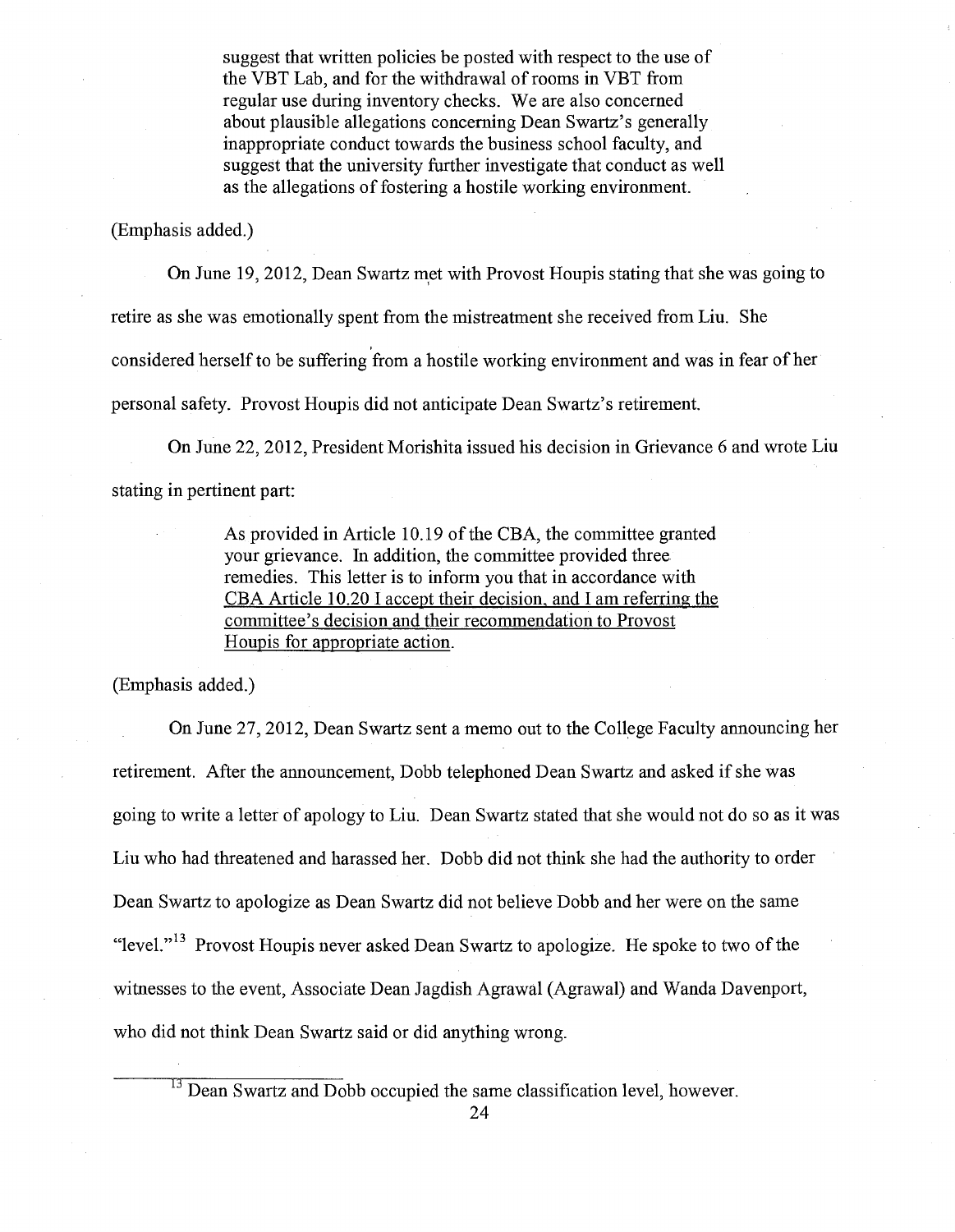On June 29, 2012, the CSUEB Provost Office announced that Professor Agrawal was

named as the CBE Interim Dean and he started on July 1, 2012.

On August 16, 2012, CBE Interim Dean Agrawal wrote to Liu:

Provost Houpis asked me to respond to your request for a letter of apology from Dean Swartz. As you know, Dr. Swartz has retired and is no longer working at CSU East Bay. She will not be writing you a letter. I am the Interim Dean of the College of Business and Economics. I will ensure that the hours which VBT 408 may be used by faculty and staff are clearly communicated and posted to avoid any confusion from occurring in the future.

Dean Agrawal, who had been present during the March 28, 2011 incident, did not issue an apology on Dean Swartz's behalf as he did not believe she did anything wrong. Dean Agrawal just heard Dean Swartz tell Liu in a normal tone of voice that if he wanted to access his email, he needed to do it from his office.

On August 17, 2012, Liu wrote President Morishita stating that he refused to accept Dean Agrawal's letter and that CSUEB was to provide him with a "sincere apology" from Dr. Swartz containing "at least 200 words." No apology was forthcoming.

#### Towner Not Responding to Liu's Emails

On Sunday, June 3, 2012, at 10:33 p.m., Liu sent Towner an email proposing times to meet on June 4, 2012 for a Level 1 grievance meeting. The next morning Theodora replied stating that Towner had forwarded the email to her to respond stating that Towner would accommodate his request for a 1:00 p.m. start time. Liu later asked Towner what Theodora's role was in responding to his emails. Towner replied that Theodora was designated by the campus to handle those emails in regards to scheduling and expediting the grievance process. Liu stated Towner told him that Theodora was also a grievance hearing officer. Towner denies referring to Theodora as a grievance hearing officer. Theodora was never present at any of the grievance hearings.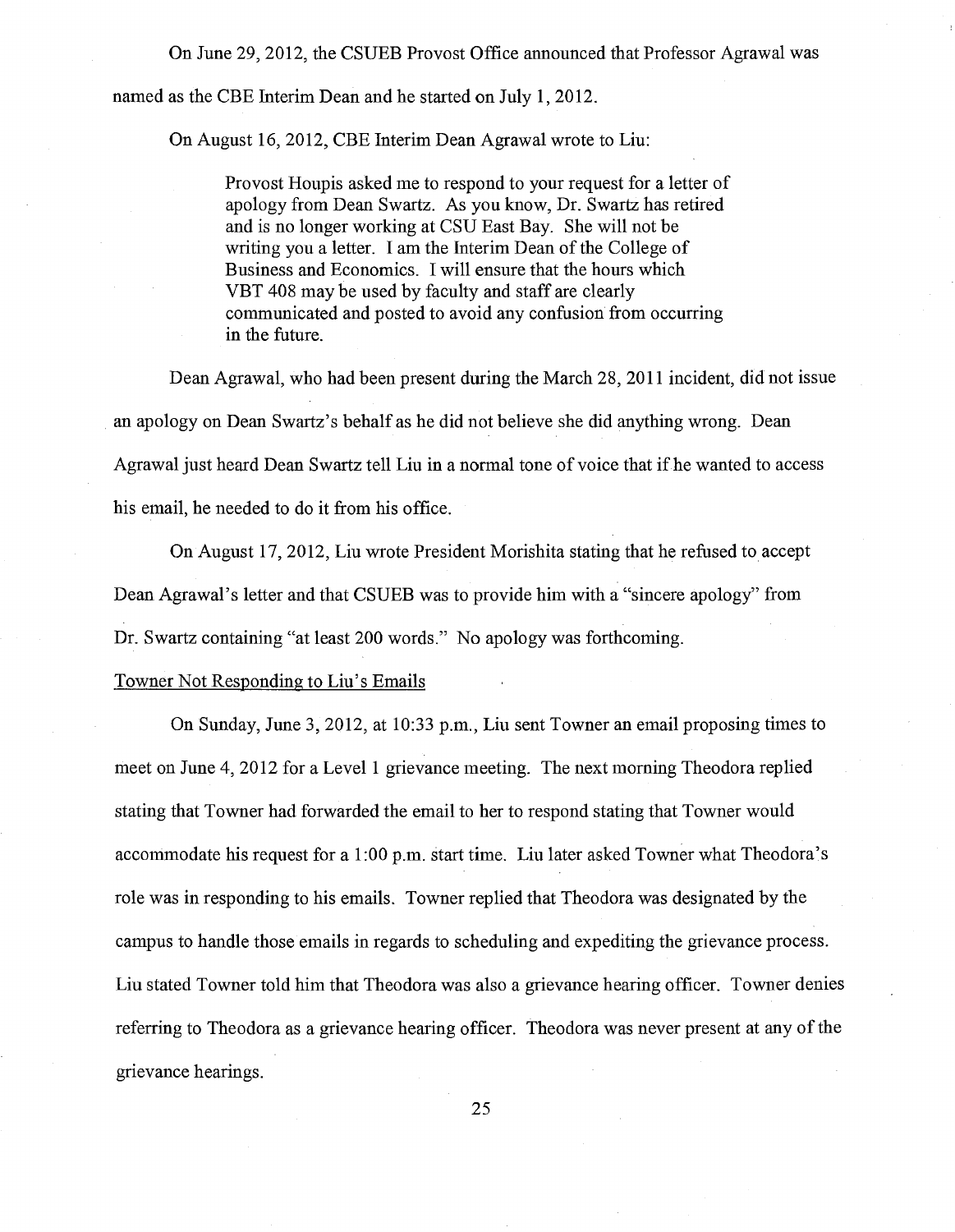#### Grievance 21: Writing of Level 1 Response

On November 17, 2011, Liu filed Grievance 21, a statutory grievance, which was later changed to a contractual grievance on May 21,  $2012^{14}$  and revised again on May 25, 2012. Specifically, Liu contended that CSUEB violated CBA Article 10.36 (retaliation for filing grievances) and Government Code section 8547.3 (California Whistleblower Protection Act) by issuing a Penal Code section 626.4 order restricting Liu from the CSUEB campus grounds and terminating his employment.

On June 6, 2012, Liu sent Towner an email which reflected what he discussed with Towner at the end of the faculty hearing. Liu stated that Towner should write the Level 1 responses based upon facts presented at the Level 1 meeting and that it would be an unfair practice for Towner to write based upon what Theodora told her.

On June 8, 2012, Towner wrote a seven-page Level 1 response which stated in part:

Article 10.2 of the Collective Bargaining Agreement is limited to alleged violations, misapplications, and/or misinterpretations of a specific term or Article of the CFA/CSU Collective Bargaining Agreement. California Government Code section 8547.3 (Whistleblower Protection Act) allegations are being or have been investigated through a separate process pursuant to CSU Executive Orders 929 and/or 1058, and is not part of the Collective Bargaining Agreement. Since this is a contractual grievance, it is restricted to claimed violations, misapplication or misinterpretation of a specific term or Article of the CFA Collective Bargaining Agreement (Article 10.2). Thus, Dr. Liu's assertion regarding California Government Code section 8547.3 will not be addressed by this reviewer.

 $14$  On May 18, 2012, a prehearing conference was held in PERB Case No. SF-CE-995-H, to decide CSUEB's motion to defer all four adverse actions to arbitration, including the Penal Code section 626.4 order. In CSUEB's response, it agreed to waive procedural defects as to these four grievances. (May 22, 2012, Ruling on Motion to Defer.) Upon questioning from the ALJ, CSUEB contended that it could stipulate with Liu to change Grievance 21 from a statutory grievance to a contractual grievance or Liu could re-file the grievance as a contractual grievance. CSUEB was unsure what CFA would do with these changes. Grievance 21 was therefore later changed to a contractual grievance.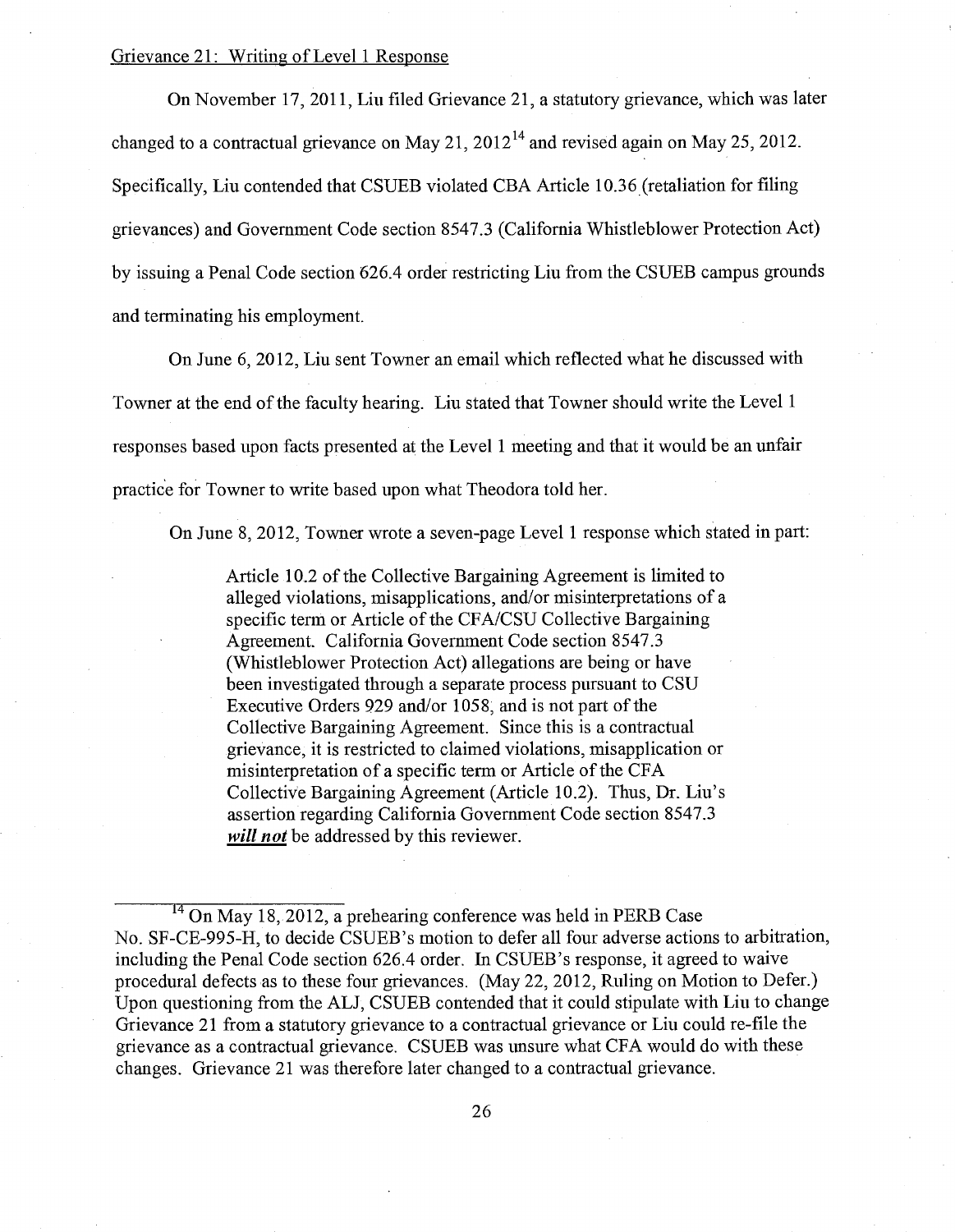(Emphasis in original.)

On June 11, 2012, both Towner and Liu attended an FHC grievance hearing for Grievance 10.<sup>15</sup> At the end of the hearing, Liu asked Towner whether she knew what "1058" was. Towner was exhausted and asked him what he was talking about. Liu asked again. Towner replied that she did not know what he was talking about and would talk to him later.

On June 12, 2012, Liu sent Towner an email arguing that since Towner did not know what Executive Order 1058 was, her grievance response was written by a lawyer who was not present at the hearing. Liu asked Towner to contact him if he was mistaken. Towner did not respond. Again, at the PERB hearing, Towner denied that Theodora wrote any of her grievance responses.

## Grievance 39: Implementation of FHC Remedy Requesting Audit

On January 17, 2012, Liu filed Grievance 39. Liu contended that Dean Swartz wasted \$60,000 by rewarding her friends with unmerited research grants and instructional improvement grants and Liu did not receive the same support.

On August 2, 2012, the FHC conducted a hearing and issued its recommendation on August 16, 2012. Specifically, the panel recommended:

> The committee finds that the evidence presented raised concerns about Dr. Liu's treatment by administrative colleagues, but it does not support a finding that Dr. Liu was directly harmed by Dean Swartz. The evidence also raises serious concerns about the professionalism and equity of the instructional improvement grants. In light of the evidence reviewed. the faculty panel recommends that the University undertake a formal audit of the internal granting opportunities executed within the College of Business during the timeframe of Dr. Liu's employment. . . .

> An audit of the granting opportunities executed within the College of Business would serve both Dr. Liu and the University in that the outcome would surely make much clearer the case of impropriety and unfairness within the College of Business,

 $\frac{15}{15}$  Grievance 10 concerned Dean Swartz's hiring of a personal friend at CSUEB.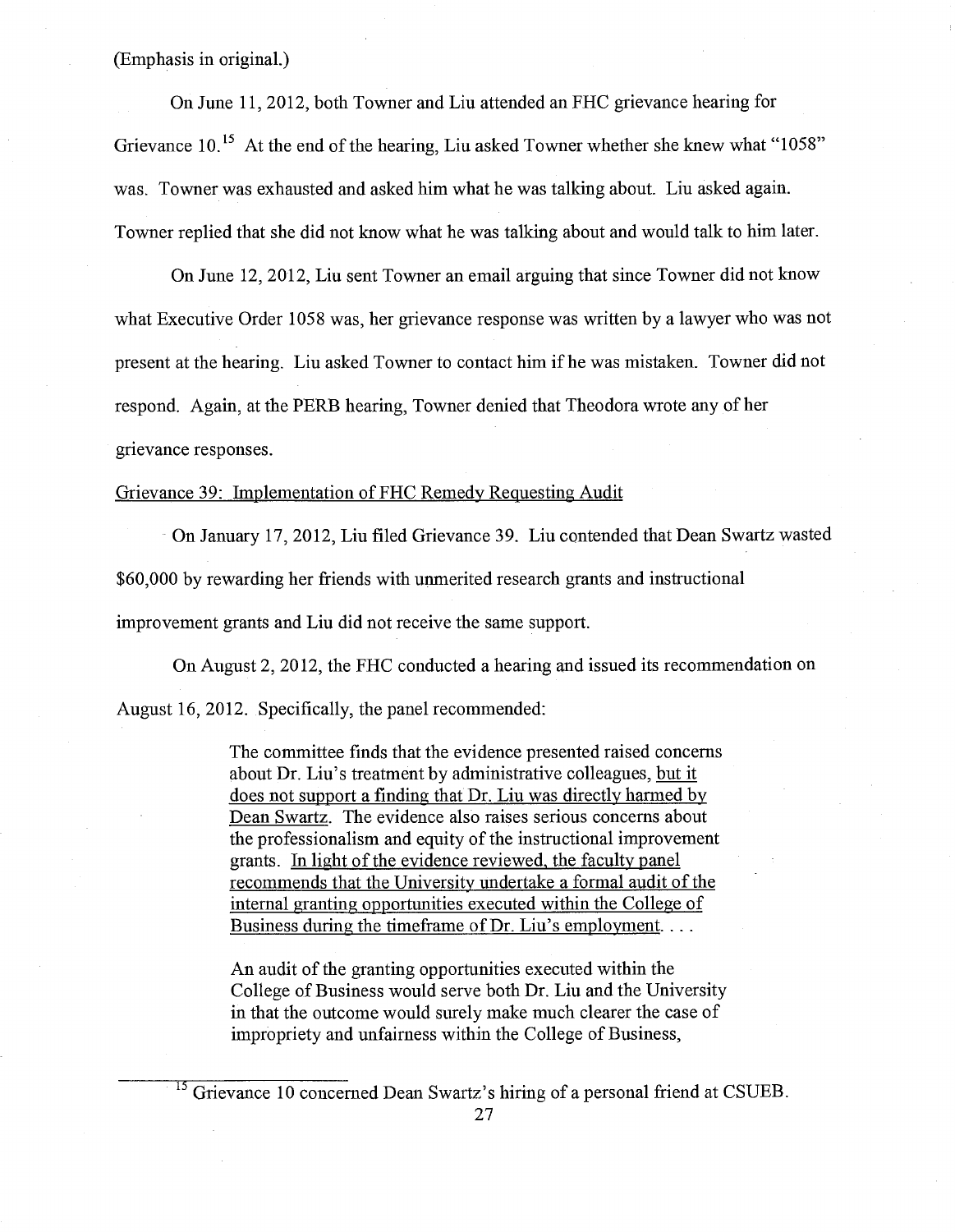positive or negative, while providing the University with clear data on whether or not wrongdoing had occurred.

(Emphasis added.)

On August 28, 2012, President Morishita issued his decision stating in part:

As provided in Articles 10.19 to 10.22 of the CBA, I accept the FHC's decision that you did not meet the burden of proof that you were directly harmed by Dean Terri Swartz, and that there is no remedy to be provided to you.

The FHC also suggested that an audit of the College of Business and Economics internal grant programs be conducted. I am copying Provost James Houpis and Interim Dean Jagdish Agrawal<sup>[16]</sup> on this recommendation so they can determine an appropriate course of action.

On August 29, 2012, Liu sent an email to President Morishita stating that since

President Morishita "did not agree to the Faculty Panel's recommendation of an audit," he

requested arbitration pursuant to CBA Article 10.21. On August 30, 2012, Liu made a similar

request of CSU Senior Labor and Employee Relations Manager Maria Osorio (Osorio) and the

AAA. Osorio responded to AAA explaining that CSU took the position that Liu was not

entitled to arbitration and stated:

The Faculty Hearing Committee did not sustain the grievance referenced in Dr. Liu's email . . ., rather the Faculty Hearing Committee denied the grievance. Specifically, the committee held that "the evidence presented raised concerns . . . but it does not support a finding that Dr. Liu was directly harmed . . ." As such Dr. Liu is not entitled to arbitration.

On September 7, 2012, CSU Manager of Labor Relations Kevin Downes (Downes) wrote AAA that CSU did not hold that Liu was entitled to arbitrate the grievance as President Morishita concurred with the FHC recommendation and, therefore, CBA Article 10.22 applied to prohibit arbitration.

 $16$  Dean Agrawal did not play any part in deciding whether an audit should be conducted or not, but did provide information to the auditors.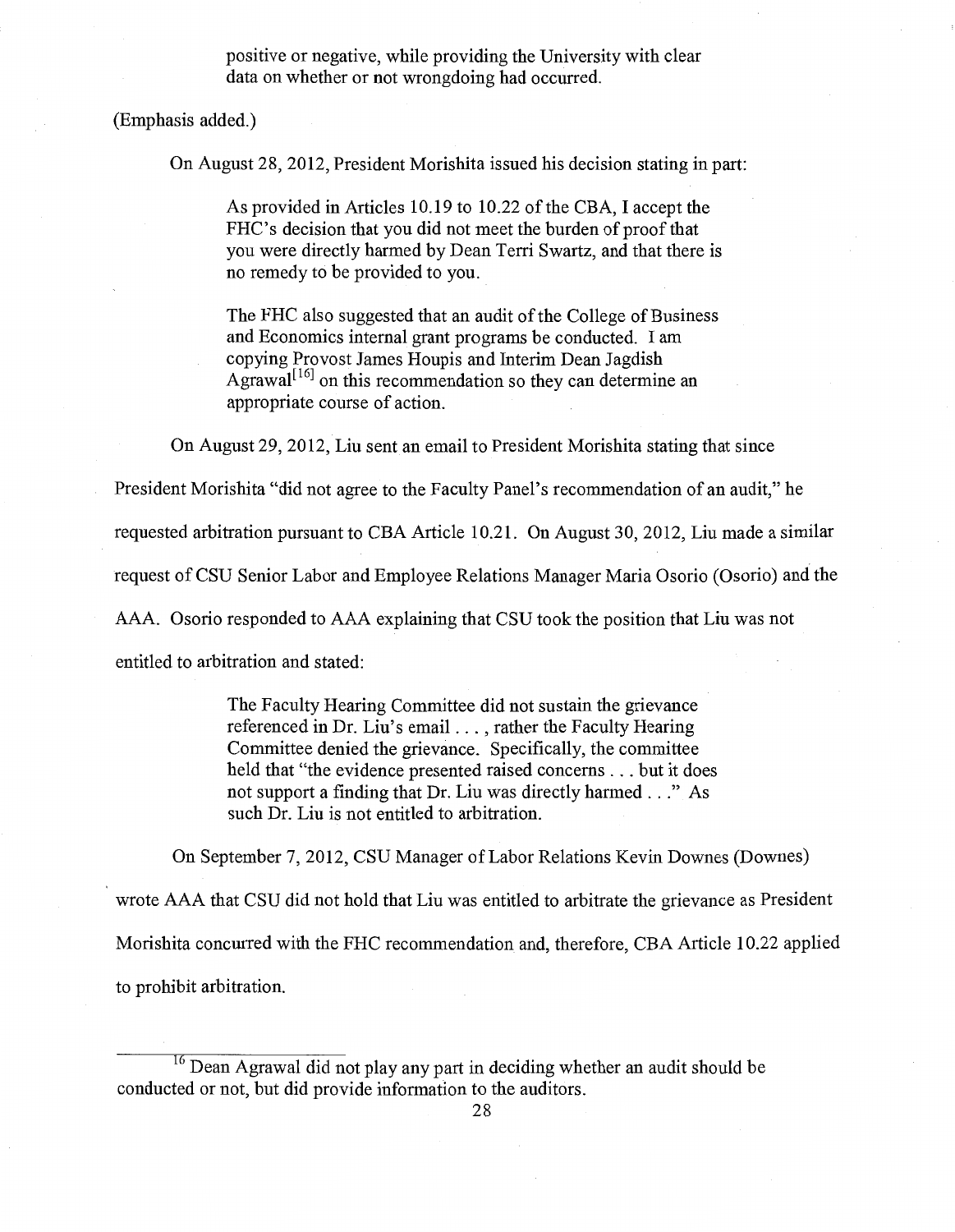On September 7, 2012, CSU Associate Vice Chancellor of Labor Relations John Swarbrick (Swarbrick) wrote Liu notifying him that an audit would soon begin in accordance with the recommendation of the FHC.

On September 25, 2012, CSUEB Vice-President of Administration and Finance Brad Wells (Wells) emailed Liu notifying him that his office was conducting an audit of the CBE internal granting opportunities between academic years 2005-2006 and 2011-2012. Wells stated the audit was underway and was expected to be completed in 60 days.

On December 14, 2012, Wells responded to an email from Liu stating that his office encountered unexpected delays during the audit, but they were near completion.

On December 28, 2012, Liu emailed Wells setting a deadline of January 13, 2013 at 1:00 p.m. to provide him the completed audit. On February 1, 2013, Liu emailed President Morishita expressing his disgust toward CSUEB and requesting them to reply that day and provide an explanation as to when CSUEB planned to release the document.

Wells explained that he had a single internal auditor in the Department of Risk Management and Internal Control (Risk Management). Unexpectedly, Risk Management received two other CSU systemwide internal audit requests at the same time as the CBE audit. The internal auditor's time was redirected to complete the systemwide internal audit reports and the CBE audit was "spread out" over a longer period of time.

On February 15, 2013, the CSUEB Risk Management released its 11-page internal audit report entitled, "Faculty Grants funded by the College of Business and Economics." The report itself states that the fieldwork for the audit was conducted between mid-September 2012 and mid-January 2013. The report was emailed to Liu on February 15, 2013.

Grievances 42 and 43: Refusal to Change Grievance from Contractual to Statutory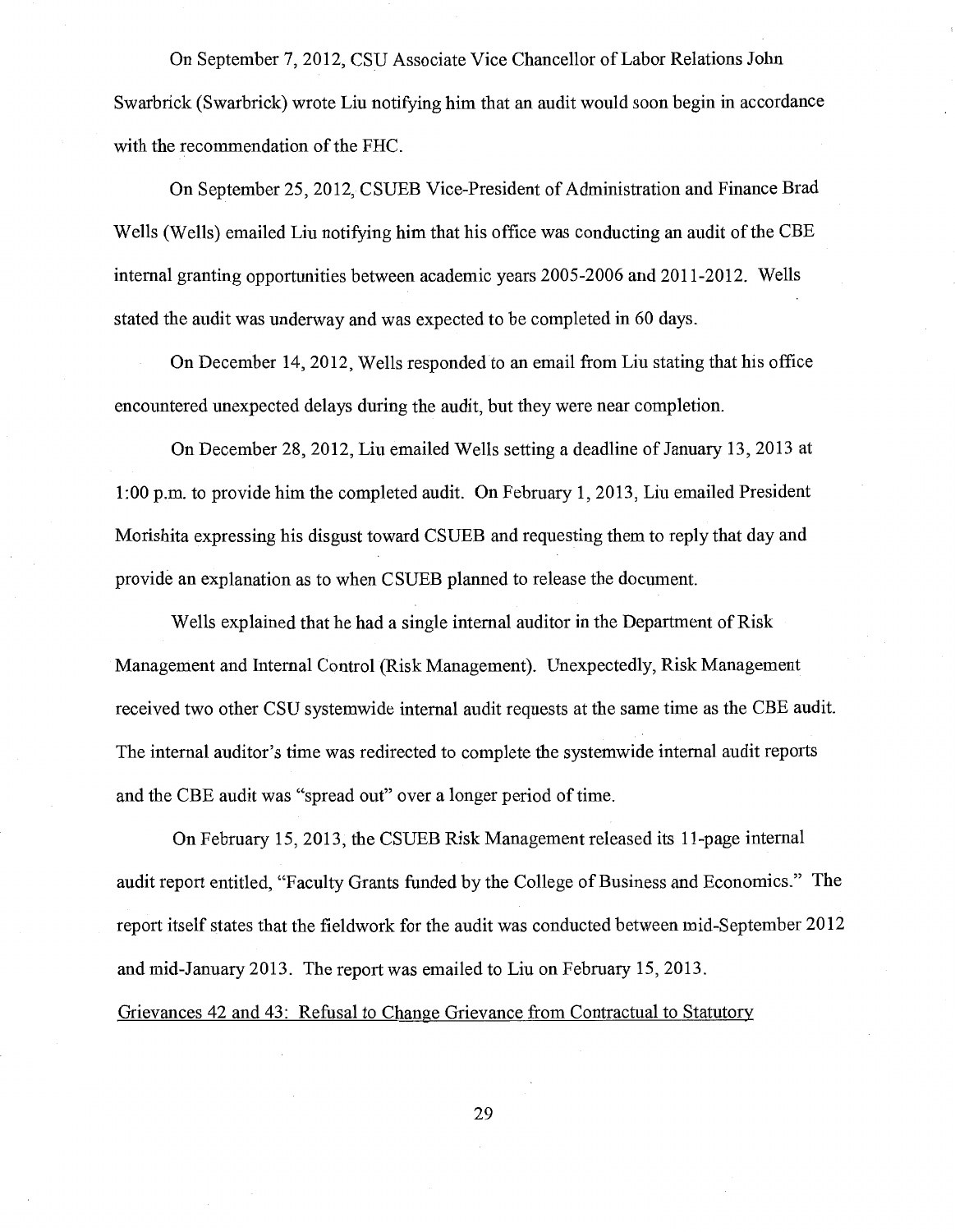On June 19, 2012, Liu filed Grievance 42 requesting to change the grade submission procedure and Grievance 43 alleging that Dean Swartz assigned summer teaching assignments only to those who were loyal to her. The grievances had the box "The Contractual Procedure" checked. Towner conducted the Level 1 meetings of the grievances on June 28, 2012.

At the Level 1 meeting, Liu stated that he made a mistake and requested that the contractual grievance be changed to a statutory grievance. Towner responded that she needed to check if Liu could change the character of the grievance. Liu stated at the hearing that both he and Towner agreed to change the contractual grievance to a statutory grievance and both signed it, but the form did not include Towner's signature.

On June 29, 2012, Theodora emailed Liu and copied Towner stating that CSUEB would not change Grievances 42 and 43 from contractual to statutory as Liu clearly elected the contractual procedure pursuant to CBA Article 10.6. On July 5, 2012, Liu emailed Towner and President Morishita that in his last grievance meeting with Towner, he changed the "typo" on the grievance form to statutory. On this occasion, Liu's email did not state that Towner agreed with this change. Theodora responded to Liu's email that CSUEB would not agree to change the contractual grievance to a statutory grievance and that Liu's next appeal of the grievance would go to the CSU Office of the Chancellor.

In Towner's Level 1 responses, dated July 11, 2012, she wrote:

During the meeting, Dr. Liu requested that the elected procedure be changed to a "statutory grievance." Regarding the request to change (or convert) the grievance from a contractual grievance to a statutory grievance, the request is denied. The collective bargaining agreement is clear and unambiguous. Specifically, Article 10.6 states: "At the time of filing of a grievance by an individual employee or group of employees the grievant shall make an election by using the appropriate form between the two procedures set forth below: (1) Faculty Hearing Committee or  $(2)$  Contractual Procedure.  $\ldots$  There is no provision in the collective bargaining agreement that permits conversion from one procedure to another. Had the parties intended to permit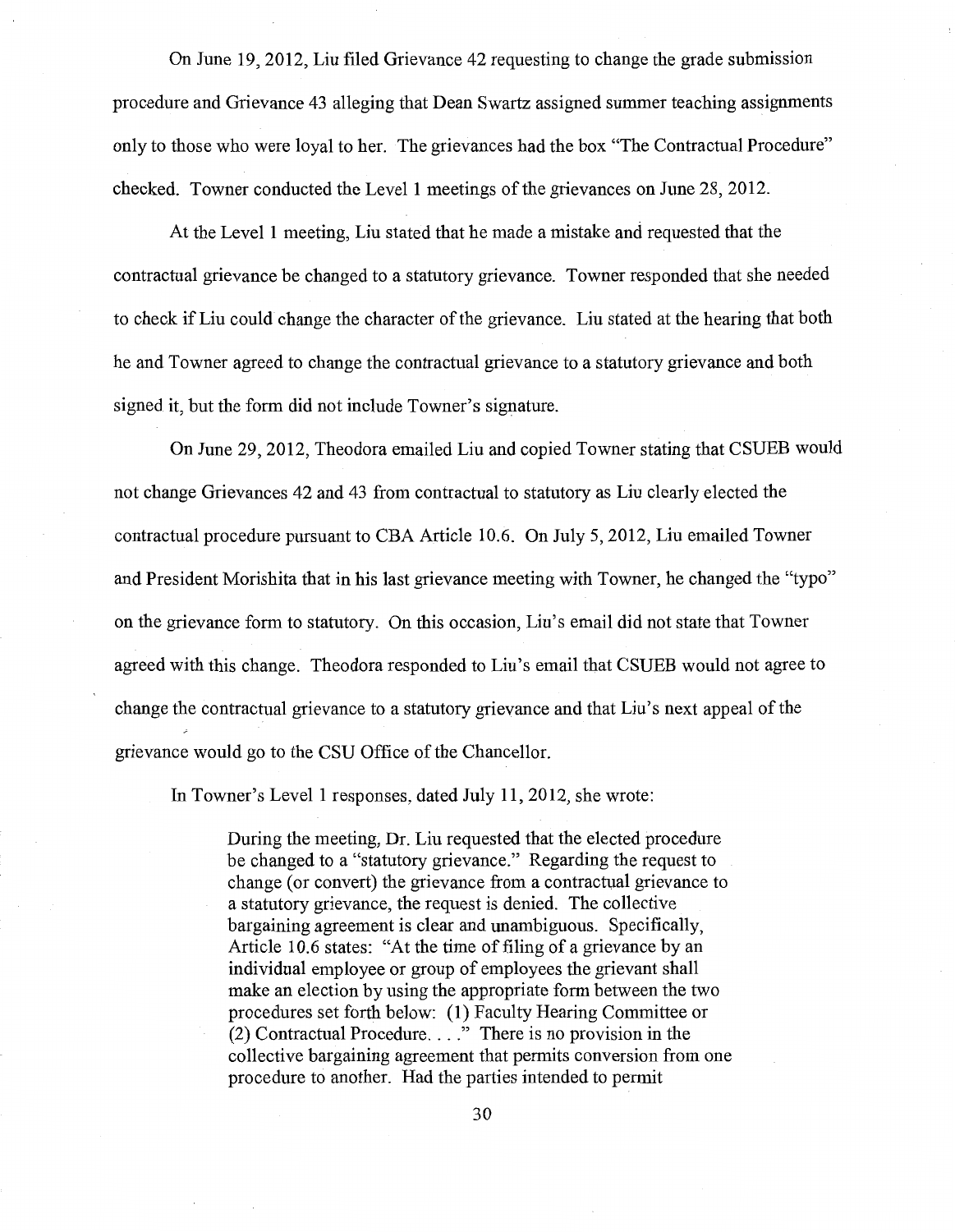converting grievances, they would have included such language—but they did not. In addition, it should be noted that this is not Dr. Liu's first grievance, nor is it his second, or even his fifth. Rather, this is the forty-second [and forty-third] grievance filed by Dr. Liu. As such, he is thoroughly familiar with the grievance process. Moreover, although not directly on point as conversions were not agreed upon by the Parties, it is too late for the university to accommodate the request because there are insufficient faculty working during the summer to accommodate two more faculty hearing committees [footnote omitted], in addition to the three already scheduled. Therefore, as previously noted, CSU East Bay denies the request to change this grievance from "contractual" to "statutory." Dr. Liu was informed of this decision on June 29, 2012.

### Grievance 43: Whether Towner Wrote the Grievance Response

On July 11, 2012, Theodora sent Liu the Level 1 response for Grievance 43 written by

Towner. On July 16, 2012, at 3:05 p.m., Liu forwarded Towner an email stating that he cannot

accept her decision as it should be a statutory grievance and appealed it and requested an FHC

hearing. At 3:06 p.m., an automated response email from Theodora was sent to Liu that she

was out of the office on vacation even though Liu had not included her as an addressee.

#### Law Enforcement Present at FHC Hearings

CSUEB has a "Workplace Safety and Security Policy," which provides in pertinent

part:

California State University recognizes that workplace violence is a critical problem requiring strict attention and has therefore adopted a policy of no tolerance towards this problem and adopted the Work Place Safety and Security Plan, as the campus general plan to increase workplace safety and security.

Consistent with this policy, acts or threats of physical violence, including intimidation, harassment, and/or coercion, which involve or affect the university or which occur on property owned or operated by the Board of Trustees, will not be tolerated. Acts or threats of violence include conduct which is sufficiently severe, offensive, or intimidating to alter the employment conditions at the University or to create a hostile, abusive, or intimidating work environment, for one of several employees.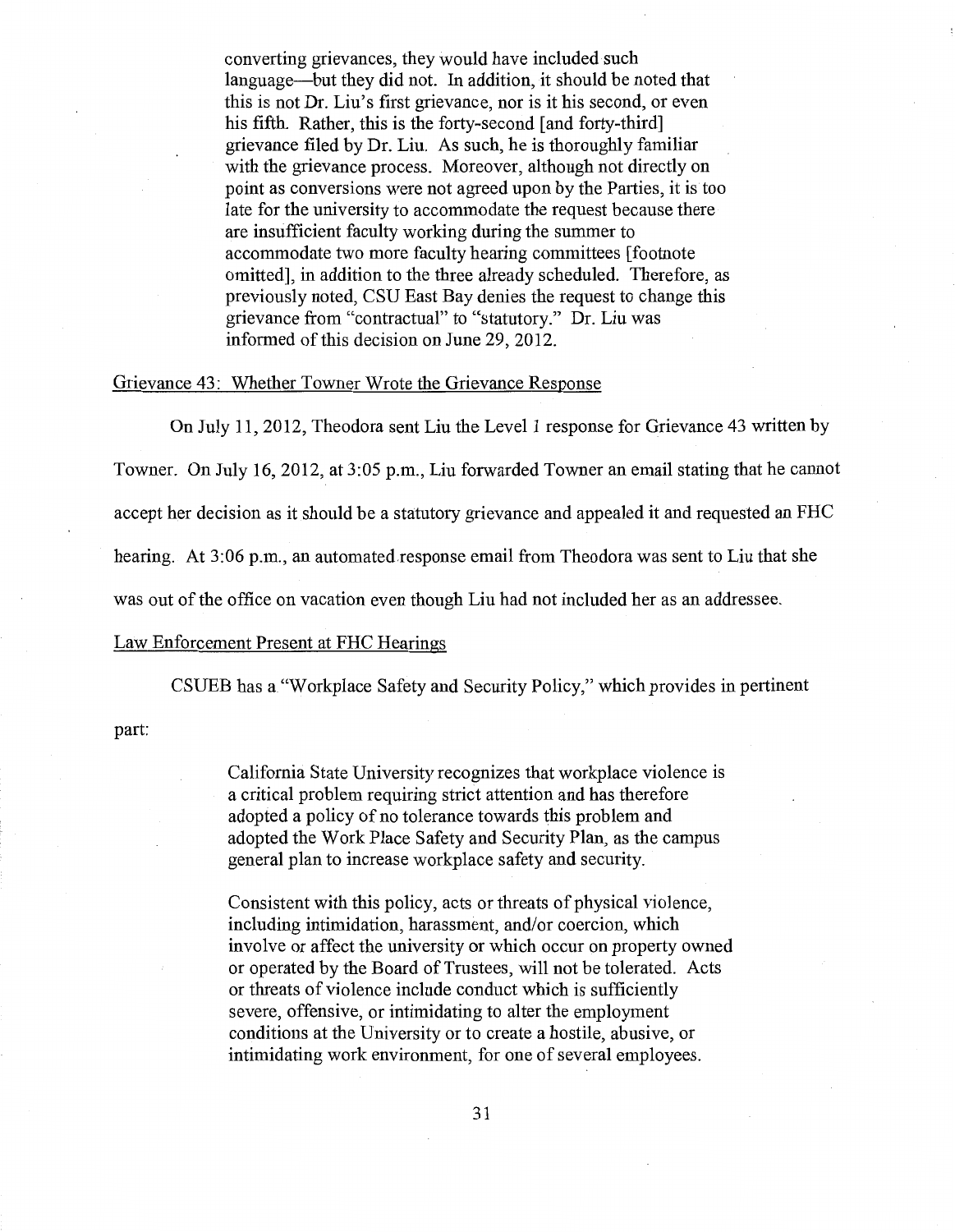Examples of workplace violence include, but are not limited to the following:

1. All threats or acts of violence occurring on university premises, regardless of the relationship between the University and the parties involved in the incident.

 $[M...T]$ 

Specific examples of conduct that may be considered threats or acts of violence include, but are not limited to the following:

 $\P...$ 

2. Threatening an individual or his/her family, friends, associates, or property with harm.

On March 1, 2010, Department Administrative Assistant Jeannie Gee (Gee) reported to the UPD a verbal altercation she had with Liu where she believed Liu confronted her regarding the whereabouts of his retention letter. Specifically, Gee complained that Liu stood too close

to him and invaded her personal space.

On March 9, 2010, Dobb sent an email to Liu stating in pertinent part:

In the meantime, I think it best to let you know that your behavior recently has had the effect [of] frightening or causing concern with your fellow employees. This has resulted in one of them seeking assistance from the University Police and others approaching the Dean in the College of Business.

On or about June 28, 2010, Dean Swartz contacted Lt. Hodges<sup>17</sup> and complained about Liu's intimidating behavior with her during a meeting where he stated that he would "fight to the death" over the right to teach a Finance course. Lt. Hodges asked Liu to come to the police station and inquired what he meant by the statement. Liu did not want to answer his question.

On September 20, 2010, Dobbs issued a written reprimand to Liu stating in pertinent part:

 $17$  Before Chief Hodges was appointed as the Chief of Police, he was a UPD lieutenant.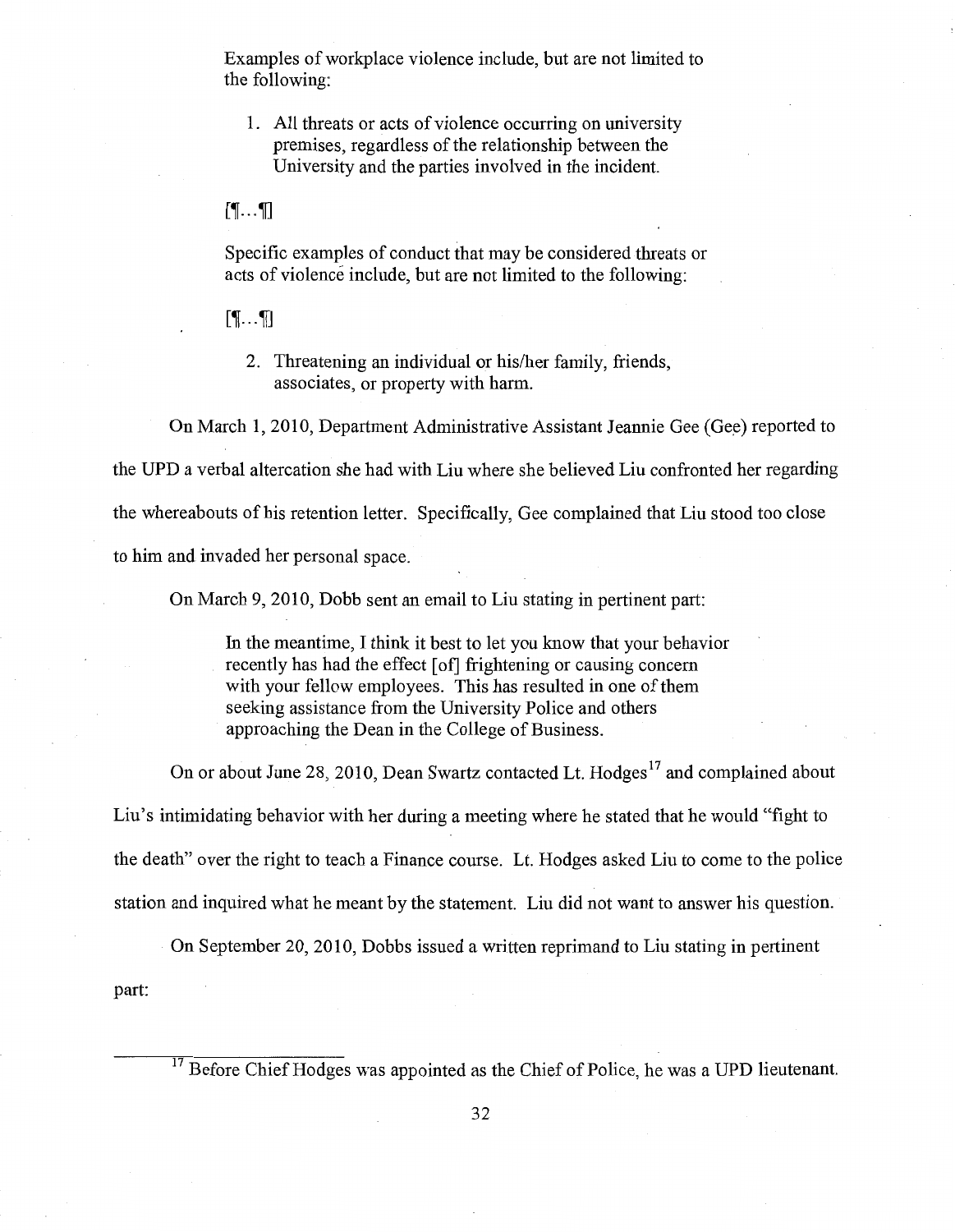Over the past few months, two individuals within the College of Business and Economics have had occasion to call the police in regards to your behavior. Before we start a new academic year, I felt it important to write you directly about your behavior and what our expectations are regarding how you interact with colleagues and staff within the University.

Remarks like I will "fight to the death for my right to teach Finance 4315" and behaviors which seem overly aggressive are inappropriate. I ask that you keep your remarks and actions brief and to the point when working with colleagues and staff. I would certainly anticipate that nothing in your behavior would occasion a call to the police department. If you are having trouble controlling your behavior or remarks, I would ask that you seek help either through your Chair or through our Employee Assistance Program.

In July 2011, Provost Office staff contacted the President's Office and stated that they were frightened of Liu and they did not want Liu to come to the Provost's Office again.<sup>18</sup> The President's Chief of Staff directed Dobb to "handle it." Dobb discussed the matter with the Director of Human Resources and they agreed that Liu could bring his grievance(s) to the Department of Human Resources and Human Resources staff would take the grievance(s) upstairs to the Provost's Office. On July 15, 2011, Dobb sent Liu a written notification stating that CSUEB had received a complaint of Liu's behavior from the Provost's Office staff and if he was to deliver anything to the Provost's Office, he was to use the campus mail or personally deliver it to the receptionist at the Human Resources Office.

On August 24, 2011, Provost Houpis issued the final disciplinary letter suspending Liu from September 19 through December 13, 2011. The charges included intimidating Gee; attaching a Global Positioning System (GPS) tracking device to the automobile of Professor Scott Fung so that he could monitor Fung's whereabouts to determine his outside activities; telling Dean Swartz that he would "fight to the death" and "sacrifice his life" to teach Finance

 $^{18}$  Dobb was unaware that her staff contacted the President's Office about Liu.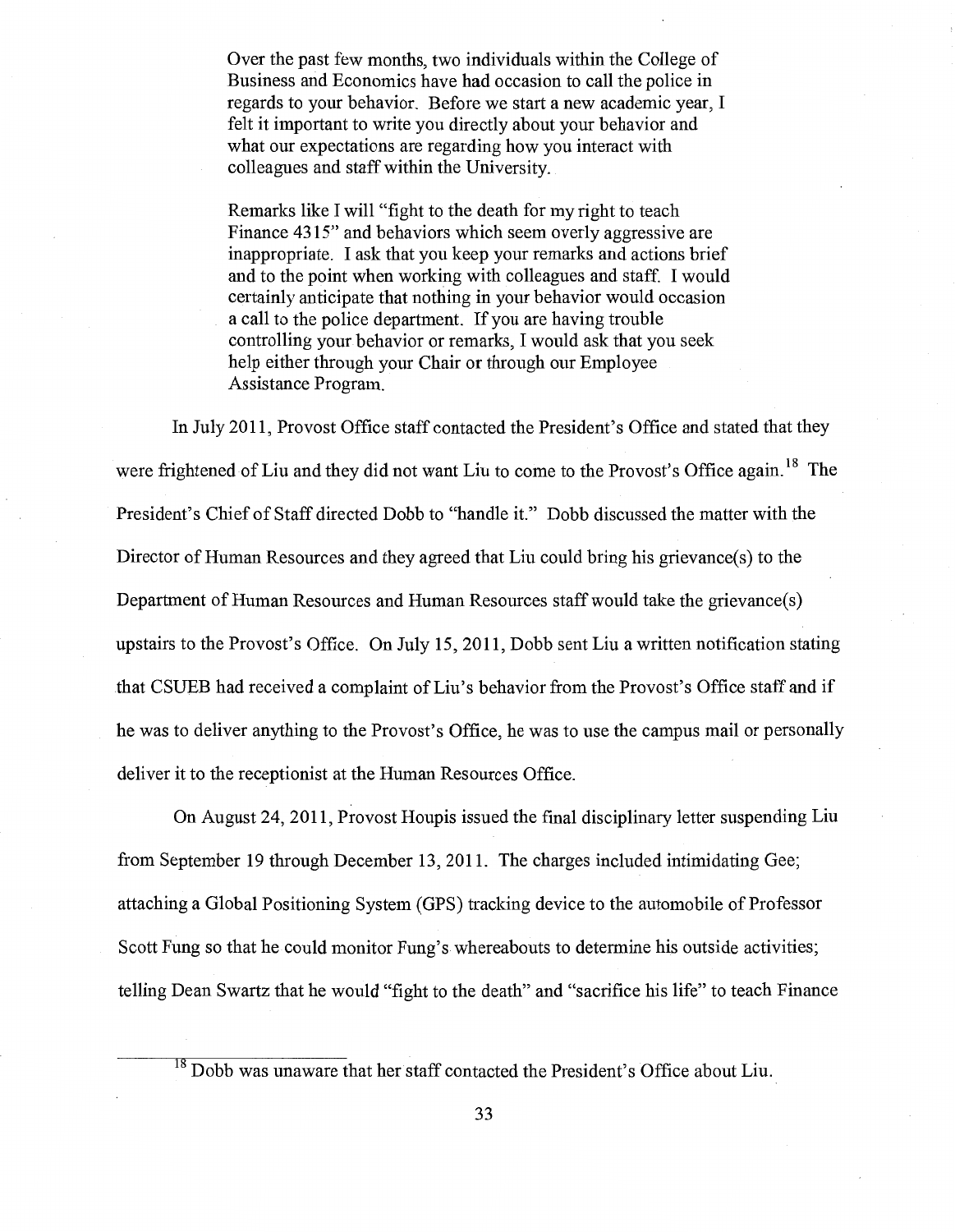4315; stalking Department Chair Frankel by loitering outside his office armed with a camera to take photos; and, taking photos of Frankel's students.

On September 28, 2011, at 3:30 p.m., Liu dropped off a grievance package<sup>19</sup> at the President's Office and then walked over to the Provost's Office to drop off the same documents. The door was locked. When Provost Office employee Gina Traversa (Traversa) came to the door, she told Liu to go to Human Resources Office and not to come to the Provost's Office.

On Friday, September 30, 2011, at 11:32 a.m., Liu sent the following email to the Human Resources Director Denise Needleman (Needleman), Human Resources and Provost Office staff, Traversa, and Chief Hodges:

Dear Ms. Needleman and other Colleagues at HR department,

By this email, I want to discuss Ms. Gina Traversa's discrimination against HR staff – as second class of citizen who are inferior to her.

Two days ago, I tried to deliver a package to the Provost Office and Ms. Traversa initially refused to accept the document and asked me to go to the Human Resources department. The assumption that Ms. Traversa made about Liu, an assistant professor of finance, is that Liu is a risky person who will kill many people in the. (sic) This is obviously a criminal action of open discrimination against Liu. However, in this email, let us temporarily assume Ms. Gina Traversa's assumption is true.

Then I wish all members of the HR department to think about the following question.

If Professor Liu is risky and he may kill other people, then why did Ms. Traversa knowingly [send] Liu to HR?

It is well known that the designated campus location for faculty members to deliver grievance forms is the Provost Office.

Why is Ms. Gina Traversa asks staff members of HR to take care of things that are solely the responsibility of the Provost Office?

 $^{19}$  The package may have been the instant unfair practice charge.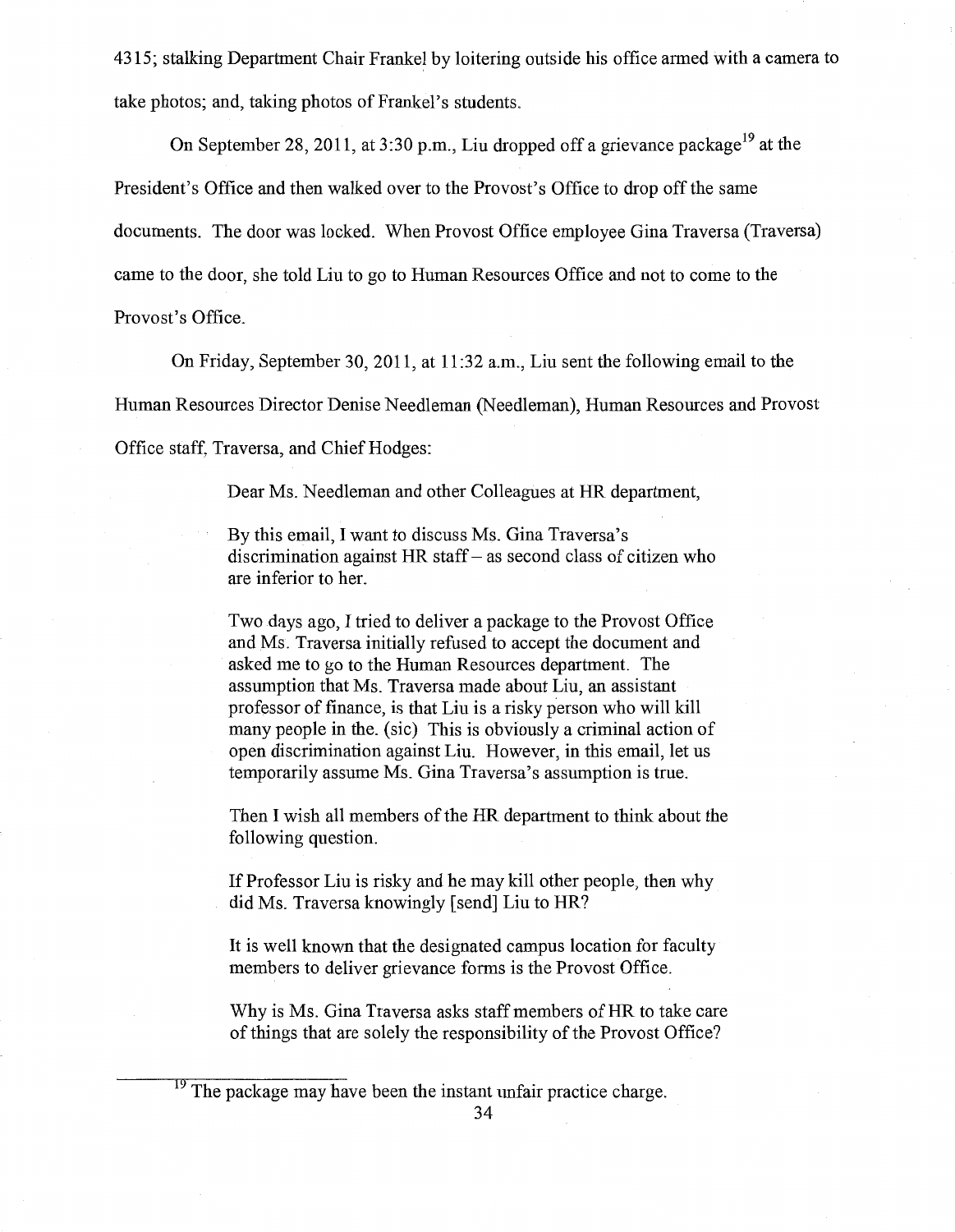It is very clear that Ms. Gina Traversa thinks that, at CSUEB, she is a first-class citizen. Just like the old slave-owners, to Ms. Traversa, all other CSUEB faculty and staff members are the black slaves. Those black slaves only deserve to work in the dirty cotton field, and they can not come to where the slave owners live (the CSUEB Provost Office).

Staff members of HR department are of a[n] inferior class to Ms. Traversa.

And if Professor Liu kills someone, then staff members of HR department should die first.

Here, I want to make the clear statement.

I am a very friendly person and I only take peaceful means to fight corruption, discrimination, and organized fraud at CSUEB. I will never hurt any of my colleagues at CSUEB. there is no need to think of Liu as a risky person.

In this email, I demand an immediate investigation by the Office of Equity and Diversity on Ms. Gina Traversa's open discrimination against staff members of HR department and Jerry Liu[.]

 $\P \ldots \P$ 

Finally, I demand a written apology from Ms. Traversa to staff members of HR department and me for her act of open discrimination.

Thank you very much for your attention.

I wish you a nice weekend!

Jerry Liu

(Emphasis added.)

After receiving the email, Chief Hodges believed that Liu was intentionally attempting

to intimidate the Human Resources staff as it was addressed to them and Liu referenced

"killing" them. Chief Hodges convened a Threat Assessment Team meeting between

2:00 p.m. and 3:00 p.m. Chief Hodges provided the team with his chronological history of

concerns regarding Liu's behavior since March 2010 and the team discussed the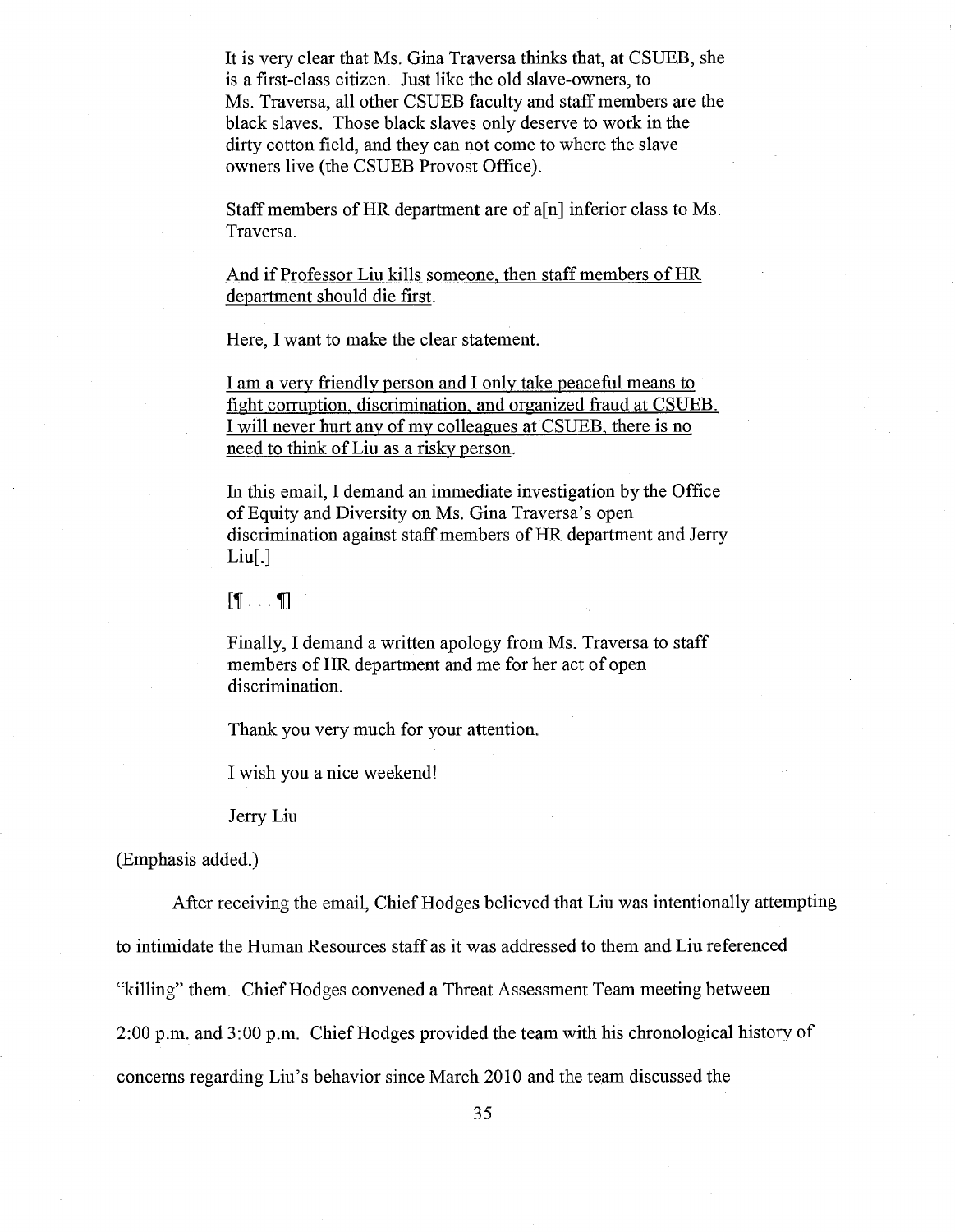September 30, 2011 email. Chief Hodges believed that Liu was insubordinate to a direct order that Dobb gave him on July 15, 2011 and was disruptive by handing out pamphlets outside of Frankel's classroom.<sup>20</sup> The team decided that immediate action needed to be taken pursuant to Penal Code section 626.4 to order the withdrawal of the University's consent for Liu to be on campus for 14 days. The recommendation was approved by President Morishita and UPD officers served Liu with the Penal Code section 626.4 order near his office. Liu was escorted off campus grounds. Liu was informed that he was forbidden to return to campus and if he returned during the 14-day period, he would be arrested.

In November 2011, Liu was terminated for charges which included sending a threatening email on September 30, 2011, and lurking outside three professors' offices during their office hours.

On April 24, 2012, an FHC hearing was held regarding Grievance 3, 5, and 28 regarding the violation of office hour policies by Department Chair Frankel and Professors Mangold and McBride. An armed UPD officer was present in plain clothes. The hearing was held in the Bayview Room which is 50 feet by 17 feet. The officer was stationed in the back of the room near the exit door. Liu presented his case before the FHC.

On April 25, 2012, Chief Hodges emailed Liu reminding him to check in at the UPD before going anywhere on campus and that he should do so before his FHC hearing at 9:00 a.m. on April 26, 2012. Liu telephoned Chief Hodges twice that day. Chief Hodges considered Liu to be very angry and agitated. Liu objected to having to check in at the UPD and did not want any police present at the FHC hearing. He said he would be bringing the 'press" with him and if he saw police, he would "take action." Chief Hodges asked him what

 $20$  Chief Hodges admitted that the impetus for calling the Threat Assessment Team meeting was the September 30, 2011 email.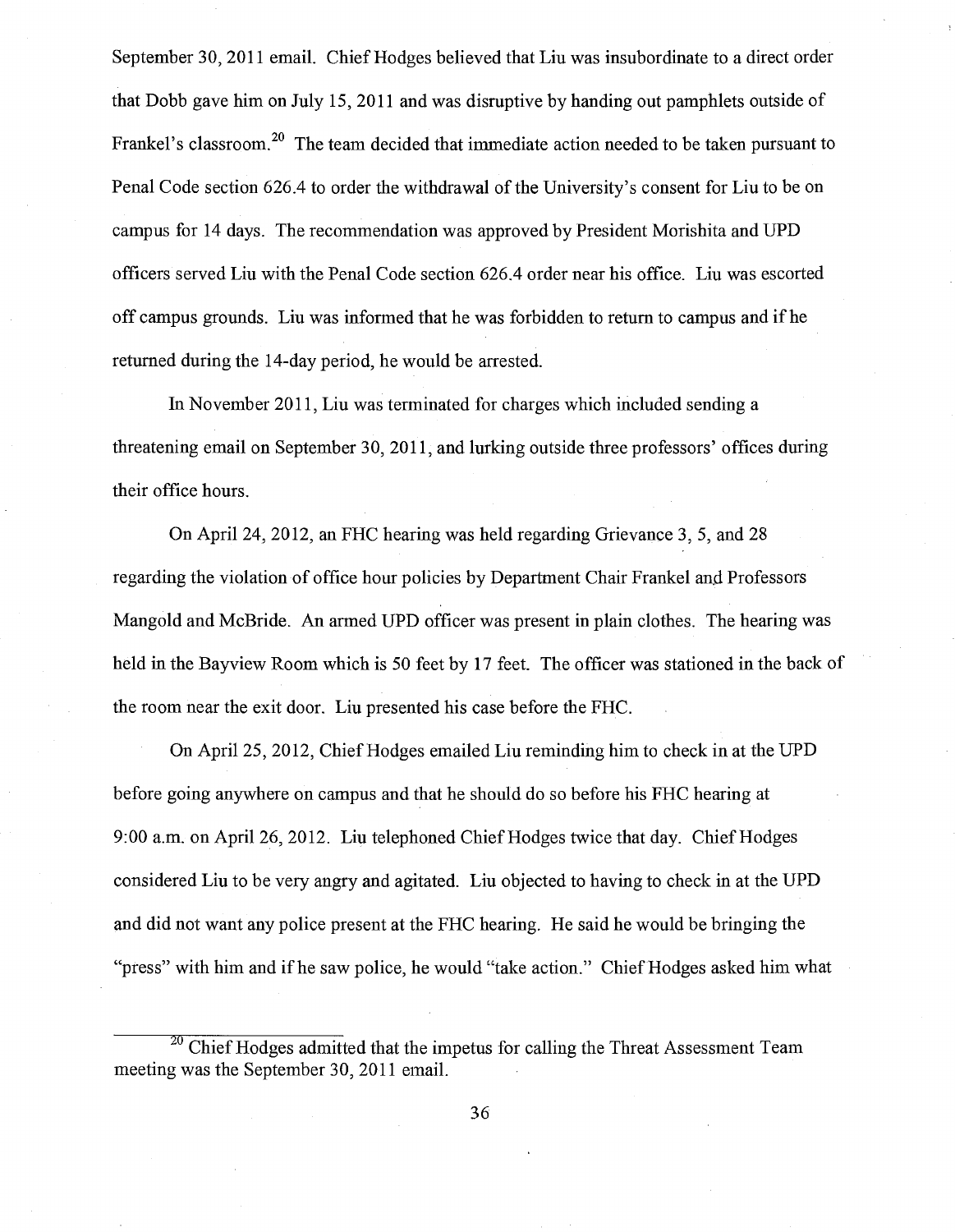type of "action" he was referring to and Liu would not answer Chief Hodges. Liu replied that he would not mind being arrested. At 10:00 p.m., Liu responded that he would not report to the UPD and UPD could arrest him if they want.

Chief Hodges reported the conversation to Wells and both agreed that an increased police presence was needed at the FHC hearing. Chief Hodges arranged an armed plain clothes officer to be inside of the Bayview Room located near the back of the room, the Chief would be armed and in plain clothes outside the hearing room and an armed uniformed officer would be in the building and available by radio call to respond if needed. Wells would also come if needed.

On April 26, 2012, Liu arrived at CSUEB and Chief Hodges greeted him in the parking lot. Chief Hodges escorted Liu to the Bayview Room.<sup>21</sup> The Grievance 29 FHC panel, University Representative Edwin Waite, CFA Chapter President Jennifer Eaton and former CFA Chapter President Brian Mckenzie (Mckenzie) were also present. UPD Officer Dan Larson was present in plain clothes in the back. After Liu entered the Bayview Room, he turned to Mckenzie and told him he could not go through with the hearing with police present. Mckenzie exited the hearing room to speak with Chief Hodges. By that time, Wells had arrived. Mckenzie asked if the FHC hearing could go forward with the UPD officer outside the hearing room with police observing through the glass windows. Chief Hodges replied that his decision was final. Liu exited the Bayview Room and was agitated. Liu accused Chief Hodges that his officers had "guns drawn." Chief Hodges disputed Liu's assertion. Liu then moved his hand to see if Chief Hodges had his gun on him at his waist. Chief Hodges brushed Liu's hand away and instructed him never to reach for his gun. Liu then started shedding some of his clothing to prove that he did not have a gun and challenged Chief Hodges to arrest him.

 $\frac{21}{10}$  The Bayview Room is a large conference room which has large glass windows where one can look inside from the entrance and see who is present and what is occurring.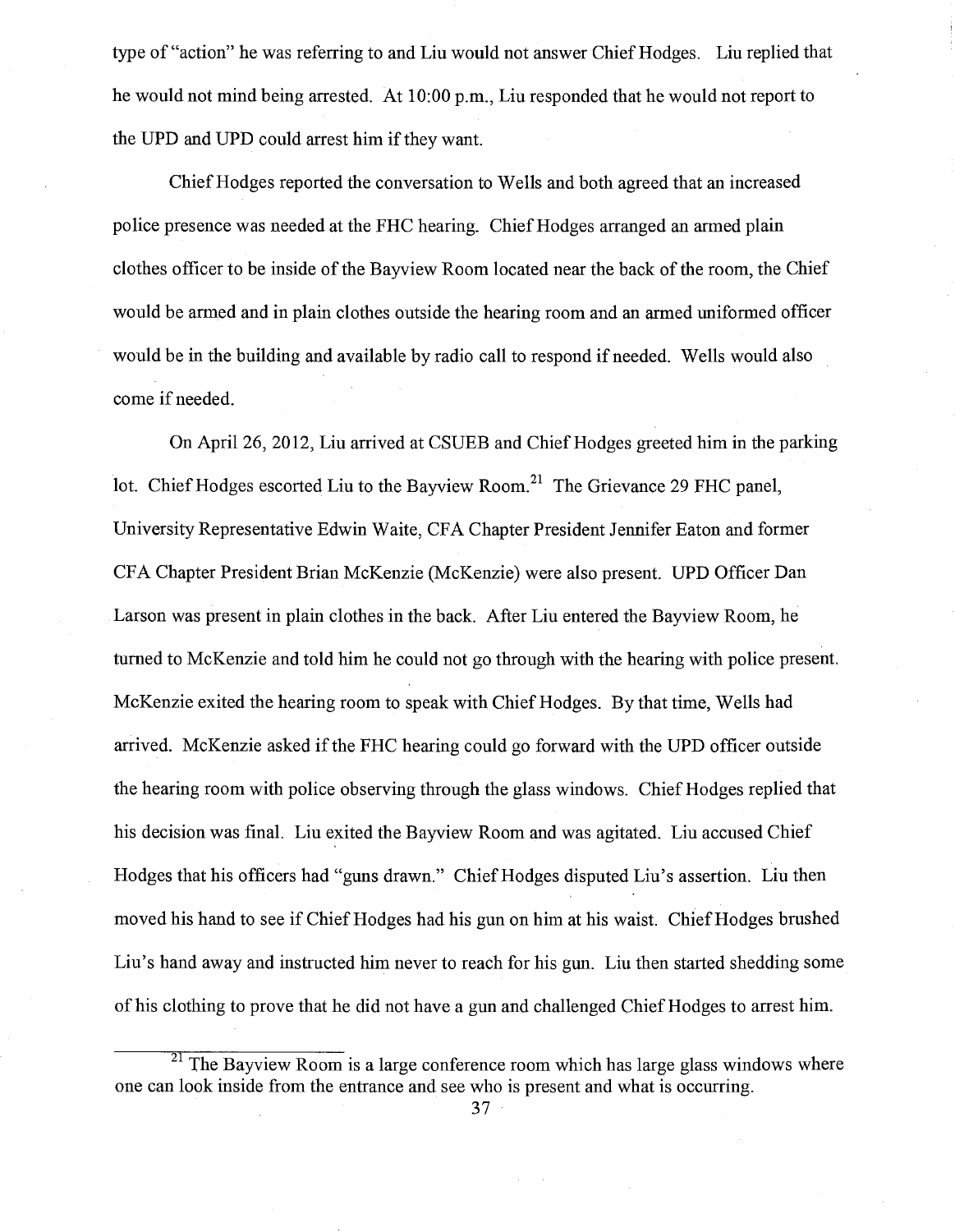The FHC panel walked out at the Bayview Room and the hearing was cancelled. The hearing was later rescheduled to June 7, 2012 and completed.

On May 2, 2012, Dobb notified Liu that Towner would be retained to work on his grievances. Dobb notified Liu that as a result of perceived threats contained in his previous emails and past actions on campus, a UPD officer would be present at all times during his grievance hearings. On May 12, 2012, Wells notified Liu that a plain clothes UPD officer would be present in the grievance hearings.

FHC meetings held after March 4, 2012, were: Grievances 3, 5, and 28 on April 24, 2012; Grievance 6 on June 8, 2012; Grievance 9 on June 4, 2012; Grievance 10 on June 11, 2012; Grievance 29 on June 7, 2012; Grievance 36 on August 1, 2012; Grievance 37 on July 31, 2012; and Grievance 39 on August 2, 2012. Chief Hodges was present at each of the FHC hearings in plain clothes with a weapon, $^{22}$  except one, for which Officer Mark Engel was present.<sup>23</sup>

 $22$  Liu admitted that he telephoned Chief Hodges all the time as a friend and Chief Hodges never intimidated him. Liu contended he was afraid that Chief Hodges was intimidating the faculty panel. Later in his testimony, Liu stated that he also felt intimidated by UPD.

<sup>&</sup>lt;sup>23</sup> Although not in the complaint, one plain clothes UPD officer was also present in the Level 1 meetings conducted by Towner after March 4, 2012: Grievance 6 on May 16, 2012; Grievance 7 on May 16, 2012; Grievance 31 on May 14, 2012; Grievance 33 on May 14, 2012; Grievance 36 on June 4, 2012; Grievance 37 on June 4, 2012; Grievance 39 on June 4, 2012; and Grievances 42 and 43 on June 28, 2012. Chief Hodges was present at each of these meetings. The Level 1 grievance meetings were held off campus in a small conference room at the Hampton Inn in Hayward about one block from campus. Liu stated that Chief Hodges sat arms-length from him. Towner stated that Chief Hodges sat further away from them. As the issue of the CSUEB's use of law enforcement at Level 1 meetings was not set forth in the charge, amended charge or complaint, it will not be considered in this proposed decision. However, if it were, the same reasoning set forth later in this proposed decision as to the use of law enforcement at Liu's FHC hearings would apply to the Level 1 meetings.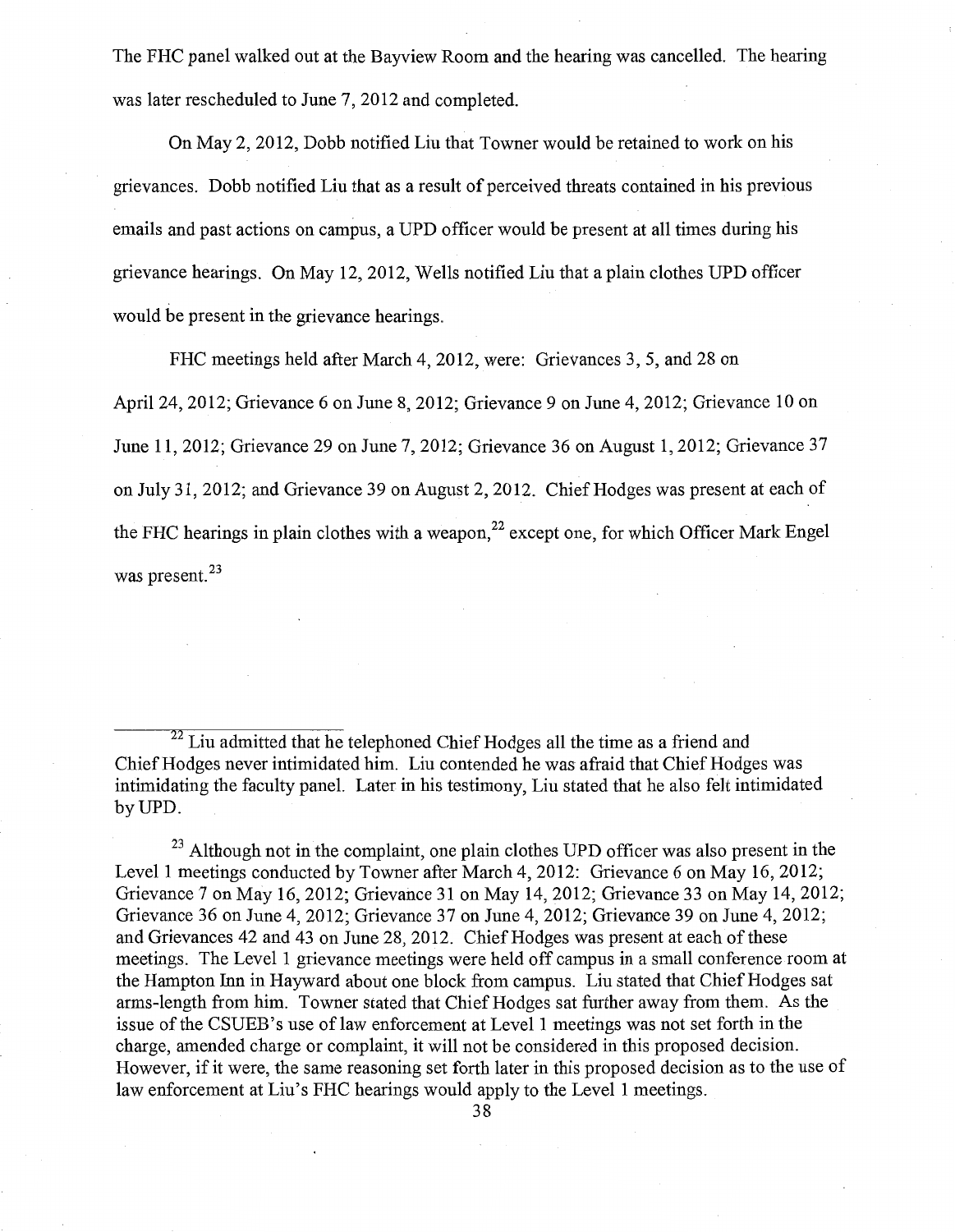#### **ISSUES**

1. Are some of the allegations in the complaint relating to the utilization of law enforcement at FHC hearings barred by the statute of limitations?

2. Are the allegations in the complaint relating to Dobb acting as the appropriate administrator in grievances filed against her barred by the statute of limitations?

3 . Did CSUEB interfere with Liu in the processing of some of his grievances?

### CONCLUSIONS OF LAW

## Timeliness of Allegation

HEERA section 3563.2(a) prohibits PERB from issuing a complaint with respect to "any charge based upon an alleged unfair practice occurring more than six months prior to the filing of the charge." The limitations period begins to run once the charging party knows, or should have known, of the conduct underlying the charge. (Gavilan Joint Community College District (1996) PERB Decision No. 1177.) The six-month limitation period commences on the date that the conduct constituting an unfair practice was discovered, and not the date of discovery of the legal significance of that conduct. (Compton Unified School District (2009) PERB Decision No. 2016; Empire Union School District (2004) PERB Decision No. 1650.) A charging party bears the burden of demonstrating that the charge was timely filed. (Tehachapi Unified School District (1993) PERB Decision No. 1024; State of California (Department of Insurance) (1997) PERB Decision No. 1197-S.)

#### 1. Utilization of Law Enforcement at FHC Hearings

Liu was aware of when CSUEB started using law enforcement in its FHC grievance hearings, as he was present. Liu filed an amended charge which included these law enforcement interference allegations on September 4, 2012. Therefore, pursuant to the six months statute of limitations in HEERA section 3563.2, only those FHC hearings which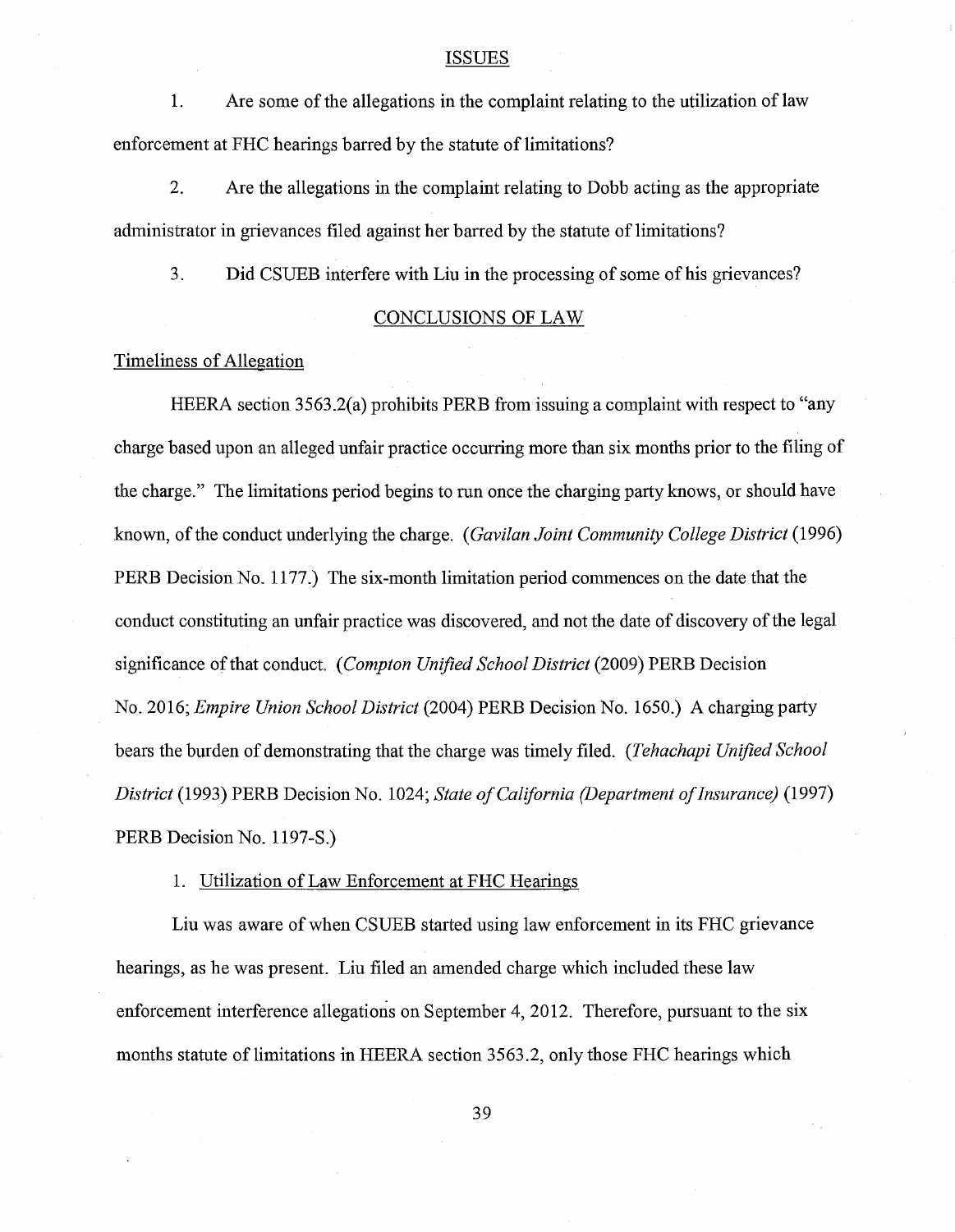occurred from March 4, 2012 forward will be considered for purposes of determining whether CSUEB interfered with the grievance process by utilizing a law enforcement presence at FHC hearings.

# 2. Dobb Allowed to Participate as an Appropriate Administrator in Grievances Filed Against Her

The grievances which were filed against Dobb were Grievance 11 which was filed on May 17, 2011 with a Level 1 written response issued by Okutsu on June 15, 2011; Grievance 16 which was filed on June 17, 2011 with a Level 1 written response issued by Zarrillo on June 28, 2011; Grievance 17 which was filed on June 30, 2011 with a July 7, 2011 notification that Dobb would be the appropriate administrator; Grievance 18 which was filed on June 30, 2011 for which a Level 1 meeting was not conducted; Grievance 33 which was filed on January 17, 2012 for which a Level 1 meeting was not conducted; and Grievance 40 which was filed on January 1, 2012 for which a Level 1 meeting was not conducted. Liu filed an amended charge which included these Dobb interference allegations on September 4, 2012. Therefore, pursuant to the six months statute of limitations in HEERA section 3563.2, only those Level 1 grievance responses filed on March 4, 2012 and forward will be considered for purposes of determining whether CSUEB interfered with the grievance process by using Dobb as the appropriate administrator in grievances filed against her. As all of the grievances were filed before March 4, 2012, had Level 1 grievance responses issued before March 4, 2012, or had a notification that Dobb would act as the appropriate administrator before March 4, 2012, those allegations relating to these matters as to Grievances 11, 16, 17, 18, 33, and 40 are dismissed as untimely.<sup>24</sup> Additionally, and in the alternative, as Grievances 18, 33, and 40

 $^{24}$  Although not specifically charged, Liu alleged that the Level 1 response written by Okutsu in his four Level 1 responses were actually written by Dobb: Grievance 1 issued on June 13, 2011; Grievance 9 issued on June 9, 2011; Grievance 10 issued on June 13, 2011; and Grievance 11 issued on June 15, 2011. Liu stated he discovered this on June 14, 2011, when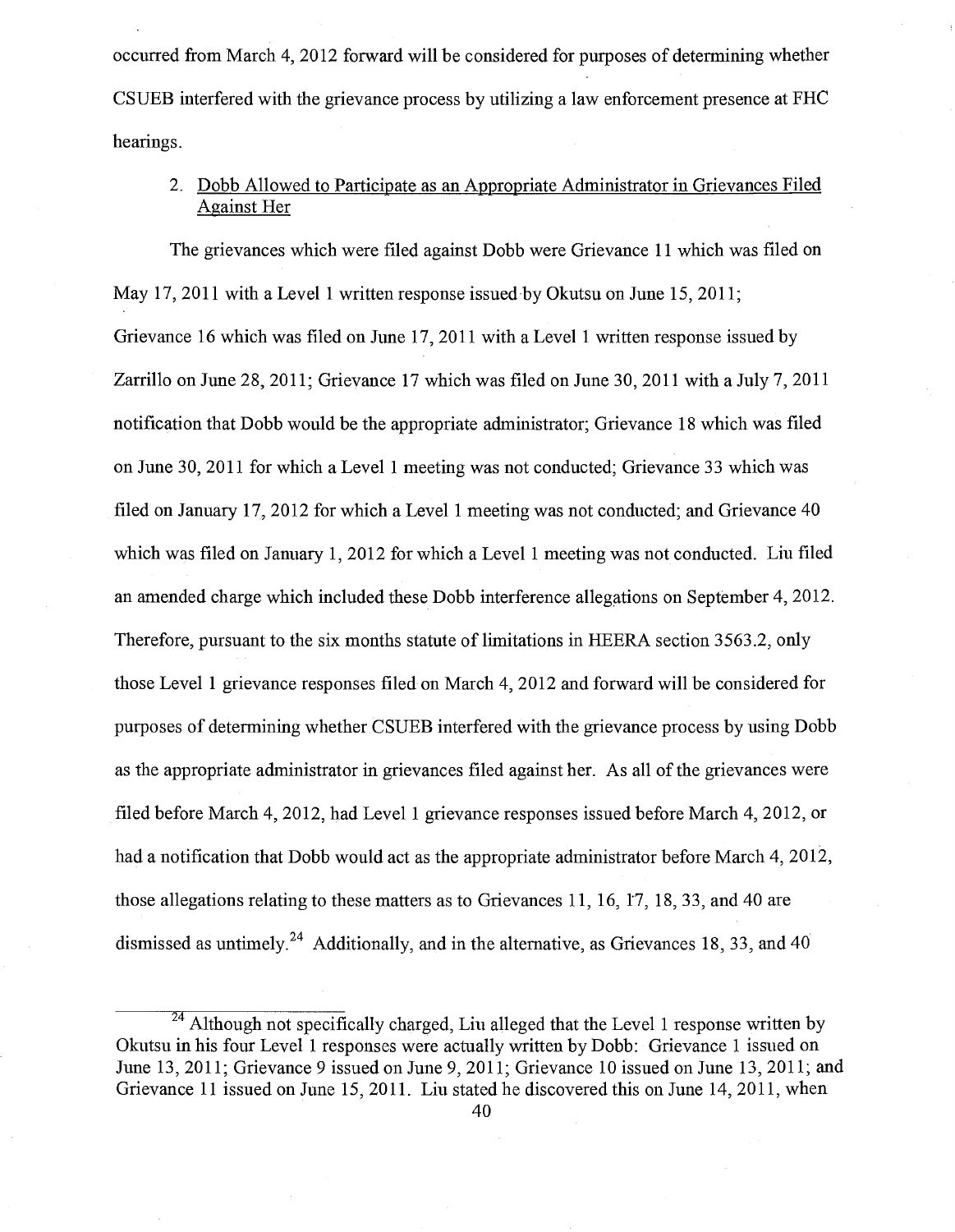were never officially assigned to Dobb, those allegations that Dobb handled those grievances as the appropriate administrator should be dismissed.

### Interference

HEERA section 3571(a) provides in pertinent part:

It shall be unlawful for the higher education employer to do any of the following:

(a) . . . to interfere with, restrain, or coerce employees because of their exercise of rights guaranteed by this chapter. . ..

The test for whether CSU has interfered with the rights of employees under HEERA does not require that unlawful motive be established, only that at least slight harm to employee rights results from the conduct. In State of California (Department of Developmental Services) (1983) PERB Decision No. 344-S, citing Carlsbad Unified School District (1979) PERB Decision No. 89 and Service Employees International Union, Local 99 (Kimmett) (1979) PERB Decision No. 106, the Board described the standard as follows:

> [In order to establish a prima facie case of unlawful interference, the charging party must establish that the respondent's conduct tends to or does result in some harm to employee rights granted under EERA.

Under the above-described test, a violation may only be found if HEERA provides the claimed rights which were interfered with. In Clovis Unified School District (1984) PERB Decision No. 389, the Board held that a finding of coercion does not require evidence that the employee actually felt threatened or intimidated or was in fact discouraged from participating in protected activity.

HEERA section 3567 provides in pertinent part:

Okutsu allegedly told him that he was only present to take notes and pass them on to Dobb. Clearly, these incidents took place before March 4, 2012, and would also be untimely and barred by the statute of limitations.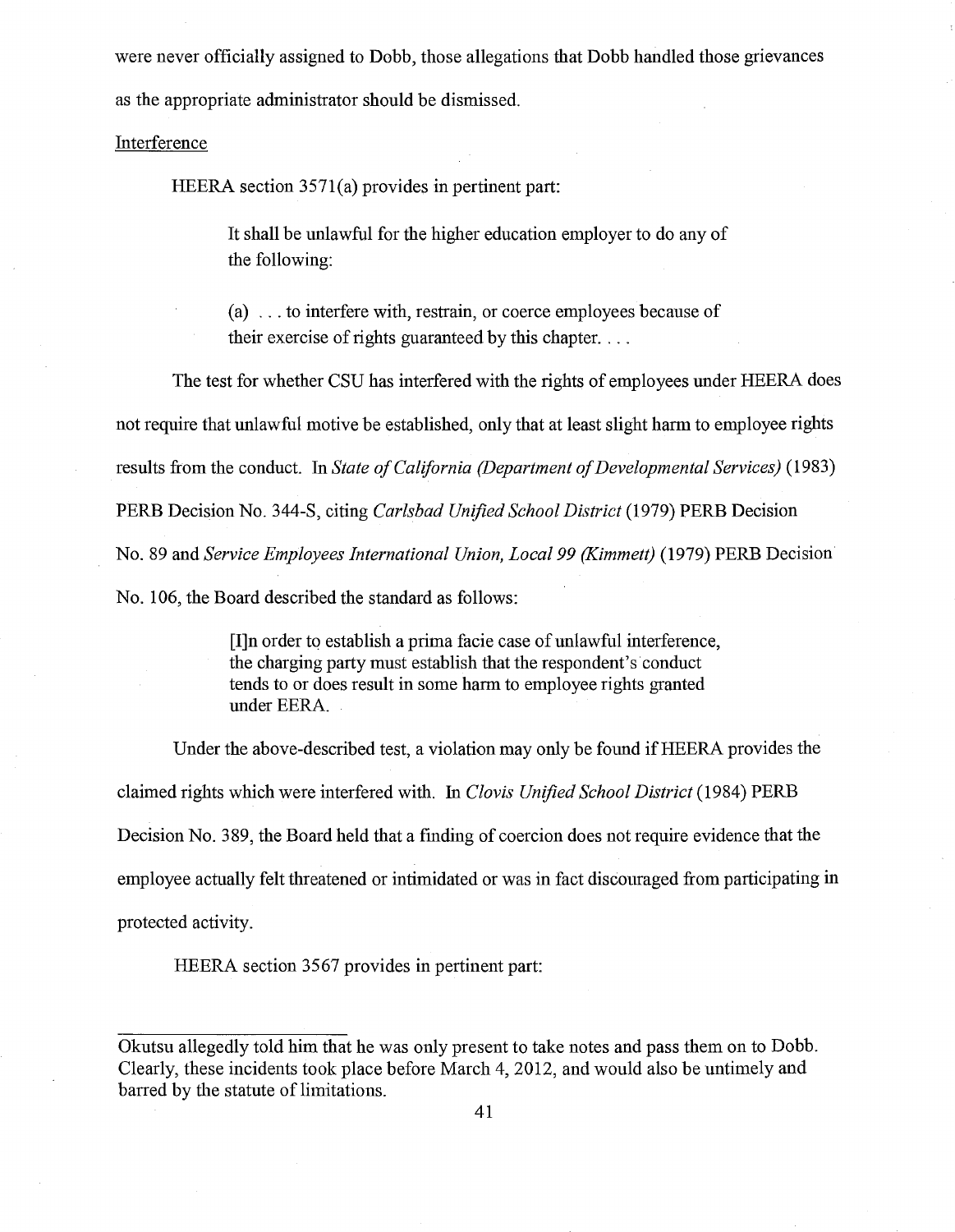Any employee or group of employees may at any time, either individually or through a representative of their own choosing, present grievances to the employer and have such grievances present grievances to the employer and have such grievances adjusted, without the intervention of the exclusive representative; provided, the adjustment is reached prior to arbitration pursuant to Section 3589, and the adjustment is not inconsistent with the terms of a written memorandum then in effect.

### (Emphasis added.)

In Regents of the University of California (1991) PERB Decision No. 872-H, the Board held that HEERA section 3567 grants employees a right to file grievances without the interference of their exclusive representative. When a grievance reaches the stage of arbitration, the individual's right to present grievances and have them adjusted comes to an end. (Regents of the University of California (1990) PERB Decision No. 849-H.) The "right" to an independent, neutral evaluation of your grievance is not established by HEERA. While HEERA section 3567 provides an employee the right to present grievances to his or her employer, the statute does not prescribe how the employer will process and consider such grievances and does not require a factfinding that is free of management influence or control. (Regents of the University of California (Los Alamos National Laboratory) (2003) PERB Decision No. 1519-H.) As the right to file grievances and have grievances considered is also set forth internally in the CBA itself, a grievant can look to those processes in determining whether his statutory rights have been interfered with.

If the harm to employee rights is slight and the employer offers justification based on operational necessity, the competing interests are balanced. (Carlsbad, supra, PERB Decision No. 89; State of California (Department of Personnel Administration) (2011) PERB Decision No. 2106a-S.) Only when the interference with employee rights outweighs the business justification for the respondent's conduct will a violation be found. (State of California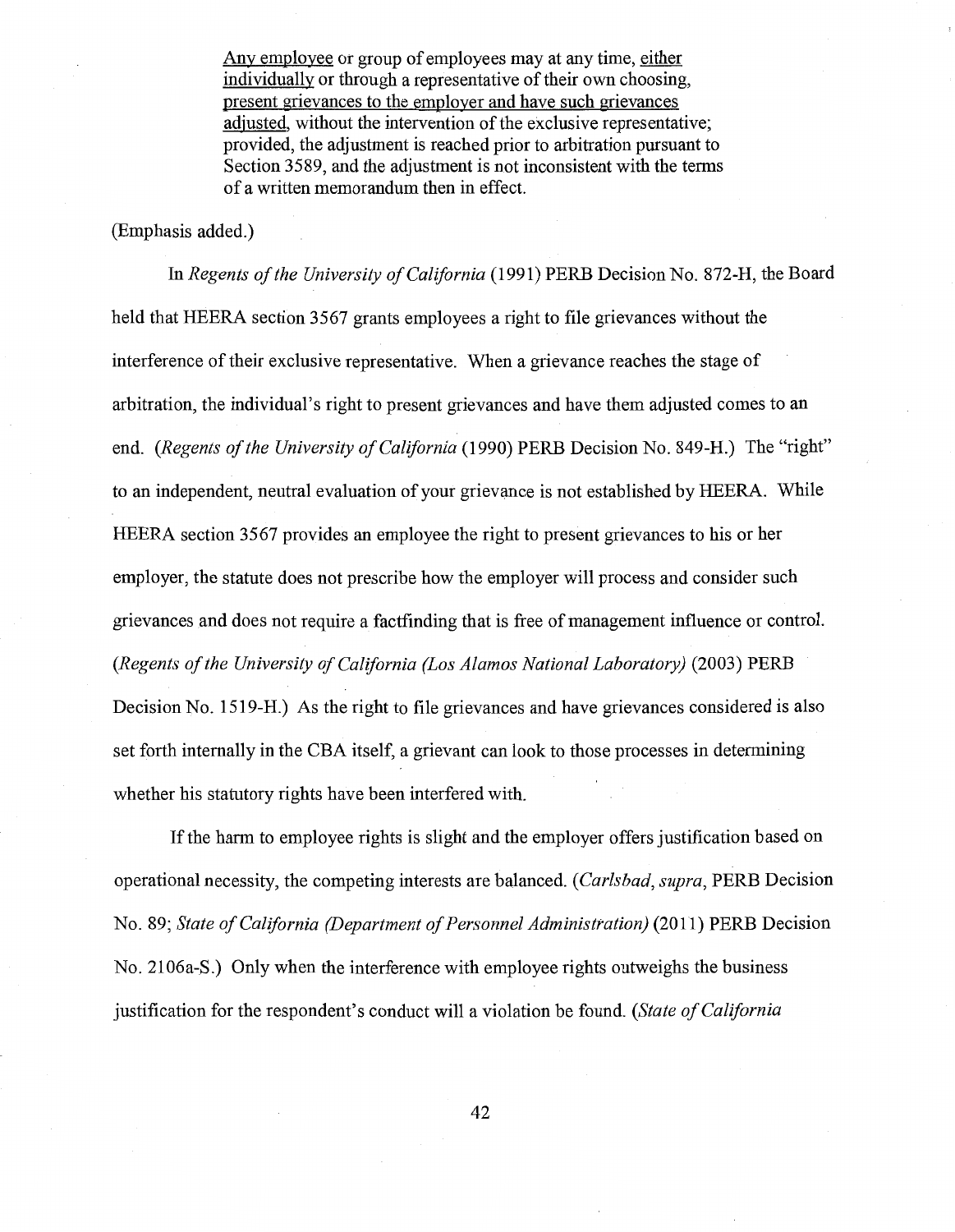(Department of Corrections & Rehabilitation) (2012) PERB Decision No. 2285-S; Carlsbad, supra, PERB Decision No. 89.)

# 1. No Intent to Withdraw Disciplinary Actions or Grant Tenure and Promotion

Liu argues that Gunn interfered with his grievance process when she said CSUEB had no intent to withdraw the disciplinary actions or grant his request for tenure and promotion. On April 11, 2012, when Gunn made the statement, Liu was attempting to resolve his adverse actions as a result of the PERB complaint that had recently been issued. By April 11, 2012, the two disciplinary actions were already at the arbitration stage and CFA had already denied arbitration of his contractual grievance on tenure and promotion.<sup>25</sup> At the arbitration stage, Liu does not have a statutory right to present a grievance under HEERA section 3567. Clearly, based upon the timing of the issuance of the complaint and Liu's own testimony, he was attempting to settle his outstanding issues through an extra-contractual forum, PERB. Gunn's April 11, 2012 answer was in response to Liu's contentions which cited extensively to PERB. As a result, it is not found that this answer was an interference with Liu's right to present grievances and have them adjusted and, as a result, the allegation is dismissed.

# 2. Towner Having Authority as an Appropriate Administrator in Responding to Emails and Writing Level 1 Responses

CBA Article 10.2(d) defines appropriate administrator as the "individual who has been designated by the President to act pursuant to the procedures set forth in this Article." In the procedures of Article 10, an appropriate administrator may refuse to consider a grievance not filed on a grievance form or provide the appropriate grievance form (Article 10.3(b)); may set an informal conference with the grievant at the grievant's request (Article 10.5(a)); hold a Level I meeting with the grievant at a mutually acceptable time, and if the grievance cannot

 $^{25}$  Dr. Liu filed Grievance 41, a contractual grievance about his tenure and promotion, after Gunn's April 11, 2012 answer.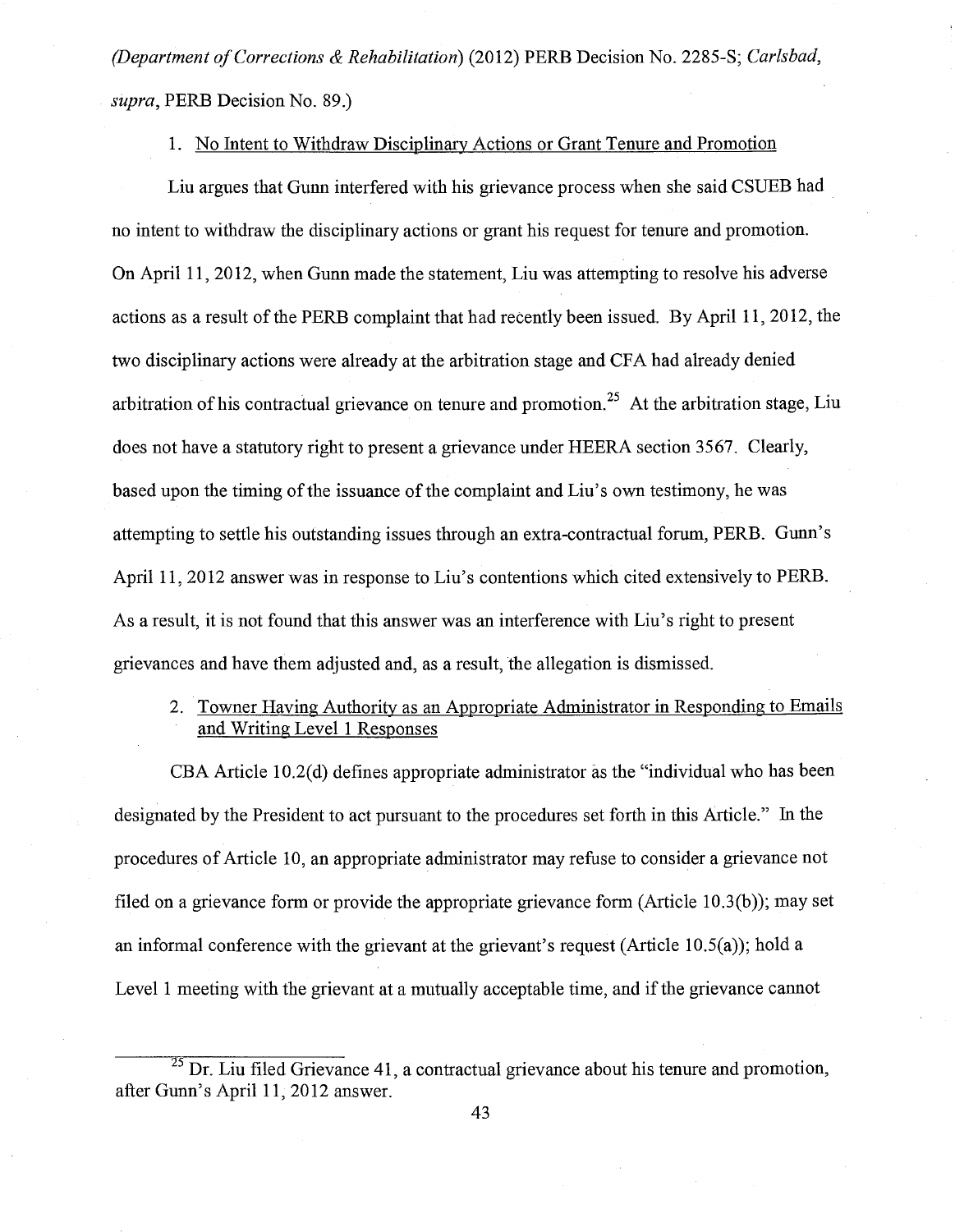successfully be resolved, then respond in writing to the grievant after the Level 1 meeting (Article 10.7); tape-record the proceedings of the FHC hearing (Article 10.17); represent the University at the FHC hearing (Article 10.18); and receive from grievant(s) reasonably specific requests for information (Article 10.40).

## a. Responding to Liu's Emails

On June 3, 2012, Liu sent an email to Towner proposing times to meet for a Level 1 grievance meeting on June 4, 2012. Theodora responded for Towner stating that one of the times was acceptable. Towner later explained to Liu that Theodora was assigned to schedule and expedite the grievance process. On May 29, 2012, Theodora informed Liu that she was to move Liu's grievances through the grievance process toward a prompt resolution.

Article 10 does not prohibit an appropriate administrator from delegating to someone the functions of setting up acceptable meeting times. Additionally, ever since May 22, 2012, when the PERB ALJ "strongly encouraged" the parties to "take all permissible actions" to advance grievances concerning the denial of tenure and promotion and the issuance of the Penal Code 626.4 order to the arbitration level, it was appropriate for Theodora to act in a scheduling capacity to move Liu's grievances through the grievance process, especially with the tight time frames set forth for conducting FHC hearings and the number of grievances to process. These scheduling response(s) from Theodora are not evidence that she was an appropriate administrator or that Towner was not an appropriate administrator. It is not found that Liu established slight harm to his grievance rights and the allegation is therefore dismissed.

## b. Writing Level 1 Responses

Towner stated that she wrote all of her responses without any assistance from Dobb or Theodora. She admitted to consulting with Dobb when she needed information or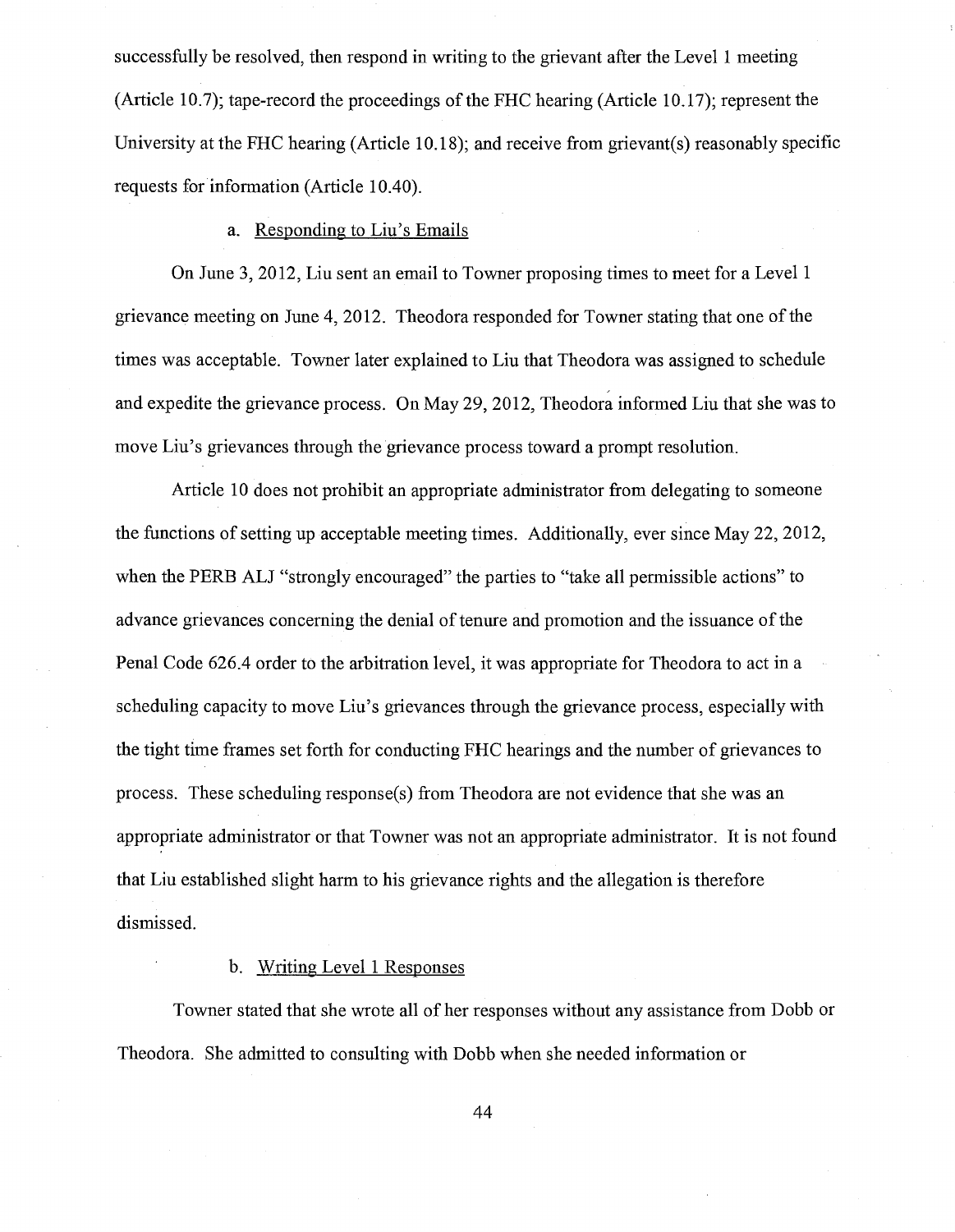documentation. Liu contends that Theodora must have written the Grievance 21 Level 1 response, dated June 8, 2012, because on June 11, 2012, Liu asked Towner what "1058" was at the end of the Grievance 10 FHC hearing, and Towner, at that time, did not know. Additionally, On July 16, 2012, Liu sent an email to Towner that he could not accept her Level 1 response and wanted an FHC hearing. A vacation response message was immediately kicked back to Liu. These two events are insufficient to demonstrate by a preponderance of evidence that Theodora wrote these Level 1 responses for Towner. To ask somebody if they know an Executive Order by its number, when one is focusing on another FHC hearing establishes little, if anything, especially with the number of grievances Towner was processing at the time. As it was not demonstrated that somebody wrote the Level 1 response for Towner, it is not found that Liu established slight harm to his grievance rights and the allegation is therefore dismissed.

## 3. Defying Faculty Hearing Committee Recommendations

## a. Grievance 6: Failing to Issue Apology

On June 8, 2012, the FHC recommended that "Dean Swartz issue a written apology for her inappropriate behavior on the day of the incident." On June 22, 2012,  $^{26}$  President Morishita, in accordance with CBA Article 10.20, accepted the FHC recommended decision and referred it to Provost Houpis for appropriate action. According to CBA Article 10.20, there are only two choices for the President: to "accept and implement" the FHC's recommended decision or to "reject" the recommended decision. It is clear that of the two choices, President Morishita agreed to "accept and implement" the recommended decision. It

 $^{26}$  CBA Article 10.20 requires the President to make his/her decision within 21 days of the receipt of the recommended decision. President Morishita could have waited until June 29, 2012 to make his decision, if he desired, which would have been after Dean Swartz announced her retirement date. It is more likely than not that President Morishita made his decision as to Grievance 6 without any knowledge of Dean Swartz pending retirement.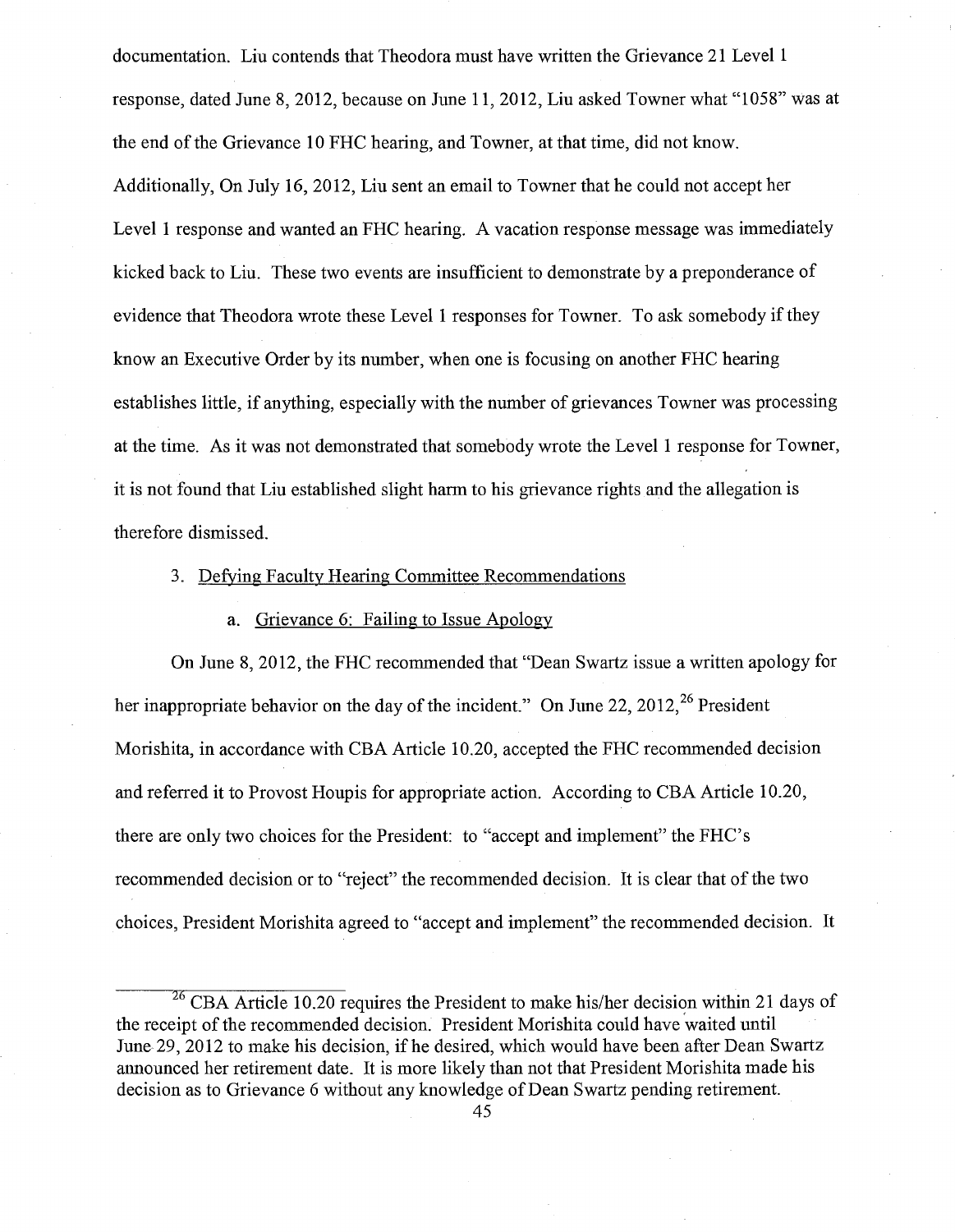is also clear that the remedy of the recommended decision is that Dean Swartz issue Liu a written apology. On June 27, 2012, Dean Swartz announced her retirement and she was replaced on July 1, 2012. Dobb asked Dean Swartz about writing an apology, but she refused to do so. Provost Houpis who had authority to implement the remedy did not order Dean Swartz to issue a written apology as he conducted a separate investigation and did not believe Dean Swartz did anything wrong. Interim Dean Agrawal did not issue an apology in the place of former Dean Swartz because he was present during the incident in question and did not believe Dean Swartz did anything wrong. Neither Provost Houpis' separate investigation nor Dean Agrawal's personal observation, however, are of any consequence. President Morishita had the authority to accept and implement the FHC recommended decision and his decision is final and binding. (Article 10.22.) As a final and binding decision, for Dean Agrawal or Provost Houpis not to issue a written apology on behalf of or in the place of Dean Swartz harms Liu's right to receive the remedy he was afforded pursuant to the grievance process. As such, Liu has met a prima facie case that he suffered slight harm to his grievance rights for he did not receive a written apology from Dean Swartz or somebody standing in Dean Swartz' stead. CSU's business justification that it did not provide a written apology based upon Dean Swartz' leaving is not sufficient to rebut the prima facie case as other alternatives were available to CSUEB such as issuing a written apology in Dean Swartz' stead. It is found that CSUEB interfered with Liu's rights under the grievance process and violated HEERA section 3271(a).

#### b. Grievance 39: Refusing to Adopt a Recommendation to Conduct an Audit

On August 2, 2012, the FHC issued its recommended decision which found that Liu was not directly harmed by Dean Swartz. It also recommended that a faculty audit be conducted during the time of Liu's employment. On August 28, 2012, President Morishita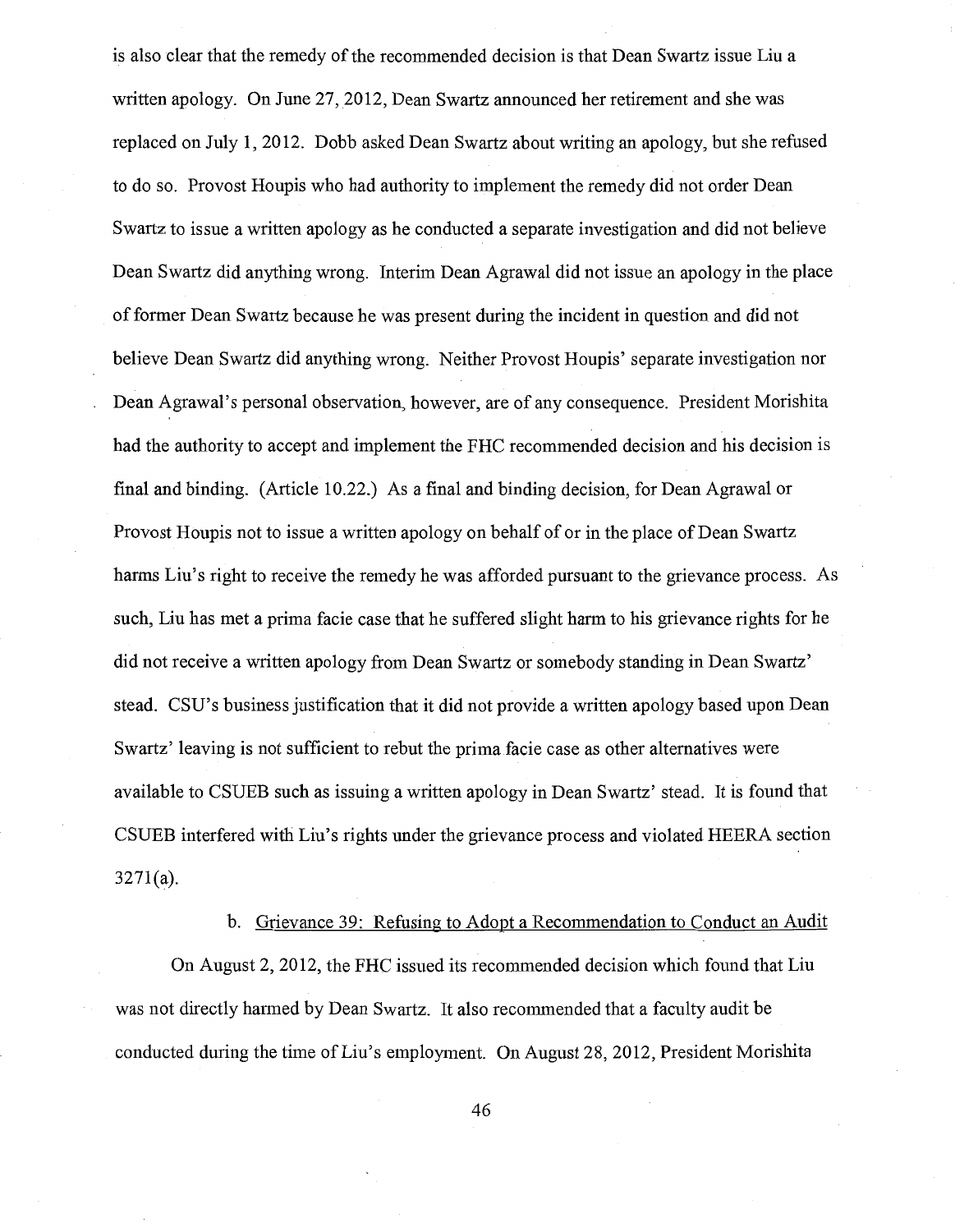accepted the FHC's recommended decision that Liu did not meet his burden that he was directly harmed. Again, CBA Article 10.20 only allows the President two choices: to "accept and implement" or to "reject" the FHC's recommended decision. The President's August 28, 2012 letter is clearly more like an acceptance than a rejection. Indeed, even though the President copied Provost Houpis and Dean Agrawal to determine an appropriate course of action, on September 7, 2012, Swarbrick notified Liu that the audit would be conducted in accordance with the FHC recommendation which certified that the FHC recommended decision had been accepted and implemented by the President.<sup>27</sup> Liu, however, claims that the untimeliness of the production of the audit on February 15, 2013, which was completed over five months from the time he was told an audit would be conducted by Swarbrick, interfered with his rights pursuant to the grievance process. CSUEB offers as a business justification that Risk Management had only one internal auditor who had two systemwide requests come in at the same time as the CBE audit which delayed the completion of the audit. Five months may seem like a long time to prepare such an audit, however, in light of the other two systemwide requests, the short staff, and Liu's inability to demonstrate how he was harmed in any way by the production of the audit report, CSUEB's business justification overcame any slight harm to Liu's grievance right. Therefore, the allegation is dismissed.

c. Grievances 3. 5, and 28: Refusing to Withdraw Disciplinary Actions

On April 24, 2012, the FHC in Grievances 3, 5, and 28 issued its recommended decision which denied Liu's requested remedy of terminating Chair Frankel and Professors Mangold and McBride, but recommended a modification to the University and College Office Hours policy. In making its recommendation, the FHC made a salutary comment that

 $\frac{27}{27}$  Once CSU agreed to the audit remedy. Liu's contention that the dispute should be arbitrated was nullified as it was undeniable that the President had now accepted and would implement the FHC's recommended decision.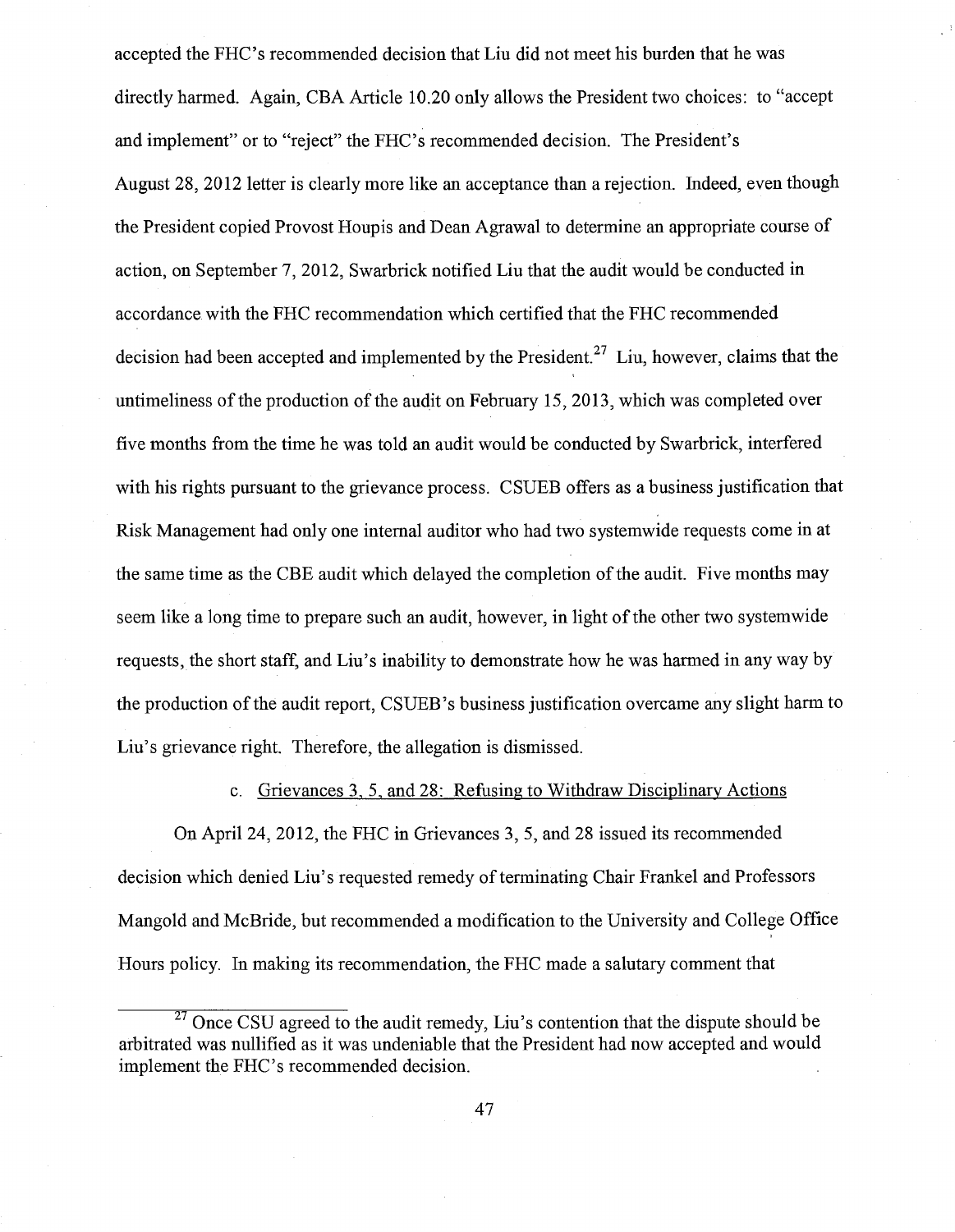"Dr. Liu's concern for fairness and equity is to be commended."<sup>28</sup> When the President accepted the FHC recommended decision, Liu began asking for additional remedies which went beyond the remedies requested in the grievance and related more toward his retaliation case. These additional remedies extrapolated being "commended" for seeking fairness and equity among faculty as to how office hours are observed beyond the scope of the grievance/recommended decision. Indeed, the FHC recommended decision itself noted that Liu attempted to expand the scope of the hearing outside the scope of the grievance and explicitly stated that it would be more appropriate to raise these matters at a different hearing. Provost Houpis was correct: the matter was closed as final and binding once the President accepted the FHC's recommended decision. Liu failed to demonstrate a prima facie case that slight harm was caused to his grievance rights because the President's acceptance of the FHC's recommended decision was limited to the FHC recommended decision itself. As a result, Liu failed to establish any harm to his grievance rights and this allegation is dismissed.

## 4. Utilizing Law Enforcement at FHC Grievance Hearings

On April 26, 2012, Liu told Professor Mckenzie that he could not go through with the FHC hearing with a UPD officer being present in the FHC hearing room. As a result of Liu's complaint, Professor Mckenzie unsuccessfully attempted to negotiate that the UPD officer be stationed outside the hearing room. Regarding other hearings, Liu stated that Chief Hodges did not intimidate him, but he was afraid of Chief Hodges intimidating the FHC panel. However, based upon the FHC recommended decisions issued, it was clear that Liu completed all of his FHC hearings and he was allowed to audibly record any alleged event of police intimidation of the hearing.

 $^{28}$  The determination that this comment is salutary is supported by the fact that Liu never requested a remedy that he be "commended" in the grievance.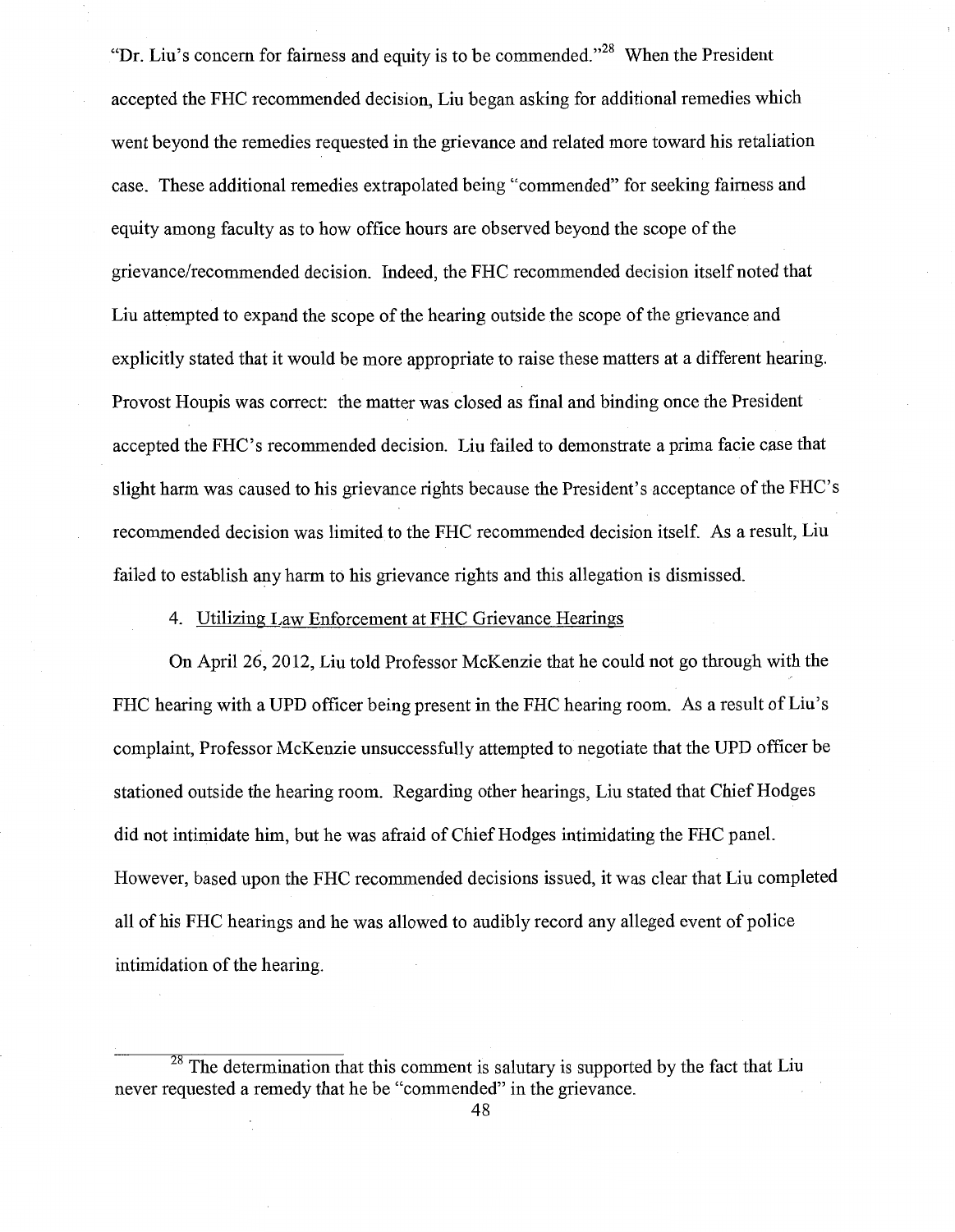CSU produced more than an adequate business justification to support Chief Hodges' decision to have law enforcement present during these FHC hearings and overcome any slight harm to Liu's grievance rights. Such business justification included its zero tolerance for violence policy; the March 9, 2010 email regarding Liu's frightening behavior which Liu disregarded; the September 20, 2010 reprimand about "fighting to the death" for my right to teach Finance 4315; the August 24, 2011 suspension which included as a charge the tracking of a fellow professor by GPS and "fighting to the death" to teach Finance 4315; the September 30, 2011 email to Needleman about "kill[ing]" the staff members of the HR department first; the September 30, 2011 Penal Code section 626.4 order; the November 2011 termination for the September 30, 2011 email; the April 25, 2012 refusal to come to the UPD police station prior to the next FHC hearing; and Liu's announcement that he would take some type of unspecified action if he saw police present. Clearly, Liu's actions amply justified the presence of a plain clothes UPD officer at the back of the hearing room, and one outside the hearing room, if needed. No interference of Liu's grievance rights is found and the allegation is dismissed.

## 5. Grievances 42 and 43: Refusing to Organize FHC Hearing

Liu selected the box, "The Contractual Procedure" for both Grievances 42 and 43. When Liu wanted to change the grievance to the statutory procedure at the Level 1 meeting, Towner said she would check into whether he could make the change. Liu's contention that both agreed to the change is not supported by the "signed" document, as both of their signatures are not present. They were also not supported by one of Liu's later emails where he no longer contended that both agreed to it. As the parties did not stipulate to the change of the character of the grievance, and the CBA does not authorize such a change. Liu has not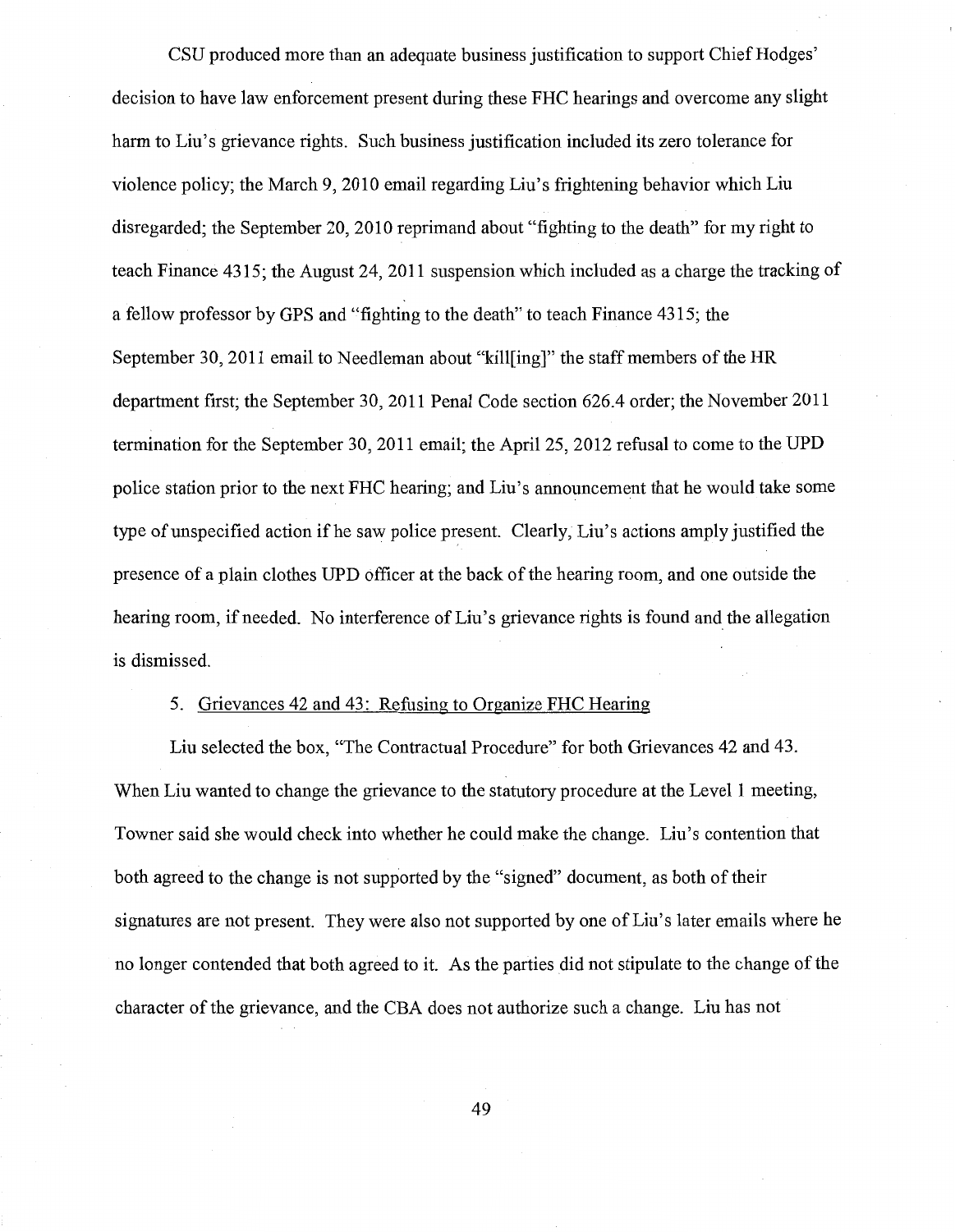demonstrated any harm that he was denied his grievance rights and this allegation is

dismissed. 29

#### REMEDY

PERB has broad remedial powers to effectuate the purposes of HEERA. HEERA section 3563.3 states, in relevant part:

> The board shall have the power to issue a decision and order directing an offending party to cease and desist from the unfair practice and to take such affirmative action, including, but not limited to, the reinstatement of employees with or without back pay, as will effectuate the policies of this chapter.

In this case, it has been found that CSU violated HEERA section 3571(a) by failing to issue an apology after that remedy was granted through the grievance process. As a remedy to the violation, CSU should take the affirmative action of fulfilling what it granted as a remedy to Liu. Affirmative actions have been ordered in a case where the employer interfered with the grievance process. (Modesto City Schools and High School District (1985) PERB Decision No. 518.) It is also appropriate that CSU be ordered to cease and desist from such conduct from recurring in the future. (Ibid.)

Finally, it is the ordinary remedy in PERB cases that the party found to have committed an unfair practice be ordered to post a notice incorporating the terms of the order. Such an order is granted to provide employees with a notice, signed by an authorized agent, that the offending party has acted unlawfully, is being required to cease and desist from its unlawful activity, and will comply with the order. Liu instead requests that the posting be placed on the CSU systemwide website or the CSUEB campus website. In this digital age, Liu's request is

<sup>&</sup>lt;sup>29</sup> Theodora's June 29, 2012 response that CSUEB would not agree to the change of the character of the grievance was in her role as representing the University President. President Morishita testified to forwarding emails to Theodora when those matters concerned Liu as she was the University's representative and Liu had pending litigation with CSUEB. Additionally, deciding whether to change or to agree to change the character of a grievance is not one of the designated duties of an appropriate administrator.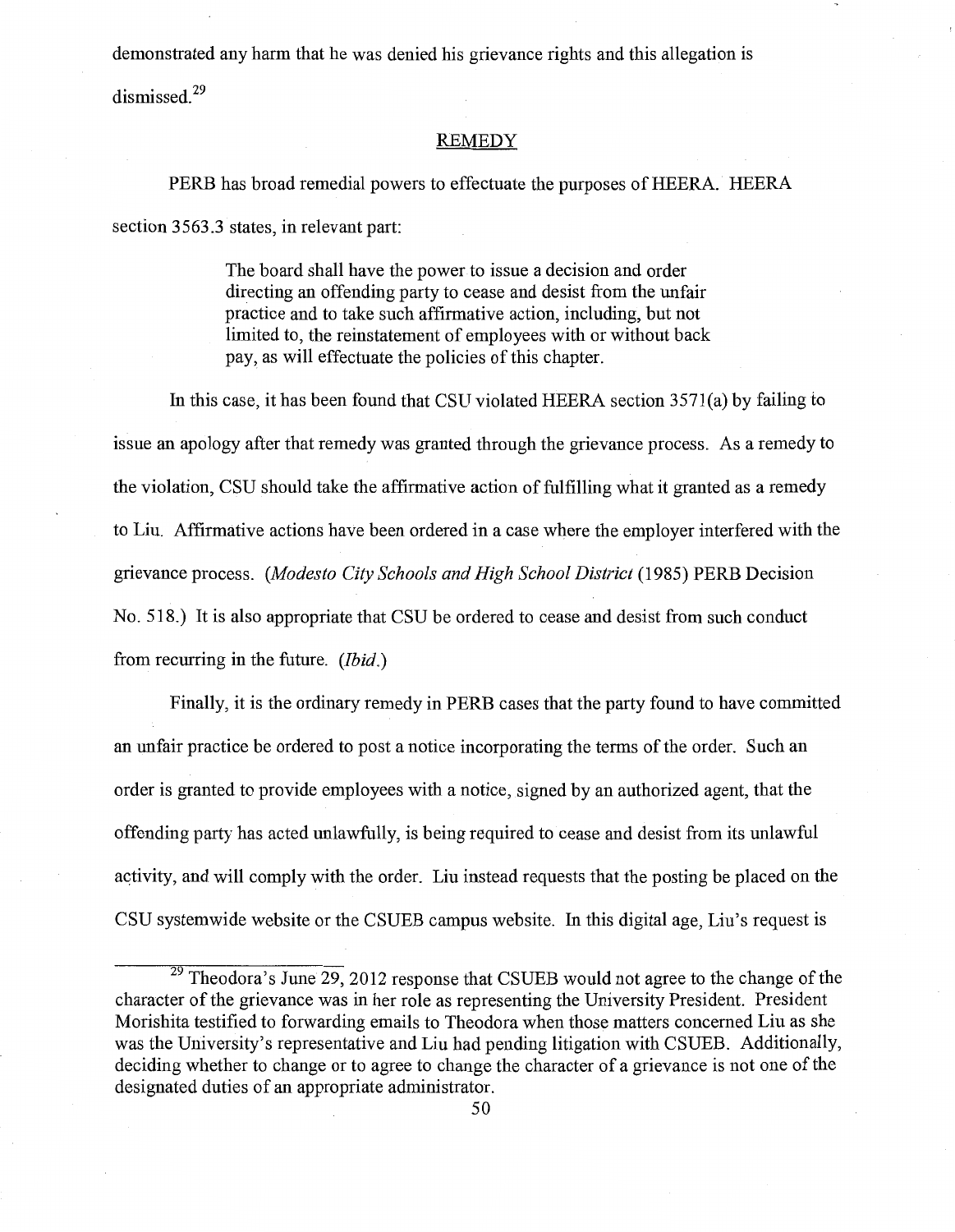an alternative to the traditional employer bulletin board posting and therefore will be discussed.

The purpose of posting a notice incorporating the terms of the order is educational for the represented employees. It is to notify employees of the conduct that was found to be unlawful, assure all employees affected by the decision of their rights and PERB's conclusions, and inform employees that the controversy is now resolved and the employer is ready to comply with the remedy ordered. (Placerville Union School District (1978) PERB Decision No. 69 (Placerville).) The visitors to the systemwide and campus websites, however, are not only faculty or employees, but students, parents, and members of the public. Liu's request therefore is overbroad for the purposes of fulfilling the notification requirement to represented employees. Had Liu's request been a posting to some digital employee bulletin board or intranet site which CSUEB has for its employees it would have been closer to the purposes set forth in Placerville, however, the evidentiary record does not support such a finding for an intranet capability existing at CSU. Thus, it is appropriate to order CSU to post a notice incorporating the terms of the order herein where notices to bargaining unit employees are customarily posted. Posting of such a notice effectuates the purposes of the HEERA that employees are informed of the resolution of this matter and CSU's readiness to comply with the ordered remedy. (Ibid.)

## PROPOSED ORDER

Based upon the foregoing findings of fact and conclusions of law and the entire record in this matter, the complaint and underlying unfair practice charge in Case No. SF-CE-1009-H, Wenjiu "Jerry" Liu v. Trustees of the California State University (East Bay), it is found that California State University, East Bay (CSUEB) violated the Higher Education Employer-Employee Relations Act (HEERA) section 3571(a) by failing to issue an apology to Wenjiu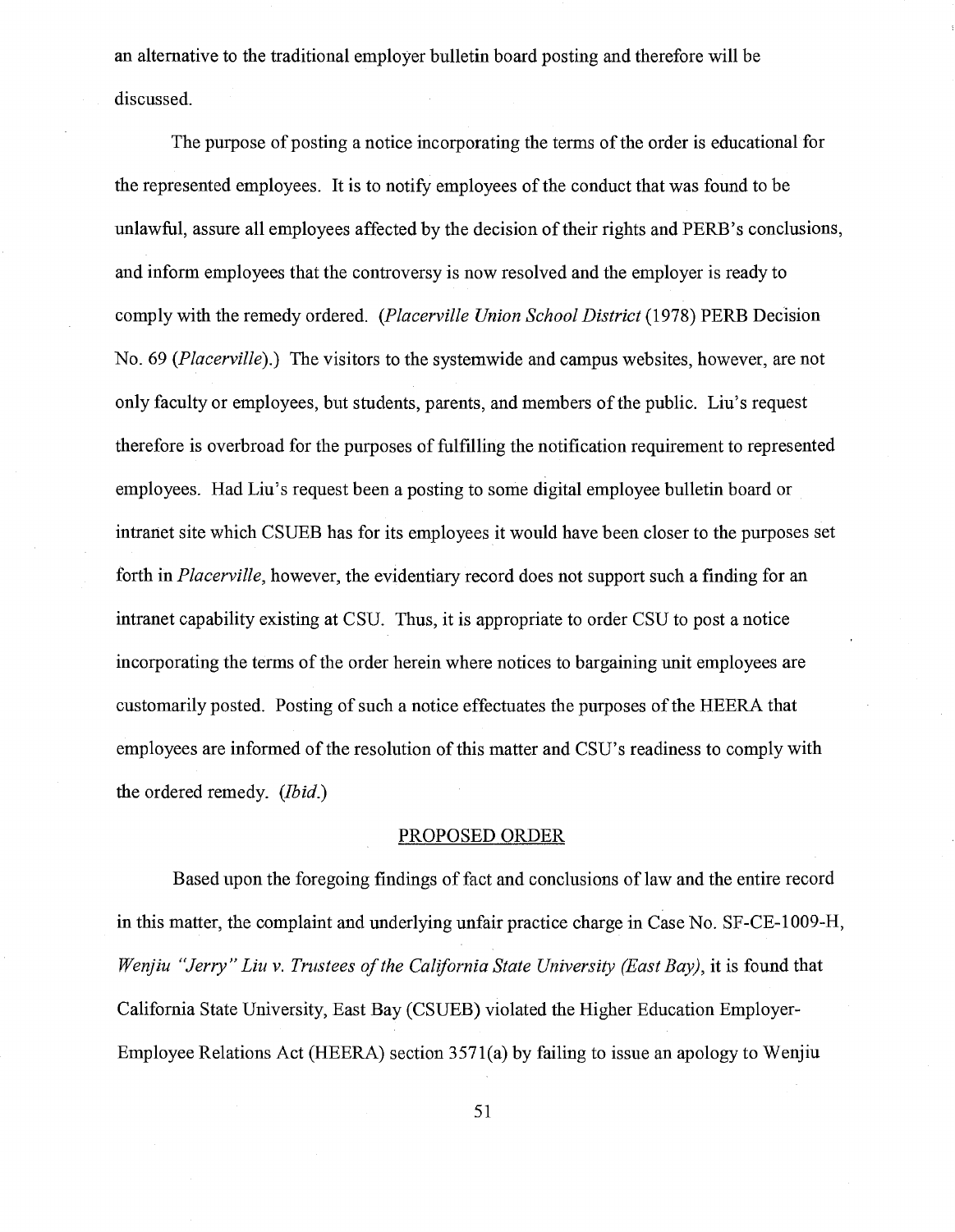Liu after that remedy was granted through the grievance process. The remaining allegations are hereby DISMISSED.

Pursuant to sections 3563(h) and 3563.3 of the Government Code, it is hereby ORDERED that California State University (CSU), its governing board and its representatives shall:

A. CEASE AND DESIST FROM:

1. Interfering with employee's rights to participate in the grievance process.

# B. TAKE THE FOLLOWING AFFIRMATIVE ACTIONS DESIGNED TO EFFECTUATE THE POLICIES OF THE ACT:

1. Issue an apology to Wenjiu Liu in accordance with the University President's adopted June 8, 2012 Faculty Hearing Committee's recommended decision. The apology must be issued by a College Dean or University Administrator with a similar or higher standing than the former College Dean.

2. Within ten (10) workdays of the service of a final decision in this matter, post at work locations where notices to employees in CSU customarily are posted, copies of the Notice attached hereto as an Appendix. The Notice must be signed by an authorized agent of the CSU, indicating that it will comply with the terms of this Order. Such posting shall be maintained for a period of thirty (30) consecutive workdays. Reasonable steps shall be taken to ensure that the Notice is not reduced in size, altered, defaced or covered with any other material.

3 . Written notification of the actions taken to comply with this Order shall be made to the General Counsel of the Public Employment Relations Board (PERB or Board), or the General Counsel's designee. Respondent shall provide reports, in writing, as directed by the General Counsel or his/her designee. All reports regarding compliance with this Order shall be concurrently served on Wenjiu Liu.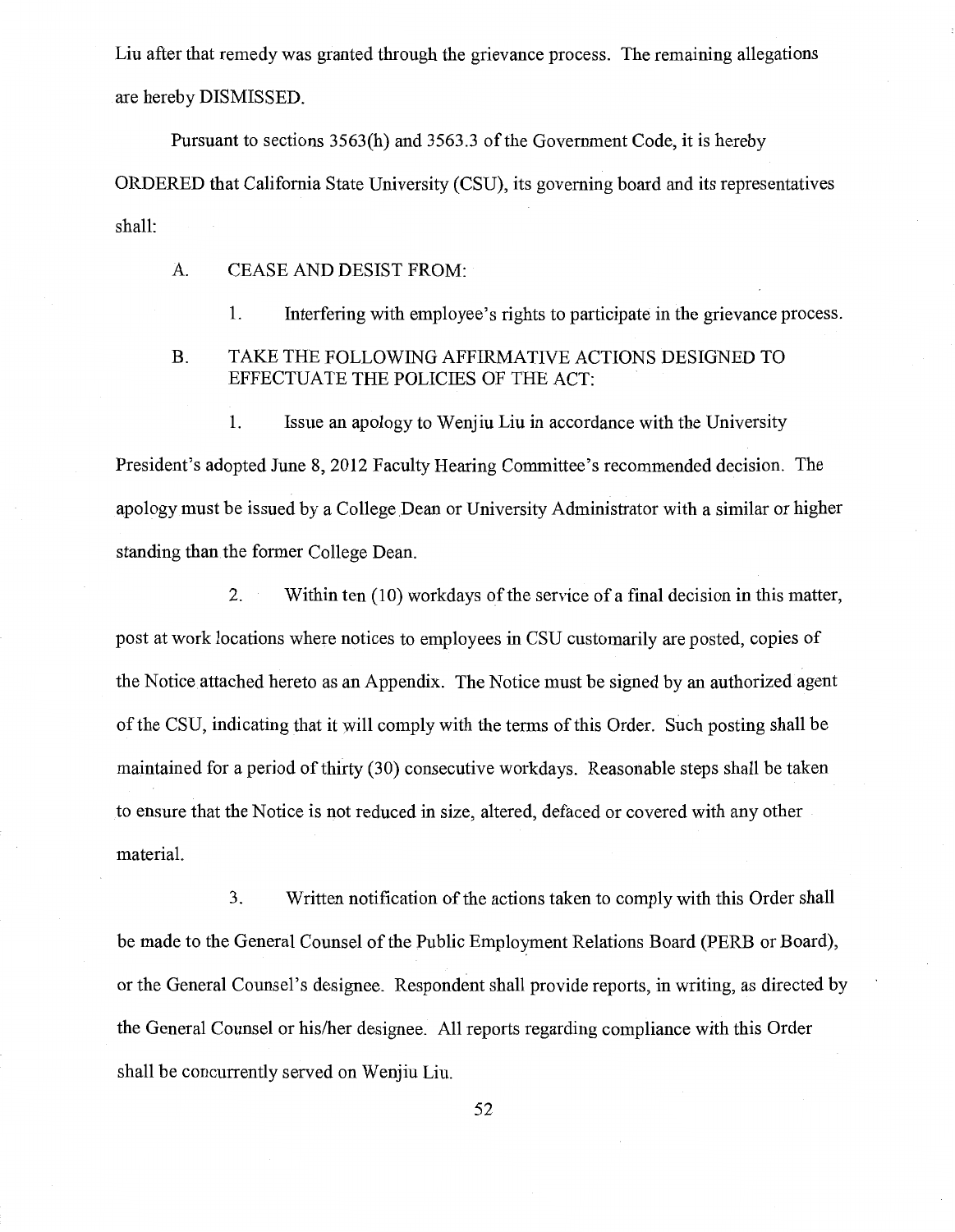Pursuant to California Code of Regulations, title 8, section 32305, this Proposed Decision and Order shall become final unless a party files a statement of exceptions with the Public Employment Relations Board (PERB or Board) itself within 20 days of service of this Decision. The Board's address is:

> Public Employment Relations Board Attention: Appeals Assistant 1031 18th Street Sacramento, CA 95811-4124 (916) 322-8231 FAX: (916) 327-7960 E-FILE: [PERBe-file.Appeals@perb.ca.gov](mailto:PERBe-file.Appeals@perb.ca.gov)

In accordance with PERB regulations, the statement of exceptions should identify by page citation or exhibit number the portions of the record, if any, relied upon for such exceptions. (Cal. Code Regs., tit. 8, \$ 32300.)

A document is considered "filed" when actually received during a regular PERB business day. (Cal. Code Regs., tit. 8, \$8 32135, subd. (a) and 32130; see also Gov. Code, \$ 11020, subd. (a).) A document is also considered "filed" when received by facsimile transmission before the close of business together with a Facsimile Transmission Cover Sheet or received by electronic mail before the close of business, which meets the requirements of PERB Regulation 32135(d), provided the filing party also places the original, together with the required number of copies and proof of service, in the U.S. mail. (Cal. Code Regs., tit. 8, \$ 32135, subds. (b), (c) and (d); see also Cal. Code Regs., tit. 8, \$8 32090, 32091 and 32130.)

Any statement of exceptions and supporting brief must be served concurrently with its filing upon each party to this proceeding. Proof of service shall accompany each copy served on a party or filed with the Board itself. (See Cal. Code Regs., tit. 8, \$5 32300, 32305, 32140, and 32135, subd. (c).)